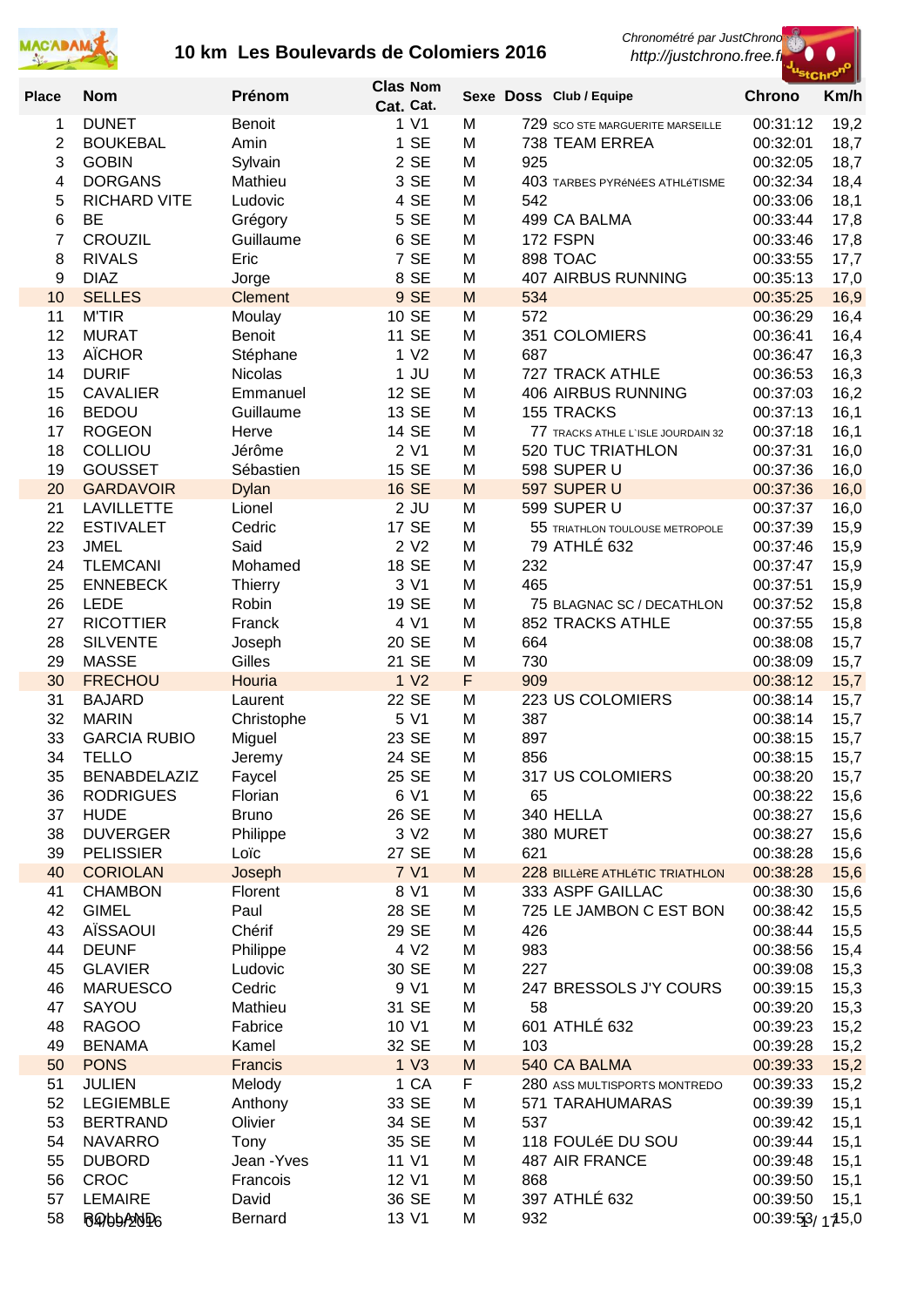

*Chronométré par JustChrono*





| <b>Place</b> | <b>Nom</b>                           | Prénom                         | <b>Clas Nom</b><br>Cat. Cat. |        |            | Sexe Doss Club / Equipe               | ∽τcηr<br><b>Chrono</b> | Km/h         |
|--------------|--------------------------------------|--------------------------------|------------------------------|--------|------------|---------------------------------------|------------------------|--------------|
| 59           | <b>THORE</b>                         | Jean Francois                  | 5 V2                         | M      |            | 177 LAVAUR ATHLéTISME                 | 00:39:56               | 15,0         |
| 60           | <b>PARRICO</b>                       | Cyril                          | 37 SE                        | M      | 657        |                                       | 00:39:57               | 15,0         |
| 61           | <b>CORATGER</b>                      | Thomas                         | 1 ES                         | M      | 666        |                                       | 00:40:07               | 15,0         |
| 62           | <b>BORDES</b>                        | Pierre                         | 38 SE                        | M      | 251        |                                       | 00:40:20               | 14,9         |
| 63           | LAZZERINI                            | Rémy                           | 39 SE                        | M      |            | 249 ASEAT                             | 00:40:22               | 14,9         |
| 64           | <b>GUESNERIE</b>                     | Mickael                        | 14 V1                        | M      |            | 126 AIRBUS RUNNING                    | 00:40:28               | 14,8         |
| 65           | <b>FERREIRA</b>                      | <b>Nicolas</b>                 | 40 SE                        | M      | 97         |                                       | 00:40:40               | 14,8         |
| 66           | <b>MASSIP</b>                        | Thomas                         | 2 ES                         | M      | 847        |                                       | 00:40:40               | 14,8         |
| 67           | <b>BOUQUEY</b>                       | Gilles                         | 15 V1                        | M      | 842        |                                       | 00:40:41               | 14,7         |
| 68           | <b>MICHEL</b>                        | Renaud                         | 16 V1                        | M      |            | 644 ZODIAC AEROSPACE 1                | 00:40:42               | 14,7         |
| 69<br>70     | <b>THUILLEZ</b><br><b>LE DIVENAH</b> | Mickaël                        | 41 SE<br>17 V1               | M      | 297        | 574 AIRBUS RUNNING                    | 00:40:44<br>00:40:46   | 14,7         |
| 71           | <b>NOORLANDER</b>                    | Frédéric<br>Sebastiaan         | 18 V1                        | M<br>M | 690        |                                       | 00:40:47               | 14,7<br>14,7 |
| 72           | <b>BHAGWANANI</b>                    | Ravindra                       | 19 V1                        | M      | 195        |                                       | 00:40:48               | 14,7         |
| 73           | <b>MARCO</b>                         | Christophe                     | 20 V1                        | M      | 143        |                                       | 00:40:52               | 14,7         |
| 74           | <b>AZOUGHLI</b>                      | Said                           | 42 SE                        | M      | 896        |                                       | 00:41:00               | 14,6         |
| 75           | <b>ROUANET</b>                       | Jean-Philippe                  | 21 V1                        | M      |            | 548 TRACKS ATHLE - L'ISLE JOURDAIN 32 | 00:41:09               | 14,6         |
| 76           | <b>FRANJAUD</b>                      | Stéphane                       | 43 SE                        | M      | 102        |                                       | 00:41:14               | 14,6         |
| 77           | <b>MACABOU</b>                       | Philippe                       | 22 V1                        | M      | 880        |                                       | 00:41:17               | 14,5         |
| 78           | <b>LAMURE</b>                        | Wilfried                       | 44 SE                        | M      |            | 556 ASAT KANGOUROU                    | 00:41:17               | 14,5         |
| 79           | <b>SIMONET</b>                       | Luca                           | 1 CA                         | M      | 552        |                                       | 00:41:19               | 14,5         |
| 80           | <b>TOURNE</b>                        | Damien                         | 45 SE                        | M      | 323        |                                       | 00:41:19               | 14,5         |
| 81           | <b>MARCHANT</b>                      | Geoffrey                       | 46 SE                        | M      | 873        |                                       | 00:41:20               | 14,5         |
| 82           | <b>SEVILLA</b>                       | Franck                         | 47 SE                        | M      |            | 917 CABILAT TEAM                      | 00:41:20               | 14,5         |
| 83           | <b>MOUNIER</b>                       | Jérémy                         | 48 SE                        | M      | 695        |                                       | 00:41:22               | 14,5         |
| 84           | <b>PAYOT</b>                         | Jérôme                         | 49 SE                        | M      | 82         |                                       | 00:41:27               | 14,5         |
| 85           | <b>BALLET</b>                        | Benjamin                       | 50 SE                        | M      | 324        |                                       | 00:41:32               | 14,4         |
| 86           | <b>MICHAUX</b>                       | David                          | 51 SE                        | M      | 112        |                                       | 00:41:42               | 14,4         |
| 87           | <b>DOGNY</b>                         | Benoit                         | 52 SE                        | M      | 553        |                                       | 00:41:43               | 14,4         |
| 88           | <b>BRAGEUL</b>                       | David                          | 53 SE                        | M      |            | 671 ATHLÉ 632                         | 00:41:45               | 14,4         |
| 89           | <b>HANNY</b>                         | Pascal                         | 6 V2                         | M      | 830        |                                       | 00:41:46               | 14,4         |
| 90           | <b>MARRE</b>                         | <b>Mathieu</b>                 | <b>54 SE</b>                 | M      | 90         |                                       | 00:41:48               | 14,4         |
| 91<br>92     | <b>MAILLE</b><br><b>LAFFORGUE</b>    | Yoann<br><b>Pierre Laurent</b> | 55 SE<br>7 V2                | M<br>M | 305        | 733 CA CASTELSARASIN                  | 00:41:52<br>00:41:52   | 14,3         |
|              |                                      | <b>Nicolas</b>                 |                              |        |            |                                       | 00:41:53               | 14,3         |
| 93<br>94     | <b>LAFON</b><br><b>AUDOUIN</b>       | Maxime                         | 23 V1<br>56 SE               | M<br>M | 740<br>962 |                                       | 00:41:53               | 14,3<br>14,3 |
| 95           | <b>TRAORE</b>                        | Moussa                         | 57 SE                        | M      | 810        |                                       | 00:41:55               | 14,3         |
| 96           | <b>IMHOFF</b>                        | Julien                         | 58 SE                        | M      | 713        |                                       | 00:42:02               | 14,3         |
| 97           | DE OLIVEIRA                          | Marie                          | 1 SE                         | F      |            | 469 ATHLÉ 632                         | 00:42:03               | 14,3         |
| 98           | <b>MIOTTO</b>                        | Cécile                         | 2 CA                         | F      | 412        |                                       | 00:42:03               | 14,3         |
| 99           | <b>DJENDOUBI</b>                     | Djedil                         | 24 V1                        | M      |            | 32 TRIATHLON TOULOUSE METROPOLE       | 00:42:09               | 14,2         |
| 100          | <b>LUCAS</b>                         | Guillaume                      | 59 SE                        | M      | 718        |                                       | 00:42:12               | 14,2         |
| 101          | <b>LABERTHE</b>                      | Frédéric                       | 25 V1                        | M      |            | 566 AIRBUS RUNNING                    | 00:42:14               | 14,2         |
| 102          | <b>SEGONDS</b>                       | Christophe                     | 60 SE                        | M      | 31         |                                       | 00:42:20               | 14,2         |
| 103          | <b>CULINAT</b>                       | Fabrice                        | 61 SE                        | M      | 834        |                                       | 00:42:22               | 14,2         |
| 104          | <b>SARRALDE</b>                      | Julien                         | 62 SE                        | M      | 346        |                                       | 00:42:23               | 14,2         |
| 105          | <b>FILHOS</b>                        | Marjorie                       | 1 V1                         | F      |            | 554 TRACKS ATHLE L'ISLE JOURDAIN 32   | 00:42:28               | 14,1         |
| 106          | <b>LAFFONT</b>                       | <b>Bertrand</b>                | 63 SE                        | M      |            | 11 RUNNOSPHèRE                        | 00:42:30               | 14,1         |
| 107          | <b>LINON</b>                         | Alain                          | 8 V <sub>2</sub>             | M      |            | 174 VEOLIA                            | 00:42:31               | 14,1         |
| 108          | <b>COSMA</b>                         | Benjamin                       | 64 SE                        | M      | 965        |                                       | 00:42:36               | 14,1         |
| 109          | <b>LAFFORGUE</b>                     | Liliane                        | 2 V <sub>2</sub>             | F      | 579        |                                       | 00:42:38               | 14,1         |
| 110          | <b>GOURDOUX</b>                      | Eric                           | 26 V1                        | M      |            | <b>859 TOULOUSE TRIATHLON</b>         | 00:42:41               | 14,1         |
| 111          | LAYRE                                | Cédric                         | 65 SE                        | M      |            | <b>183 AIRBUS RUNNING</b>             | 00:42:42               | 14,1         |
| 112          | <b>CLEMENT</b>                       | Myriam                         | 2 V1                         | F      |            | 66 ATHLÉ 632                          | 00:42:43               | 14,0         |
| 113<br>114   | LE HIR<br><b>SEBBAN</b>              | Emilie<br>David                | 2 SE<br>27 V1                | F<br>M | 101        | 562 RUNNING PASS                      | 00:42:45               | 14,0         |
| 115          | LOZANO                               | Damien                         | 66 SE                        | M      | 893        |                                       | 00:42:46<br>00:42:46   | 14,0<br>14,0 |
| 116          | QE/OSO20AULT                         | Gisele                         | 2 V3                         | M      | 686        |                                       | 00:42:4B/174.0         |              |
|              |                                      |                                |                              |        |            |                                       |                        |              |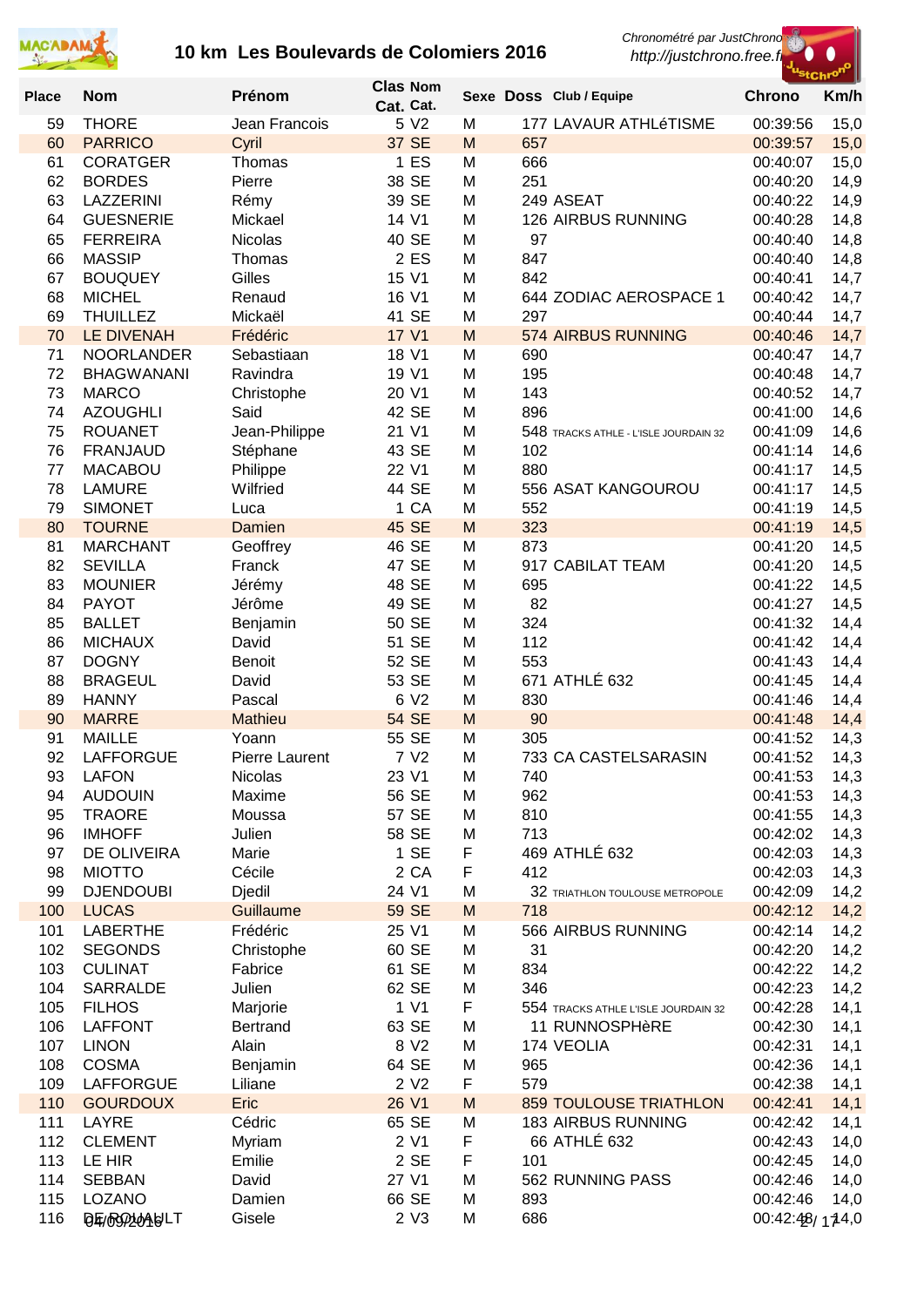

*Chronométré par JustChrono*



| <b>Place</b> | <b>Nom</b>                        | Prénom                 | <b>Clas Nom</b>            |        |            | Sexe Doss Club / Equipe                             | ≈tChr<br><b>Chrono</b> | Km/h         |
|--------------|-----------------------------------|------------------------|----------------------------|--------|------------|-----------------------------------------------------|------------------------|--------------|
| 117          | <b>SAINCTAVIT</b>                 | <b>Nicolas</b>         | Cat. Cat.<br>67 SE         | M      | 301        |                                                     | 00:42:50               | 14,0         |
| 118          | <b>BENOUALI</b>                   | Hamza                  | 68 SE                      | M      | 22         |                                                     | 00:42:52               | 14,0         |
| 119          | <b>MARTINEZ</b>                   | David                  | 28 V1                      | M      |            | 603 TRACKS ATHLE LISLE JOURDAIN 32                  | 00:42:54               | 14,0         |
| 120          | <b>DUTRIEUX</b>                   | Pierre                 | 29 V1                      | M      |            | <b>446 CARREFOUR MARKET</b>                         | 00:42:56               | 14,0         |
| 121          | <b>BARLEST</b>                    | Marion                 | 3 SE                       | F      | 955        |                                                     | 00:42:57               | 14,0         |
| 122          | CHANTREAU                         | Sébastien              | 69 SE                      | M      | 322        |                                                     | 00:43:01               | 13,9         |
| 123          | <b>FRAISSE</b>                    | Romain                 | 3 ES<br>9 V <sub>2</sub>   | M<br>M | 270        |                                                     | 00:43:20               | 13,8         |
| 124<br>125   | DE VESINS<br><b>MALBY</b>         | Hugues<br>Fabien       | 70 SE                      | M      | 992<br>816 |                                                     | 00:43:25<br>00:43:28   | 13,8<br>13,8 |
| 126          | <b>JACQUELIN</b>                  | <b>Nicolas</b>         | 71 SE                      | M      | 529        |                                                     | 00:43:29               | 13,8         |
| 127          | <b>CARTANA</b>                    | Jeremy                 | <b>72 SE</b>               | M      |            | 743 DECATHLON COLOMIERS                             | 00:43:29               | 13,8         |
| 128          | <b>MINKYO</b>                     | Paul                   | 73 SE                      | M      | 875        |                                                     | 00:43:32               | 13,8         |
| 129          | <b>JALADE</b>                     | Florent                | 74 SE                      | M      | 384        |                                                     | 00:43:33               | 13,8         |
| 130          | <b>PROST</b>                      | Arnaud                 | <b>75 SE</b>               | M      | 943        |                                                     | 00:43:36               | 13,8         |
| 131<br>132   | <b>DANNÉ</b><br><b>DURIF</b>      | Wesley<br>Fabien       | 76 SE<br>10 V <sub>2</sub> | M<br>M | 171        | 728 TRACK ATHLE                                     | 00:43:36<br>00:43:36   | 13,8<br>13,8 |
| 133          | <b>CRESPEL</b>                    | Frederic               | 30 V1                      | M      | 425        |                                                     | 00:43:37               | 13,8         |
| 134          | <b>FERRIER</b>                    | Joël                   | 31 V1                      | M      | 662        |                                                     | 00:43:38               | 13,8         |
| 135          | <b>SEGUINEL</b>                   | Yann                   | 77 SE                      | M      | 682        |                                                     | 00:43:42               | 13,7         |
| 136          | <b>MOUILLERON</b>                 | <b>Nicolas</b>         | 78 SE                      | M      |            | 269 LES ZINZINS DES COTEAUX 31                      | 00:43:42               | 13,7         |
| 137          | <b>SEGUY</b>                      | Laurent                | 79 SE                      | M      | 378        |                                                     | 00:43:45               | 13,7         |
| 138          | <b>BRASSAT</b>                    | Kevin                  | 4 ES                       | M      | 233        |                                                     | 00:43:46               | 13,7         |
| 139<br>140   | <b>CADENE</b><br><b>FORT</b>      | Sebastien<br>Sébastien | 80 SE<br>81 SE             | M<br>M | 839<br>273 |                                                     | 00:43:48<br>00:43:48   | 13,7<br>13,7 |
| 141          | <b>DA CUNHA</b>                   | Sandrine               | 4 SE                       | F      |            | 557 STADE VILLENEUVOIS                              | 00:43:50               | 13,7         |
| 142          | <b>ALLEMANE</b>                   | Marie                  | 3 V1                       | F      | 536        |                                                     | 00:43:52               | 13,7         |
| 143          | <b>RIOU</b>                       | Dominique              | 11 V2                      | M      | 982        |                                                     | 00:43:54               | 13,7         |
| 144          | <b>COMMENGE</b>                   | Sébastien              | 82 SE                      | M      | 423        |                                                     | 00:43:57               | 13,7         |
| 145          | <b>DINTILHAC</b>                  | Jonathan               | 2 CA                       | M      |            | 590 FAMILY SPHERE                                   | 00:43:58               | 13,6         |
| 146          | <b>DESCHAYES</b>                  | Olivier                | 32 V1                      | M      |            | 643 ZODIAC AEROSPACE 1<br><b>181 AIRBUS RUNNING</b> | 00:43:58               | 13,6         |
| 147<br>148   | LE PROVOST<br><b>ABBATE</b>       | Yann<br>Christophe     | 33 V1<br>12 V <sub>2</sub> | M<br>M | 376        |                                                     | 00:44:05<br>00:44:07   | 13,6<br>13,6 |
| 149          | <b>MAJOREL</b>                    | Jean Louis             | 13 V <sub>2</sub>          | M      |            | 971 ULTRA MARATHON FRANCE                           | 00:44:09               | 13,6         |
| 150          | <b>FRISON</b>                     | <b>Charles</b>         | 14 V <sub>2</sub>          | M      |            | 990 COLOMIERS                                       | 00:44:12               | 13,6         |
| 151          | <b>BEDUER</b>                     | Vincent                | 83 SE                      | M      | 435        |                                                     | 00:44:13               | 13,6         |
| 152          | <b>VIAL</b>                       | Sebastien              | 34 V1                      | M      |            | 523 AIRBUS RUNNING                                  | 00:44:13               | 13,6         |
| 153          | <b>SIVIGNON</b>                   | Sebastien              | 15 V2                      | M      |            | 641 ZODIAC AEROSPACE 1                              | 00:44:18               | 13,5         |
| 154<br>155   | <b>CHOY</b><br><b>STUDER</b>      | Raphaël<br>Christian   | 84 SE<br>85 SE             | M<br>M | 353<br>903 |                                                     | 00:44:23<br>00:44:25   | 13,5<br>13,5 |
| 156          | <b>VINCKIER</b>                   | Gregory                | 86 SE                      | M      | 860        |                                                     | 00:44:28               | 13,5         |
| 157          | <b>LAMBERTIN</b>                  | Fabien                 | 87 SE                      | M      | 560        |                                                     | 00:44:30               | 13,5         |
| 158          | <b>DELFOSSE</b>                   | Frédéric               | 35 V1                      | M      | 258        |                                                     | 00:44:32               | 13,5         |
| 159          | <b>TALINA</b>                     | Georges                | 16 V <sub>2</sub>          | M      |            | 145 ATHLÉ 632                                       | 00:44:37               | 13,4         |
| 160          | <b>MANAUTINES</b>                 | Gaël                   | 36 V1                      | M      | 91         |                                                     | 00:44:39               | 13,4         |
| 161<br>162   | <b>COQUELET</b><br><b>MARRAST</b> | Guillem<br>Romain      | 88 SE<br>89 SE             | M<br>M | 688<br>92  |                                                     | 00:44:39<br>00:44:41   | 13,4<br>13,4 |
| 163          | <b>SAOUT</b>                      | Morgan                 | 90 SE                      | M      | 886        |                                                     | 00:44:43               | 13,4         |
| 164          | <b>PAUZIES</b>                    | Julien                 | 91 SE                      | M      | 817        |                                                     | 00:44:44               | 13,4         |
| 165          | <b>DAVIN</b>                      | Grégory                | 92 SE                      | M      | 71         |                                                     | 00:44:46               | 13,4         |
| 166          | <b>BUIRETTE</b>                   | Loig                   | 93 SE                      | M      |            | 405 AIRBUS RUNNING                                  | 00:44:46               | 13,4         |
| 167          | <b>JOUAN</b>                      | <b>Bruno</b>           | 94 SE                      | M      | 530        |                                                     | 00:44:48               | 13,4         |
| 168<br>169   | <b>FAURY</b><br><b>DESCHAMPS</b>  | Yoann<br>Dominique     | 95 SE<br>17 V2             | M<br>M |            | 500 IRUN TRAINNING CLUB<br>543 AIRBUS RUNNING       | 00:44:49<br>00:44:50   | 13,4         |
| 170          | <b>CAYRON</b>                     | Gaël                   | 96 SE                      | M      | 551        |                                                     | 00:44:50               | 13,4<br>13,4 |
| 171          | <b>CAUDRON</b>                    | Guillaume              | 97 SE                      | M      | 81         |                                                     | 00:44:51               | 13,4         |
| 172          | <b>COSMA</b>                      | Daniel                 | 18 V <sub>2</sub>          | M      |            | <b>439 CARREFOUR MARKET</b>                         | 00:44:52               | 13,4         |
| 173          | <b>LOPEZ</b>                      | Olivier                | 37 V1                      | M      | 661        |                                                     | 00:44:52               | 13,4         |
| 174          | M4) 657 EB FG                     | Paul                   | 3 V3                       | M      | 281        |                                                     | 00:44:58/173,4         |              |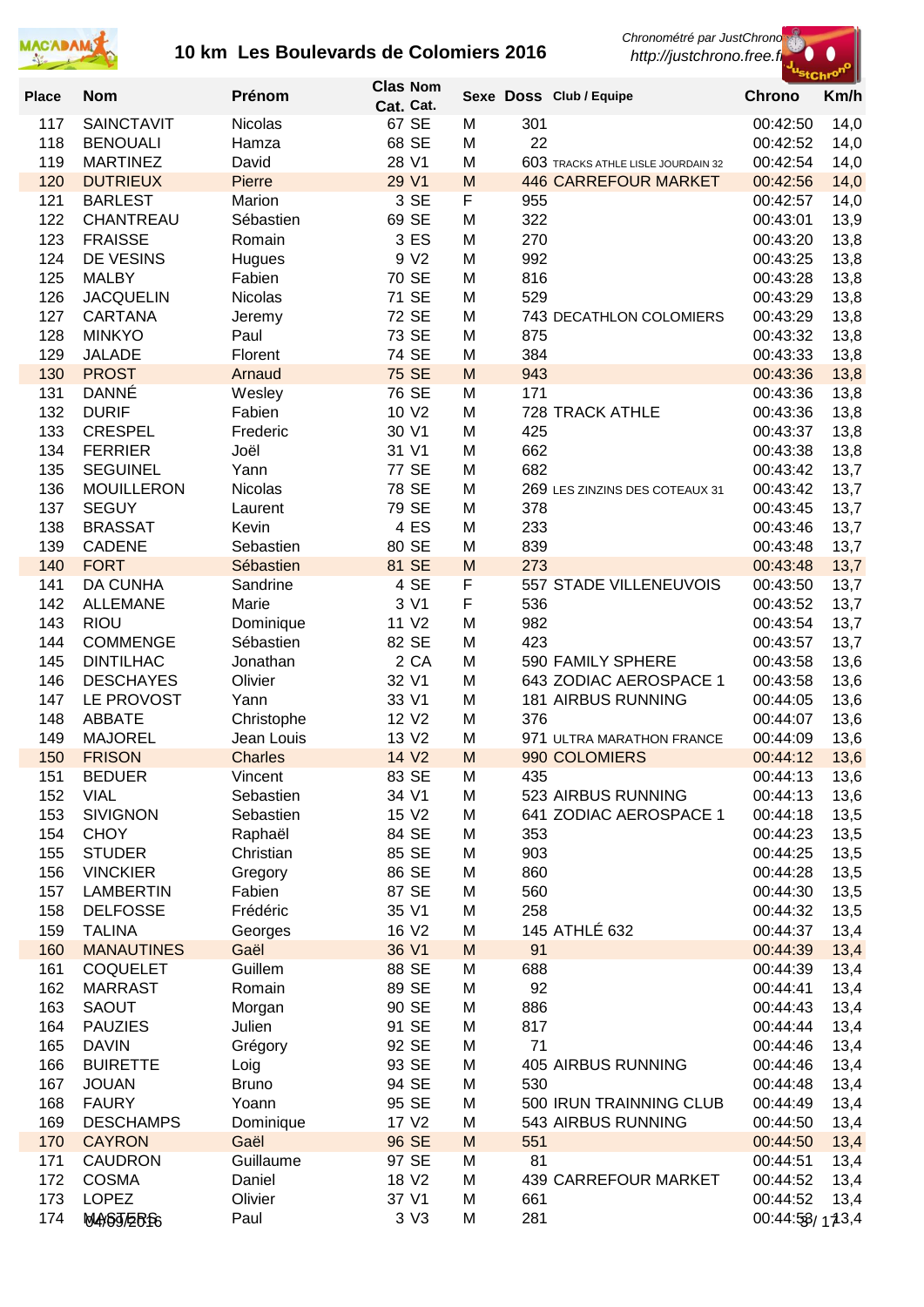



| <b>Place</b> | <b>Nom</b>                         | Prénom                  | <b>Clas Nom</b>   |        |            | Sexe Doss Club / Equipe          | <b>Chrono</b>        | "StChr <sup>o"</sup><br>Km/h |
|--------------|------------------------------------|-------------------------|-------------------|--------|------------|----------------------------------|----------------------|------------------------------|
|              |                                    |                         | Cat. Cat.         |        |            |                                  |                      |                              |
| 175          | <b>SIGAUD</b>                      | Laurent                 | 98 SE             | M      |            | 343 HELLA                        | 00:44:55             | 13,4                         |
| 176<br>177   | <b>MENGELLE</b><br><b>BARDAJI</b>  | Guillaume<br>Eric       | 99 SE<br>38 V1    | M<br>M | 658<br>720 |                                  | 00:44:56<br>00:44:57 | 13,4<br>13,3                 |
| 178          | <b>MAROLDA</b>                     | Jean-François           | 39 V1             | M      | 676        |                                  | 00:45:00             | 13,3                         |
| 179          | <b>CHABERT</b>                     | Frederic                | 40 V1             | M      | 393        |                                  | 00:45:00             | 13,3                         |
| 180          | <b>REBESCO</b>                     | Jean-Luc                | 19 V <sub>2</sub> | M      |            | 342 HELLA                        | 00:45:02             | 13,3                         |
| 181          | <b>ZELMAT</b>                      | Jean Marc               | 20 V2             | M      | 934        |                                  | 00:45:04             | 13,3                         |
| 182          | <b>ROUSSEL</b>                     | Séverine                | 5 SE              | F      | 201        |                                  | 00:45:05             | 13,3                         |
| 183          | <b>DINTILHAC</b>                   | Patrick                 | 21 V2             | M      |            | 589 FAMILY SPHERE                | 00:45:05             | 13,3                         |
| 184          | <b>RIEUL</b>                       | Didier                  | 22 V <sub>2</sub> | M      | 592        |                                  | 00:45:06             | 13,3                         |
| 185          | <b>DELFOSSE</b>                    | Noémie                  | 1 <sub>E</sub>    | F      |            | 276 US BERRY ATHLTISME           | 00:45:08             | 13,3                         |
| 186<br>187   | <b>LAURENT</b><br><b>LAFFORGUE</b> | Sebastien<br>Aurelien   | 100 SE<br>101 SE  | M<br>M | 338<br>191 |                                  | 00:45:10<br>00:45:11 | 13,3<br>13,3                 |
| 188          | <b>GUINANT</b>                     | Julien                  | 102 SE            | M      | 972        |                                  | 00:45:12             | 13,3                         |
| 189          | <b>ECHARD</b>                      | Sylvain                 | 103 SE            | M      | 744        |                                  | 00:45:12             | 13,3                         |
| 190          | <b>FOXONET</b>                     | Laurent                 | 104 SE            | M      | 879        |                                  | 00:45:12             | 13,3                         |
| 191          | <b>MONTOYA</b>                     | Pascal                  | 105 SE            | M      | 226        |                                  | 00:45:17             | 13,2                         |
| 192          | <b>GOSSELIN</b>                    | Julien                  | 106 SE            | M      | 475        |                                  | 00:45:18             | 13,2                         |
| 193          | LOZANO                             | Sebastien               | 107 SE            | M      | 892        |                                  | 00:45:18             | 13,2                         |
| 194          | <b>CONTE</b>                       | Remi                    | 108 SE            | M      | 151        |                                  | 00:45:19             | 13,2                         |
| 195          | <b>DUCATILLON</b>                  | Jérôme                  | 109 SE            | M      | 885        |                                  | 00:45:21             | 13,2                         |
| 196          | <b>BROSSARD</b>                    | Olivier                 | 41 V1             | M      | 250        |                                  | 00:45:23             | 13,2                         |
| 197          | <b>PANIER</b>                      | Evelyn                  | 6 SE              | F      |            | 410 AIRBUS RUNNING               | 00:45:24             | 13,2                         |
| 198<br>199   | <b>BEYRET</b><br><b>BINET</b>      | Jean-Bernard<br>Olivier | 110 SE<br>42 V1   | M<br>M | 595        | 212 TRACKS ATHLé L'ISLE JOURDAIN | 00:45:26<br>00:45:26 | 13,2<br>13,2                 |
| 200          | <b>RIFFLART</b>                    | <b>Alexis</b>           | <b>111 SE</b>     | M      | 352        |                                  | 00:45:29             | 13,2                         |
| 201          | <b>ASCOLA</b>                      | Guillaume               | 5 ES              | M      | 867        |                                  | 00:45:31             | 13,2                         |
| 202          | <b>HOARAU</b>                      | Jerome                  | 43 V1             | M      | 533        |                                  | 00:45:31             | 13,2                         |
| 203          | <b>ALQUIER</b>                     | Magali                  | 7 SE              | F      |            | <b>78 PORTET ATHLETIC CLUB</b>   | 00:45:34             | 13,2                         |
| 204          | <b>GOUARDERES</b>                  | Alexandre               | 112 SE            | M      |            | 447 CARREFOUR MARKET             | 00:45:43             | 13,1                         |
| 205          | <b>BRABANT</b>                     | Philippe                | 23 V2             | M      |            | <b>432 CARREFOUR MARKET</b>      | 00:45:46             | 13,1                         |
| 206          | <b>PEYRAT</b>                      | Paascal                 | 44 V1             | M      | 458        |                                  | 00:45:48             | 13,1                         |
| 207          | <b>LEBRUN</b>                      | Margaux                 | 2 ES              | F      |            | 741 DECATHLON COLOMIERS          | 00:45:48             | 13,1                         |
| 208          | <b>LECOUTRE</b>                    | Pierre                  | 113 SE            | M      | 938        |                                  | 00:45:50             | 13,1                         |
| 209          | <b>BARCELOS</b>                    | Catherine               | 4 V1<br>45 V1     | F      | 573        |                                  | 00:45:51             | 13,1                         |
| 210<br>211   | <b>PETREMENT</b><br>SACAREAU       | Alain<br>Marion         | 8 SE              | M<br>F | 325<br>87  |                                  | 00:45:51<br>00:45:56 | 13,1<br>13,1                 |
| 212          | <b>BOURDEU</b>                     | Romain                  | 114 SE            | M      | 115        |                                  | 00:45:58             | 13,1                         |
| 213          | <b>BAGES</b>                       | Frédéric                | 46 V1             | M      | 152        |                                  | 00:45:58             | 13,1                         |
| 214          | NUNES JOAQUIM                      | Jorge                   | 47 V1             | M      | 735        |                                  | 00:46:01             | 13,0                         |
| 215          | <b>AZE</b>                         | Benjamin                | 115 SE            | M      | 507        |                                  | 00:46:02             | 13,0                         |
| 216          | <b>ZAIT</b>                        | Mohammed                | 48 V1             | M      | 457        |                                  | 00:46:03             | 13,0                         |
| 217          | <b>HERAN</b>                       | Roger                   | 49 V1             | M      | 966        |                                  | 00:46:04             | 13,0                         |
| 218          | <b>MARTET</b>                      | Mathieu                 | 116 SE            | M      | 356        |                                  | 00:46:05             | 13,0                         |
| 219          | <b>HAMON</b>                       | Sylvain                 | 117 SE            | M      |            | 451 CARREFOUR MARKET             | 00:46:11             | 13,0                         |
| 220          | <b>CHAYRIGUES</b>                  | Grégory                 | 118 SE            | M      | 607        |                                  | 00:46:14             | 13,0                         |
| 221<br>222   | <b>SALAUN</b><br><b>TALJIC</b>     | Quentin<br>Dino         | 119 SE<br>120 SE  | M<br>M | 491        | 709 NG2000                       | 00:46:15<br>00:46:15 | 13,0<br>13,0                 |
| 223          | <b>GOSSELIN</b>                    | Stéphane                | 24 V2             | M      | 482        |                                  | 00:46:16             | 13,0                         |
| 224          | <b>MERCADAL</b>                    | Serge                   | 50 V1             | M      | 933        |                                  | 00:46:18             | 13,0                         |
| 225          | <b>DELPRAT</b>                     | Christel                | 5 V1              | F      | 205        |                                  | 00:46:20             | 12,9                         |
| 226          | FARAGOU                            | Vincent                 | 51 V1             | M      | 68         |                                  | 00:46:20             | 12,9                         |
| 227          | <b>CAPELLA</b>                     | Guillaume               | 121 SE            | M      | 366        |                                  | 00:46:21             | 12,9                         |
| 228          | <b>ALBY</b>                        | Laurent                 | 122 SE            | M      | 683        |                                  | 00:46:22             | 12,9                         |
| 229          | <b>HERAUD</b>                      | Alexandre               | 123 SE            | M      |            | 239 M-ORTHOPEDIE                 | 00:46:22             | 12,9                         |
| 230          | <b>POTTIEZ</b>                     | Hugo                    | 124 SE            | M      | 569        |                                  | 00:46:29             | 12,9                         |
| 231          | <b>DESPEGHEL</b>                   | Fabien                  | 52 V1             | M      | 555        |                                  | 00:46:31             | 12,9                         |
| 232          | <b><i>TERBAGPL</i></b>             | Jean                    | 125 SE            | M      | 255        |                                  | 00:46:35/172,9       |                              |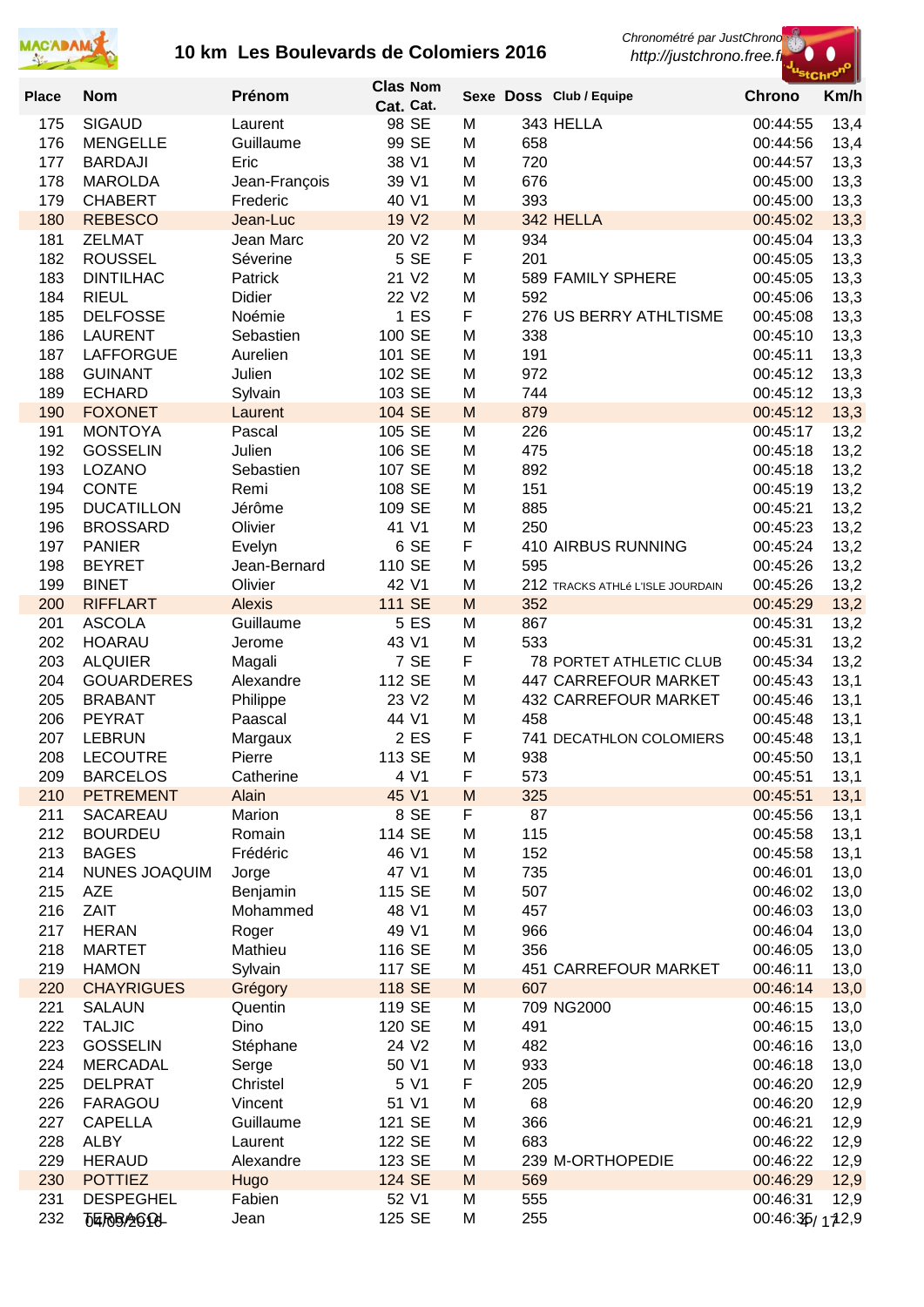



|              |                                    |                     | <b>Clas Nom</b>   |        |            |                             | ' <sup>St</sup> Chr <sup>o</sup> |              |
|--------------|------------------------------------|---------------------|-------------------|--------|------------|-----------------------------|----------------------------------|--------------|
| <b>Place</b> | <b>Nom</b>                         | Prénom              | Cat. Cat.         |        |            | Sexe Doss Club / Equipe     | <b>Chrono</b>                    | Km/h         |
| 233          | <b>CASTA</b>                       | <b>Nicolas</b>      | 126 SE            | M      | 372        |                             | 00:46:35                         | 12,9         |
| 234          | <b>LEGRAND</b>                     | Carole              | 9 SE              | F      | 358        |                             | 00:46:36                         | 12,9         |
| 235          | <b>MCCAMBRIDGE</b>                 | Paul                | 127 SE            | M      | 166        |                             | 00:46:36                         | 12,9         |
| 236          | LONGCHAMP                          | Tristan             | 4 V3              | M      | 70         |                             | 00:46:37                         | 12,9         |
| 237          | <b>DUTHU</b>                       | Grégory             | 128 SE            | M      |            | <b>445 CARREFOUR MARKET</b> | 00:46:42                         | 12,8         |
| 238          | <b>LEJEUNE</b>                     | Pascal              | 25 V2             | M      |            | 488 TOAC                    | 00:46:43                         | 12,8         |
| 239          | <b>CORBIERE</b>                    | Julien              | 129 SE            | M      | 525        |                             | 00:46:47                         | 12,8         |
| 240          | <b>TICHADOU</b>                    | André               | 5 V3              | M      | 293        |                             | 00:46:47                         | 12,8         |
| 241          | <b>RAULT</b>                       | Julien              | 130 SE            | M      | 512        |                             | 00:46:49                         | 12,8         |
| 242          | <b>GUIGNI</b>                      | Sylvain             | 131 SE            | M      | 37         |                             | 00:46:49                         | 12,8         |
| 243          | <b>VILLING</b>                     | Jerome              | 53 V1             | M      | 478        |                             | 00:46:54                         | 12,8         |
| 244          | <b>PODEVIN</b>                     | Stéphane            | 26 V2             | M      | 204        |                             | 00:46:55                         | 12,8         |
| 245          | LE BERRE                           | Olivier             | 132 SE            | M      | 539        |                             | 00:46:56                         | 12,8         |
| 246          | <b>MAHALIN</b>                     | Céline              | 10 SE<br>133 SE   | F      |            | 330 COLOMIERS               | 00:46:58                         | 12,8         |
| 247<br>248   | <b>VERDALLE</b><br><b>DAVET</b>    | Cédric<br>Rémi      | 134 SE            | M<br>M | 627        | 614 COLOMIERS HABITAT       | 00:47:00<br>00:47:00             | 12,8         |
| 249          | <b>DEMARTHEAUX</b>                 | Olivier             | 27 V2             | M      | 422        |                             | 00:47:01                         | 12,8         |
| 250          | <b>CARBOU</b>                      | Gaetan              | 28 V2             | M      | 937        |                             | 00:47:11                         | 12,8<br>12,7 |
| 251          | <b>GADBY</b>                       | <b>Bertrand</b>     | 135 SE            | M      | 236        |                             | 00:47:11                         | 12,7         |
| 252          | <b>RIVES LANGE</b>                 | Didier              | 6 V3              | M      | 563        |                             | 00:47:12                         | 12,7         |
| 253          | EL ASSALI                          | Youness             | 136 SE            | M      | 404        |                             | 00:47:12                         | 12,7         |
| 254          | <b>RASCLE</b>                      | Didier              | 29 V2             | M      | 883        |                             | 00:47:15                         | 12,7         |
| 255          | <b>ROUSSEAU</b>                    | Kevin               | 137 SE            | M      | 59         |                             | 00:47:16                         | 12,7         |
| 256          | <b>MASSY</b>                       | Vincent             | 54 V1             | M      | 235        |                             | 00:47:18                         | 12,7         |
| 257          | <b>GERARD</b>                      | Samuel              | 55 V1             | M      | 100        |                             | 00:47:20                         | 12,7         |
| 258          | <b>LEFEBRE</b>                     | Eric                | 56 V1             | M      | 976        |                             | 00:47:20                         | 12,7         |
| 259          | <b>KRECKELBERGH</b>                | Xilben              | 57 V1             | M      | 498        |                             | 00:47:25                         | 12,7         |
| 260          | <b>DASSE</b>                       | Jean - Marc         | 30 V <sub>2</sub> | M      | 198        |                             | 00:47:26                         | 12,6         |
| 261          | <b>NOEUREUIL</b>                   | Pierre              | 138 SE            | M      | 617        |                             | 00:47:28                         | 12,6         |
| 262          | <b>BARTHAS</b>                     | Philippe            | 31 V2             | M      | 4          |                             | 00:47:31                         | 12,6         |
| 263          | <b>MILCENDEAU</b>                  | <b>Bastien</b>      | 139 SE            | M      |            | 26 HAPPY RUNNING CREW       | 00:47:33                         | 12,6         |
| 264          | MALLÉGOL                           | Eric                | 32 V <sub>2</sub> | M      | 559        |                             | 00:47:35                         | 12,6         |
| 265          | <b>CATHALA</b>                     | Patrice             | 3 CA              | M      |            | 437 CARREFOUR MARKET        | 00:47:36                         | 12,6         |
| 266          | <b>BRETAULT</b>                    | Pierre              | 140 SE            | M      | 895        |                             | 00:47:38                         | 12,6         |
| 267          | <b>ROUQUIER</b>                    | Jerome              | 141 SE            | M      | 692        |                             | 00:47:39                         | 12,6         |
| 268          | <b>BRIVALL</b>                     | Alain               | 7 V3              | M      | 908        |                             | 00:47:42                         | 12,6         |
| 269          | <b>GOZDZIAK</b>                    | Sebastien           | 142 SE            | M      | 492        |                             | 00:47:45                         | 12,6         |
| 270          | <b>GREBORIO</b>                    | <b>Patrick</b>      | 33 V2             | M      | 872        |                             | 00:47:46                         | 12,6         |
| 271          | <b>LEGER</b>                       | Antoine             | 58 V1             | M      | 15         |                             | 00:47:50                         | 12,5         |
| 272          | <b>DINTILHAC</b>                   | Serge               | 34 V2             | M      |            | 588 FAMILY SPHERE           | 00:47:52                         | 12,5         |
| 273          | <b>UBEDA</b>                       | Francis             | 8 V3              | M      | 272        |                             | 00:47:53                         | 12,5         |
| 274          | <b>DUPUY</b>                       | Christian<br>Fabien | 59 V1             | M      | 136        |                             | 00:47:57                         | 12,5         |
| 275<br>276   | DELAGARDE<br><b>MAQUE</b>          | Cédric              | 60 V1<br>143 SE   | M<br>M | 826<br>549 |                             | 00:47:59<br>00:48:00             | 12,5         |
| 277          | LE LUDEC                           | Loic                | 61 V1             | M      |            | 931 ATHLÉ 632               | 00:48:01                         | 12,5<br>12,5 |
| 278          | <b>GABALDA</b>                     | Philippe            | 62 V1             | M      | 231        |                             | 00:48:02                         | 12,5         |
| 279          | <b>KERKLAAN</b>                    | Peter               | 1 V4              | M      | 93         |                             | 00:48:03                         | 12,5         |
| 280          | <b>LAVEDAN</b>                     | <b>Robin</b>        | 144 SE            | M      | 483        |                             | 00:48:07                         | 12,5         |
| 281          | <b>MONFORTE</b>                    | David               | 35 V2             | M      | 808        |                             | 00:48:08                         | 12,5         |
| 282          | <b>ESTEVE</b>                      | Thierry             | 36 V2             | M      | 260        |                             | 00:48:09                         | 12,5         |
| 283          | <b>MAXIME</b>                      | Vincent             | 145 SE            | M      |            | <b>459 CARREFOUR MARKET</b> | 00:48:11                         | 12,5         |
| 284          | <b>CHATAIGNE</b>                   | Angeline            | 3 V <sub>2</sub>  | F      | 855        |                             | 00:48:11                         | 12,5         |
| 285          | <b>GALISSAIRE</b>                  | Franck              | 146 SE            | M      |            | <b>120 CAHORS TRIATHLON</b> | 00:48:12                         | 12,4         |
| 286          | <b>DUMONT</b>                      | Denis               | 37 V2             | M      | 424        |                             | 00:48:16                         | 12,4         |
| 287          | <b>SLAMNIA</b>                     | Farid               | 63 V1             | M      | 345        |                             | 00:48:18                         | 12,4         |
| 288          | <b>BEN SAYEH</b>                   | Iqbal               | 147 SE            | M      | 51         |                             | 00:48:20                         | 12,4         |
| 289          | <b>RENAUDIE</b>                    | Patrice             | 64 V1             | M      | 947        |                             | 00:48:20                         | 12,4         |
| 290          | b <sub>4</sub> 697 <sub>2016</sub> | Aurelien            | 148 SE            | M      |            | 341 HELLA                   | 00:48:21/172,4                   |              |
|              |                                    |                     |                   |        |            |                             |                                  |              |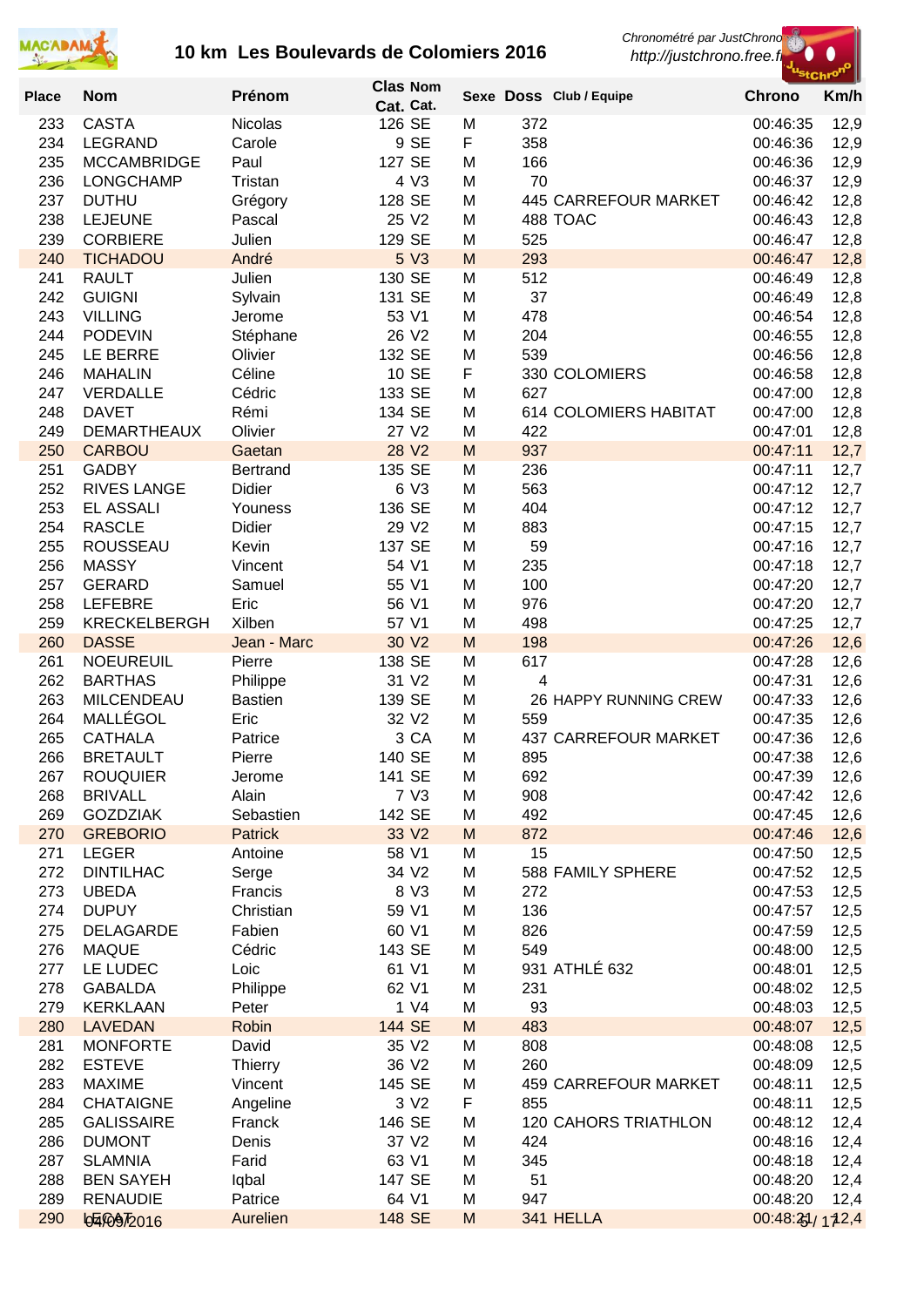



| <b>Place</b> | <b>Nom</b>                      | Prénom                  | <b>Clas Nom</b><br>Cat. Cat. |        |            | Sexe Doss Club / Equipe                  | <b>Chrono</b>        | Km/h         |
|--------------|---------------------------------|-------------------------|------------------------------|--------|------------|------------------------------------------|----------------------|--------------|
| 291          | <b>PASCUAL</b>                  | Alexandre               | 65 V1                        | M      | 42         |                                          | 00:48:23             | 12,4         |
| 292          | <b>FANTIN</b>                   | Frederic                | 66 V1                        | M      | 257        |                                          | 00:48:24             | 12,4         |
| 293          | <b>GAUTEUL</b>                  | Eric                    | 38 V2                        | M      | 165        |                                          | 00:48:26             | 12,4         |
| 294          | <b>SIBRAC</b>                   | Chantal                 | 6 V1                         | F      | 811        |                                          | 00:48:27             | 12,4         |
| 295          | <b>DESCAMPS</b>                 | Cédric                  | 149 SE                       | M      | 274        |                                          | 00:48:28             | 12,4         |
| 296          | <b>BOYER</b>                    | Stéphane                | 67 V1                        | M      | 57         |                                          | 00:48:30             | 12,4         |
| 297          | <b>MONSSARAT</b>                | Guillaume               | 150 SE                       | M      | 901        |                                          | 00:48:32             | 12,4         |
| 298          | <b>SALABERT</b>                 | Eric                    | 39 V2                        | M      |            | <b>467 CARREFOUR MARKET</b>              | 00:48:33             | 12,4         |
| 299          | <b>SADLER</b>                   | Alexandre               | 68 V1                        | M      |            | <b>677 TRACKS ATHLE</b>                  | 00:48:34             | 12,4         |
| 300          | <b>HURTADO</b>                  | Eduardo                 | 69 V1                        | M      |            | <b>414 AIRBUS RUNNING</b>                | 00:48:37             | 12,3         |
| 301          | <b>BENABEN</b>                  | Maxence                 | 151 SE                       | M      |            | 238 M-ORTHOPEDIE                         | 00:48:38             | 12,3         |
| 302          | <b>GINSBACH</b>                 | Etienne                 | 40 V2                        | М      |            | 544 AIRBUS RUNNING                       | 00:48:41             | 12,3         |
| 303          | <b>HUERTA</b>                   | Didier                  | 41 V <sub>2</sub>            | М      | 538        |                                          | 00:48:41             | 12,3         |
| 304<br>305   | <b>DOMINGO</b><br><b>PRIETO</b> | Julien<br>Emmanuel      | 152 SE<br>153 SE             | М<br>М | 705<br>473 |                                          | 00:48:42<br>00:48:43 | 12,3         |
| 306          | <b>MAZELLA</b>                  | Clement                 | 154 SE                       | M      | 154        |                                          | 00:48:44             | 12,3<br>12,3 |
| 307          | <b>ALMEIDA</b>                  | Agnès                   | 7 V1                         | F      | 234        |                                          | 00:48:45             | 12,3         |
| 308          | <b>LAFITTE</b>                  | Philippe                | 155 SE                       | M      | 837        |                                          | 00:48:47             | 12,3         |
| 309          | CAZALE                          | Eric                    | 70 V1                        | M      | 825        |                                          | 00:48:47             | 12,3         |
| 310          | <b>BANULS</b>                   | <b>Gilles</b>           | 42 V2                        | M      | 334        |                                          | 00:48:48             | 12,3         |
| 311          | <b>CARDOSO</b>                  | Frédéric                | 71 V1                        | M      |            | 986 TRAIL MONTGAILLARD                   | 00:48:48             | 12,3         |
| 312          | <b>BOUSCARAT</b>                | Denis                   | 72 V1                        | M      | 865        |                                          | 00:48:54             | 12,3         |
| 313          | <b>ATRISTAIN</b>                | Xavier                  | 156 SE                       | M      | 326        |                                          | 00:48:54             | 12,3         |
| 314          | <b>JANSSOONE</b>                | Nicolas                 | 157 SE                       | M      | 131        |                                          | 00:48:55             | 12,3         |
| 315          | <b>CLARIA</b>                   | Philippe                | 73 V1                        | M      | 489        |                                          | 00:48:57             | 12,3         |
| 316          | <b>BACHELARD</b>                | Dominique               | 43 V2                        | M      | 874        |                                          | 00:48:58             | 12,3         |
| 317          | LAYMAJOUX                       | Claude                  | 74 V1                        | M      | 374        |                                          | 00:48:59             | 12,2         |
| 318          | <b>PERRIE</b>                   | Laurent                 | 75 V1                        | M      | 604        |                                          | 00:49:03             | 12,2         |
| 319          | <b>BASSI</b>                    | Jean-Marc               | 158 SE                       | M      | 659        |                                          | 00:49:03             | 12,2         |
| 320          | <b>TAVENARD</b>                 | Adrien                  | 159 SE                       | M      |            | <b>610 COLOMIERS HABITAT</b>             | 00:49:04             | 12,2         |
| 321          | <b>EYCHENNE</b>                 | Jean Pierre             | 44 V <sub>2</sub>            | М      | 707        |                                          | 00:49:08             | 12,2         |
| 322          | <b>PICCO</b>                    | Marc                    | 45 V2                        | М      |            | 133   ARIBAREM                           | 00:49:11             | 12,2         |
| 323<br>324   | <b>LASNE</b><br><b>DALBIN</b>   | Matthieu                | 160 SE<br>11 SE              | M<br>F |            | 242 M-ORTHOPEDIE<br>441 CARREFOUR MARKET | 00:49:17<br>00:49:21 | 12,2         |
| 325          | <b>AUSTRUY</b>                  | Marjorie<br>Arnaud      | 161 SE                       | M      | 29         |                                          | 00:49:21             | 12,2<br>12,2 |
| 326          | NOWAK-BOUE                      | Sebastien               | 76 V1                        | M      | 203        |                                          | 00:49:22             | 12,2         |
| 327          | <b>BELIN</b>                    | Philippe                | 46 V2                        | M      | 30         |                                          | 00:49:26             | 12,1         |
| 328          | DANNÉ VILLENEUVI Sarah          |                         | 12 SE                        | F      | 170        |                                          | 00:49:26             | 12,1         |
| 329          | <b>DALENS</b>                   | Guillaume               | 162 SE                       | M      | 636        |                                          | 00:49:27             | 12,1         |
| 330          | <b>SANCHEZ</b>                  | Olivier                 | 163 SE                       | M      | 436        |                                          | 00:49:29             | 12,1         |
| 331          | <b>LESPES</b>                   | Didier                  | 47 V2                        | M      | 96         |                                          | 00:49:30             | 12,1         |
| 332          | ANDRIEU                         | Julien                  | 164 SE                       | M      | 316        |                                          | 00:49:32             | 12,1         |
| 333          | <b>CAMPOURCY</b>                | David                   | 165 SE                       | M      | 638        |                                          | 00:49:33             | 12,1         |
| 334          | LAVENAN                         | Sylvain                 | 77 V1                        | M      | 383        |                                          | 00:49:34             | 12,1         |
| 335          | <b>CHAMPION</b>                 | Charles                 | 9 V3                         | M      | 832        |                                          | 00:49:38             | 12,1         |
| 336          | <b>BOISSIER</b>                 | <b>Thierry</b>          | 48 V2                        | M      | 939        |                                          | 00:49:38             | 12,1         |
| 337          | <b>AMIC</b>                     | Nathalie                | 8 V1                         | F      | 801        |                                          | 00:49:41             | 12,1         |
| 338          | DA SILVA                        | David                   | 166 SE                       | M      | 140        |                                          | 00:49:42             | 12,1         |
| 339          | ARMAND                          | Alexandre               | 78 V1                        | M      | 268        |                                          | 00:49:42             | 12,1         |
| 340          | <b>LOISON</b>                   | <b>Bernard</b>          | 79 V1                        | M      | 710        |                                          | 00:49:44             | 12,1         |
| 341<br>342   | <b>FRAISSE</b><br>AKPA AKPRO    | Patrick<br>Jean Jacques | 49 V2<br>167 SE              | M<br>M | 175        | 724 AUCH FOOTBALL                        | 00:49:44<br>00:49:44 | 12,1<br>12,1 |
| 343          | DE GARCIA                       | Nadege                  | 13 SE                        | F      | 968        |                                          | 00:49:45             | 12,1         |
| 344          | <b>CLARIMON</b>                 | Olivier                 | 80 V1                        | M      | 192        |                                          | 00:49:46             | 12,1         |
| 345          | <b>MARIE</b>                    | Jean-Yves               | 10 V3                        | M      | 164        |                                          | 00:49:46             | 12,1         |
| 346          | CARVALHO                        | Sergio                  | 50 V2                        | M      |            | 640 ZODIAC AEROSPACE 1                   | 00:49:48             | 12,0         |
| 347          | <b>ROQUES</b>                   | Clément                 | 168 SE                       | M      | 593        |                                          | 00:49:48             | 12,0         |
| 348          | <b>BA/45/26R6</b>               | Guillaume               | 169 SE                       | M      | 24         |                                          | 00:49:51/172,0       |              |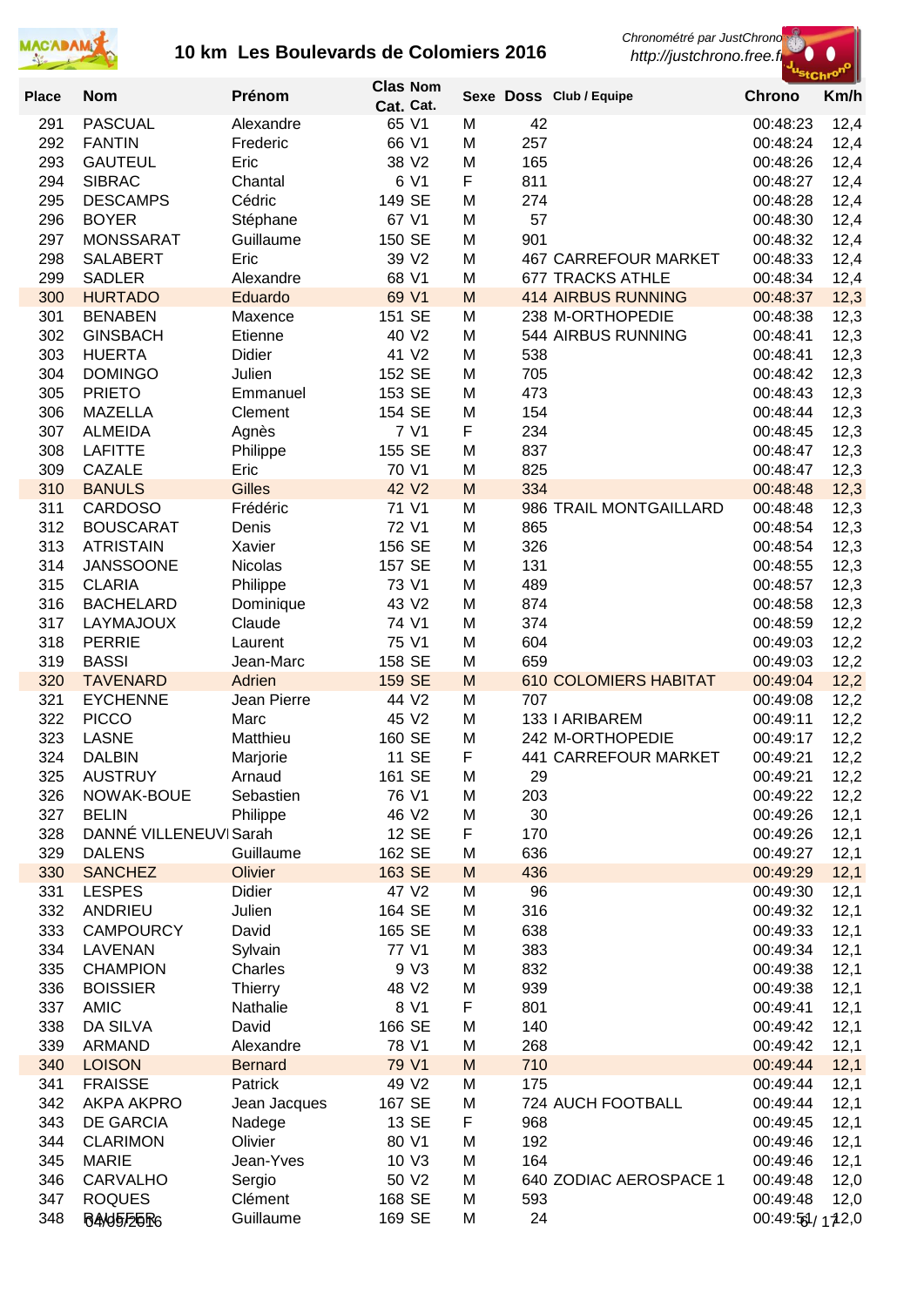



|              |                                  |                   |                  | <b>Clas Nom</b>  |           |            |                                 | 'StChro              |              |
|--------------|----------------------------------|-------------------|------------------|------------------|-----------|------------|---------------------------------|----------------------|--------------|
| <b>Place</b> | <b>Nom</b>                       | Prénom            |                  | Cat. Cat.        |           |            | Sexe Doss Club / Equipe         | <b>Chrono</b>        | Km/h         |
| 349          | <b>SIREJOL</b>                   | Denis             |                  | 51 V2            | M         | 703        |                                 | 00:49:52             | 12,0         |
| 350          | <b>ROUGIER</b>                   | Armand            |                  | 81 V1            | M         | 104        |                                 | 00:49:53             | 12,0         |
| 351          | <b>HECQUET</b>                   | Erick             |                  | 52 V2            | M         | 508        |                                 | 00:49:59             | 12,0         |
| 352          | <b>ETIEVANT</b>                  | Laurent           |                  | 82 V1            | M         |            | 594 SUPER U                     | 00:50:00             | 12,0         |
| 353          | <b>TAUREL</b>                    | Philippe          |                  | 83 V1            | M         | 197        |                                 | 00:50:04             | 12,0         |
| 354          | LUCAS-UGENA                      | Maria-Luisa       |                  | 9 V1             | F         |            | 415 AIRBUS RUNNING              | 00:50:04             | 12,0         |
| 355          | <b>MESAGLIO</b>                  | Mathieu           | 170 SE           |                  | M         | 625        |                                 | 00:50:05             | 12,0         |
| 356          | <b>FRANZINO</b>                  | Fabrice           | 171 SE           |                  | M         | 936        |                                 | 00:50:06             | 12,0         |
| 357          | <b>BARAJAS</b>                   | Benoit            |                  | 84 V1            | M         | 52         |                                 | 00:50:06             | 12,0         |
| 358          | <b>LAHOUSSINE</b>                | Ludovic           |                  | 53 V2            | M         |            | 850 GANG BANG RUNNER            | 00:50:08             | 12,0         |
| 359          | <b>BAUGUIL</b>                   | Julien            | 172 SE           |                  | M         | 840        |                                 | 00:50:08             | 12,0         |
| 360          | <b>LAFFORGUE</b>                 | Rene              |                  | 2 <sub>V</sub> 4 | M         |            | 889 ASPTT                       | 00:50:09             | 12,0         |
| 361          | <b>PIONNIER</b>                  | Stefano           |                  | 85 V1            | M         | 245        |                                 | 00:50:09             | 12,0         |
| 362          | <b>CERES</b>                     | Lilian            |                  | 86 V1<br>87 V1   | M         | 853<br>150 |                                 | 00:50:09             | 12,0         |
| 363<br>364   | <b>LOUBIERES</b><br><b>CANES</b> | Damien<br>Paul    | 173 SE           |                  | M<br>M    | 364        |                                 | 00:50:11<br>00:50:11 | 12,0         |
| 365          | <b>LAVILLE</b>                   | Herve             |                  | 88 V1            | M         |            | <b>455 CARREFOUR MARKET</b>     | 00:50:12             | 12,0<br>12,0 |
| 366          | <b>ARNAL</b>                     | Frédéric          | 174 SE           |                  | M         | 244        |                                 | 00:50:12             | 12,0         |
| 367          | <b>DULAC</b>                     | Pascal            |                  | 54 V2            | M         |            | 420 TRACK ATHLÉ L'ISLE JOURDAIN | 00:50:17             | 11,9         |
| 368          | <b>LAZARUS</b>                   | Fabrice           |                  | 89 V1            | M         | 702        |                                 | 00:50:22             | 11,9         |
| 369          | <b>LECCA</b>                     | Philippe          |                  | 55 V2            | M         | 565        |                                 | 00:50:30             | 11,9         |
| 370          | <b>CORBARIEU</b>                 | <b>Robert</b>     |                  | 11 V3            | M         |            | 918 DREAM TEAM TOUCH            | 00:50:31             | 11,9         |
| 371          | <b>SYRY</b>                      | Paulin            | 175 SE           |                  | M         |            | 479 CARREFOUR MARKET            | 00:50:35             | 11,9         |
| 372          | <b>POMPÉE</b>                    | Alain             |                  | 90 V1            | M         | 361        |                                 | 00:50:40             | 11,8         |
| 373          | <b>BRINGER</b>                   | Mathieu           |                  | 91 V1            | M         | 367        |                                 | 00:50:40             | 11,8         |
| 374          | <b>DUBAC</b>                     | Christophe        |                  | 92 V1            | M         | 184        |                                 | 00:50:45             | 11,8         |
| 375          | <b>TRAN-VAN</b>                  | Young             | 176 SE           |                  | M         |            | <b>480 CARREFOUR MARKET</b>     | 00:50:48             | 11,8         |
| 376          | <b>LOISEL</b>                    | Benjamin          |                  | 93 V1            | M         | 528        |                                 | 00:50:48             | 11,8         |
| 377          | <b>DUTHIL</b>                    | Dominique         |                  | 94 V1            | M         | 618        |                                 | 00:50:49             | 11,8         |
| 378          | <b>MEILHAN</b>                   | Alain             |                  | 12 V3            | M         | 957        |                                 | 00:50:49             | 11,8         |
| 379          | <b>BOVET</b>                     | Michel            |                  | 95 V1            | M         | 169        |                                 | 00:50:52             | 11,8         |
| 380          | <b>DESPRATS BOLOGI Gérald</b>    |                   |                  | 96 V1            | M         | 582        |                                 | 00:50:53             | 11,8         |
| 381          | <b>STROUK</b>                    | Hubert            |                  | 97 V1            | M         | 80         |                                 | 00:50:54             | 11,8         |
| 382          | <b>BOUF</b>                      | Benjamin          |                  | 4 CA             | M         | 819        |                                 | 00:50:55             | 11,8         |
| 383          | <b>DESTOMBES</b>                 | Sylvin            | 177 SE           |                  | M         | 494        |                                 | 00:50:58             | 11,8         |
| 384          | <b>ETIENNE</b>                   | Olivier           |                  | 98 V1            | M         | 72         |                                 | 00:50:58             | 11,8         |
| 385          | <b>CARPIS</b>                    | Franck            |                  | 56 V2            | M         | 300        |                                 | 00:51:01             | 11,8         |
| 386          | <b>RACAUD</b>                    | Jean Francois     |                  | 99 V1            | M         | 836        |                                 | 00:51:02             | 11,8         |
| 387          | <b>SALADO</b>                    | Emilien           | 178 SE           |                  | M         | 360        |                                 | 00:51:04             | 11,7         |
| 388          | <b>FERREIRA</b>                  | Manuel            |                  | 57 V2            | M         | 806        |                                 | 00:51:11             | 11,7         |
| 389<br>390   | <b>ALMEIDA</b><br><b>MORENO</b>  | José<br>Jean-Yves | 100 V1<br>179 SE |                  | M<br>M    | 237<br>392 |                                 | 00:51:11<br>00:51:14 | 11,7<br>11,7 |
| 391          | <b>HERIN</b>                     | Stephanie         |                  | 10 V1            | F         | 515        |                                 | 00:51:16             | 11,7         |
| 392          | <b>DURET</b>                     | Olivier           | 101 V1           |                  | M         | 312        |                                 | 00:51:17             | 11,7         |
| 393          | <b>BIZE</b>                      | Alain             |                  | 58 V2            | M         |            | 179 AIRBUS RUNNING              | 00:51:18             | 11,7         |
| 394          | <b>GIBERT</b>                    | Yoann             | 180 SE           |                  | M         | 581        |                                 | 00:51:20             | 11,7         |
| 395          | <b>GONZALEZ</b>                  | Alexandre         | 181 SE           |                  | M         | 302        |                                 | 00:51:21             | 11,7         |
| 396          | <b>SARDE</b>                     | Anthony           | 182 SE           |                  | M         | 158        |                                 | 00:51:21             | 11,7         |
| 397          | DAUZET-GUIRAUT                   | <b>Brigitte</b>   |                  | 1 <sub>V3</sub>  | F         |            | 279 US COLOMIERS ATHLéTISME     | 00:51:22             | 11,7         |
| 398          | <b>JOVER</b>                     | Kevin             | 183 SE           |                  | M         | 961        |                                 | 00:51:22             | 11,7         |
| 399          | <b>FROMANTIN</b>                 | Marine            |                  | 14 SE            | F         | 61         |                                 | 00:51:22             | 11,7         |
| 400          | <b>VALAX</b>                     | Jean Baptiste     | 102 V1           |                  | ${\sf M}$ | 287        |                                 | 00:51:25             | 11,7         |
| 401          | <b>DAVID</b>                     | Frederic          |                  | 59 V2            | M         | 843        |                                 | 00:51:26             | 11,7         |
| 402          | <b>GOGUET</b>                    | François          | 103 V1           |                  | M         | 359        |                                 | 00:51:27             | 11,7         |
| 403          | <b>MENDEZ</b>                    | Anthony           | 184 SE           |                  | M         |            | 648 ZODIAC AEROSPACE 2          | 00:51:27             | 11,7         |
| 404          | <b>COSMA</b>                     | Gilbert           |                  | 13 V3            | M         | 964        |                                 | 00:51:28             | 11,7         |
| 405          | <b>BOURSE</b>                    | Antoine           | 185 SE           |                  | M         |            | 344 HELLA                       | 00:51:28             | 11,7         |
| 406          | <b>64R09/20F6</b>                | Lea               |                  | 3 ES             | F         | 271        |                                 | 00:51:29/111.7       |              |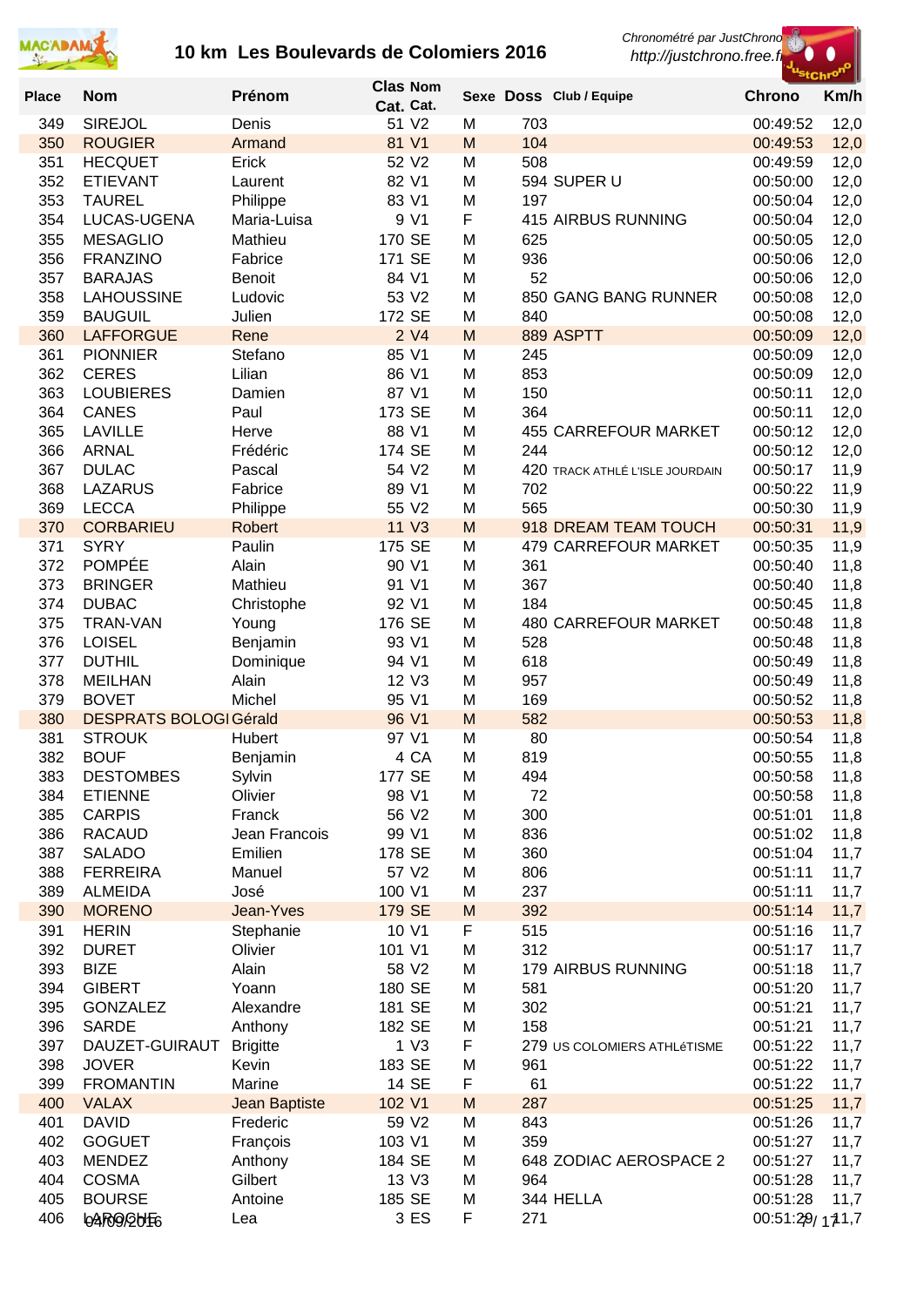



| <b>Place</b> | <b>Nom</b>                         | Prénom                         | <b>Clas Nom</b>     |        |            | Sexe Doss Club / Equipe              | <b>Chrono</b>        | "StChr <sup>o"</sup><br>Km/h |
|--------------|------------------------------------|--------------------------------|---------------------|--------|------------|--------------------------------------|----------------------|------------------------------|
| 407          | <b>VAN NUVEL</b>                   | Geoffrey                       | Cat. Cat.<br>186 SE | M      | 719        |                                      | 00:51:29             | 11,7                         |
| 408          | VANDENBERGHE                       | Jérôme                         | 187 SE              | M      | 672        |                                      | 00:51:29             | 11,7                         |
| 409          | <b>ANSEAUME</b>                    | Frédérique                     | 11 V1               | F      | 123        |                                      | 00:51:30             | 11,7                         |
| 410<br>411   | <b>BALCAR</b><br><b>GASTON</b>     | <b>Patrick</b><br>Mickael      | 60 V2<br>188 SE     | M<br>M | 919        | <b>429 CARREFOUR MARKET</b>          | 00:51:31<br>00:51:32 | 11,6<br>11,6                 |
| 412          | <b>CREMET</b>                      | Sebastien                      | 189 SE              | M      |            | 596 SUPER U                          | 00:51:33             | 11,6                         |
| 413          | <b>LAVERGNE</b>                    | David                          | 190 SE              | M      | 337        |                                      | 00:51:37             | 11,6                         |
| 414          | <b>SOLOMONS</b>                    | Martin                         | 14 V3<br>61 V2      | M      | 653        |                                      | 00:51:38             | 11,6                         |
| 415<br>416   | <b>BERNARD</b><br><b>PALHOL</b>    | Patrick<br>Joel                | 15 V3               | M<br>M | 929        | 647 ZODIAC AEROSPACE 2               | 00:51:38<br>00:51:39 | 11,6<br>11,6                 |
| 417          | <b>DJAFFAR</b>                     | Nasser                         | 62 V2               | M      | 994        |                                      | 00:51:43             | 11,6                         |
| 418          | <b>CONTENT</b>                     | Alain                          | 63 V2               | M      |            | 398 AIR-FRANCE                       | 00:51:45             | 11,6                         |
| 419<br>420   | <b>HARSCOET</b><br><b>KEMOUN</b>   | Gwenaelle<br>Philippe          | 15 SE<br>104 V1     | F<br>M | 578        | 521 AIRBUS RUNNING                   | 00:51:47<br>00:51:48 | 11,6                         |
| 421          | <b>ROQUES</b>                      | Sylvain                        | 105 V1              | M      | 991        |                                      | 00:51:49             | 11,6<br>11,6                 |
| 422          | <b>TALBOT</b>                      | Angela                         | 16 SE               | F      | 230        |                                      | 00:51:50             | 11,6                         |
| 423          | <b>CAZAUX</b>                      | Yannick                        | 106 V1              | M      | 954        |                                      | 00:51:52             | 11,6                         |
| 424<br>425   | <b>KRASNA</b><br><b>CAUSSAT</b>    | Gael<br>Julien                 | 107 V1<br>191 SE    | M<br>M | 884<br>866 |                                      | 00:51:53<br>00:51:56 | 11,6<br>11,6                 |
| 426          | <b>DIRAT DELGADO</b>               | Yvan                           | 192 SE              | M      | 84         |                                      | 00:51:56             | 11,6                         |
| 427          | <b>RIVIERE</b>                     | Laurent                        | 193 SE              | M      | 701        |                                      | 00:51:57             | 11,5                         |
| 428          | <b>DUTRIEUX</b>                    | Florent                        | 64 V2               | M      | 484        |                                      | 00:51:59             | 11,5                         |
| 429<br>430   | <b>VENN</b><br><b>ROUX</b>         | Jean-Richard<br>Viviane        | 108 V1<br>4 V2      | M<br>F | 706        | 745 LES CLOCHE-PIEDS                 | 00:52:01<br>00:52:01 | 11,5<br>11,5                 |
| 431          | <b>MARION</b>                      | Martin                         | 194 SE              | M      | 94         |                                      | 00:52:01             | 11,5                         |
| 432          | <b>SKRELA</b>                      | David                          | 195 SE              | M      | 704        |                                      | 00:52:04             | 11,5                         |
| 433          | <b>CROS</b>                        | Christian                      | 65 V2               | M      | 813        |                                      | 00:52:04             | 11,5                         |
| 434<br>435   | <b>GOSSARD</b><br><b>RONCERAY</b>  | Philippe<br>Jean-Marc          | 66 V2<br>67 V2      | M<br>M |            | 408 AIRBUS RUNNING<br>371 AIR FRANCE | 00:52:08<br>00:52:08 | 11,5<br>11,5                 |
| 436          | <b>COSTES</b>                      | Jessica                        | 17 SE               | F      |            | 440 CARREFOUR MARKET                 | 00:52:09             | 11,5                         |
| 437          | <b>GUARY</b>                       | Melanie                        | 18 SE               | F      | 803        |                                      | 00:52:12             | 11,5                         |
| 438<br>439   | <b>BALONDRADE</b>                  | Michele                        | 5 V2<br>16 V3       | F      | 828<br>699 |                                      | 00:52:12             | 11,5                         |
| 440          | <b>MOUNIC</b><br><b>GAZZIN</b>     | Andre Jean<br><b>Christine</b> | <b>19 SE</b>        | M<br>F | 63         |                                      | 00:52:13<br>00:52:13 | 11,5<br>11,5                 |
| 441          | <b>KAMAGATE</b>                    | Nounho                         | 196 SE              | M      | 527        |                                      | 00:52:14             | 11,5                         |
| 442          | <b>FERRAND</b>                     | Pierre-David                   | 109 V1              | M      |            | <b>612 COLOMIERS HABITAT</b>         | 00:52:16             | 11,5                         |
| 443<br>444   | <b>BALLARIN</b><br><b>DARNAUD</b>  | Laurence<br>Gilles             | 12 V1<br>68 V2      | F<br>M | 864        | 218 AIRBUS RUNNING                   | 00:52:16<br>00:52:16 | 11,5<br>11,5                 |
| 445          | <b>MARGERIT</b>                    | Jonathan                       | 110 V1              | M      | 229        |                                      | 00:52:18             | 11,5                         |
| 446          | <b>CHAMBOSSE</b>                   | Geoffrey                       | 197 SE              | M      | 639        |                                      | 00:52:18             | 11,5                         |
| 447          | <b>SAMPAIO</b>                     | André                          | 198 SE              | M      | 119        |                                      | 00:52:22             | 11,5                         |
| 448<br>449   | <b>THERON</b><br><b>ADOLPHE</b>    | Stephanie<br><b>Bertille</b>   | 20 SE<br>13 V1      | F<br>F | 98<br>110  |                                      | 00:52:23<br>00:52:24 | 11,5<br>11,5                 |
| 450          | <b>STRUZYK</b>                     | Jim                            | 199 SE              | M      | 328        |                                      | 00:52:29             | 11,4                         |
| 451          | SIMONNEAU                          | Henri                          | 200 SE              | M      |            | 513 SATUC                            | 00:52:30             | 11,4                         |
| 452<br>453   | <b>PINEL</b><br><b>FONTENEAU</b>   | Emilie<br>Frederic             | 21 SE<br>111 V1     | F<br>M |            | 514 SATUC<br>642 ZODIAC AEROSPACE 1  | 00:52:30<br>00:52:31 | 11,4                         |
| 454          | <b>MARIE</b>                       | Eric                           | 69 V2               | M      | 922        |                                      | 00:52:34             | 11,4<br>11,4                 |
| 455          | CARCANO                            | Laura                          | 22 SE               | F      | 577        |                                      | 00:52:34             | 11,4                         |
| 456          | <b>DURAND</b>                      | Daniel                         | 70 V2               | M      | 214        |                                      | 00:52:36             | 11,4                         |
| 457<br>458   | <b>STRUMIA</b><br><b>LAURET</b>    | Fabrice<br>Eugene              | 201 SE<br>202 SE    | M<br>M | 620<br>402 |                                      | 00:52:39<br>00:52:42 | 11,4<br>11,4                 |
| 459          | <b>OGER</b>                        | Laurent                        | 203 SE              | M      | 496        |                                      | 00:52:42             | 11,4                         |
| 460          | <b>BONANGE</b>                     | Guillaume                      | 112 V1              | M      | 254        |                                      | 00:52:43             | 11,4                         |
| 461          | ?Dossard                           | #310                           | 204 SE              | M      | 310        |                                      | 00:52:43             | 11,4                         |
| 462<br>463   | <b>LERESTEUX</b><br><b>FAIZANT</b> | Rémi<br>Vincent                | 205 SE<br>206 SE    | M<br>M | 283<br>117 |                                      | 00:52:44<br>00:52:50 | 11,4<br>11,4                 |
| 464          | <b>Ⴆ₳</b> ₱₿₱₧6                    | Anne                           | 14 V1               | F      | 841        |                                      | 00:52:50/111.4       |                              |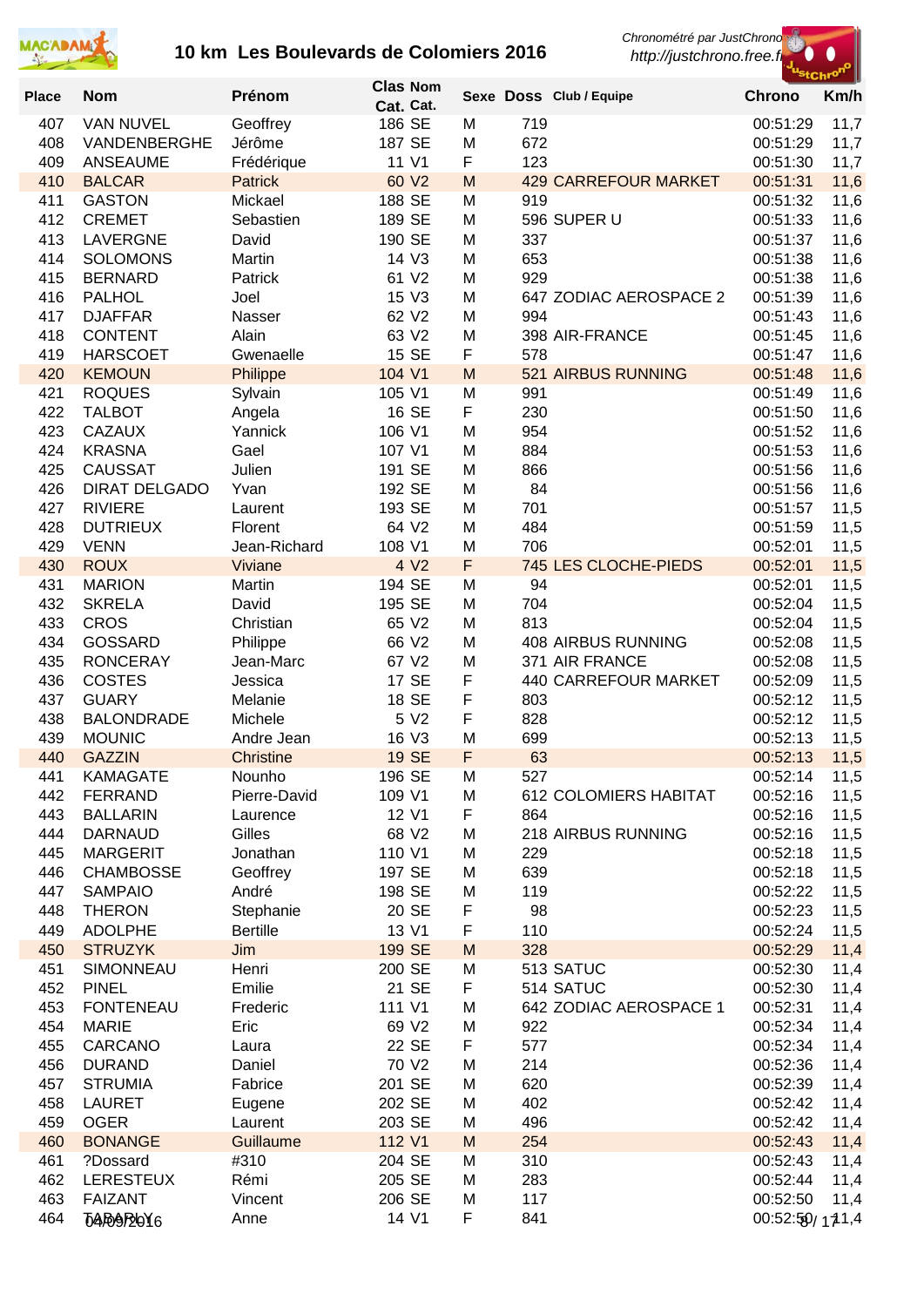



| <b>Place</b> | <b>Nom</b>                      | Prénom              | <b>Clas Nom</b>       |        |                | Sexe Doss Club / Equipe | <b>Chrono</b>        | Km/h         |
|--------------|---------------------------------|---------------------|-----------------------|--------|----------------|-------------------------|----------------------|--------------|
|              |                                 |                     | Cat. Cat.             |        |                |                         |                      |              |
| 465          | <b>CAMPI</b>                    | Rodolphe            | 207 SE                | M      | 390            |                         | 00:52:51             | 11,4         |
| 466          | <b>LECCA</b>                    | Alice               | 23 SE                 | F      | 564            |                         | 00:52:51<br>00:52:55 | 11,4         |
| 467<br>468   | <b>HERROU</b><br><b>OLIVE</b>   | Alain<br>Sebastien  | 71 V2<br>113 V1       | M<br>M | 370<br>208     |                         | 00:52:59             | 11,3         |
| 469          | <b>BARBETTI</b>                 | Pascal              | 114 V1                | M      | 518            |                         | 00:53:05             | 11,3<br>11,3 |
| 470          | <b>CONCHOU</b>                  | Fabrice             | 115 V1                | M      | 332            |                         | 00:53:06             | 11,3         |
| 471          | <b>CHARPENTIER</b>              | Francois            | 116 V1                | M      | 3              |                         | 00:53:06             | 11,3         |
| 472          | <b>FUSS-BOISSENIN</b>           | Severine            | 24 SE                 | F      | 615            |                         | 00:53:08             | 11,3         |
| 473          | <b>CANTIN</b>                   | Gaetan              | 208 SE                | M      | 503            |                         | 00:53:08             | 11,3         |
| 474          | <b>BRUN</b>                     | Aurelien            | 209 SE                | M      | 547            |                         | 00:53:09             | 11,3         |
| 475          | <b>DUPREYS</b>                  | Pauline             | 25 SE                 | F      | 561            |                         | 00:53:10             | 11,3         |
| 476          | <b>PERRIN</b>                   | Maëlle              | 26 SE                 | F      | 546            |                         | 00:53:11             | 11,3         |
| 477          | <b>DANTOU</b>                   | Nicolas             | 117 V1                | M      | 605            |                         | 00:53:11             | 11,3         |
| 478          | <b>SICARD</b>                   | Douglas             | 118 V1                | M      | 722            |                         | 00:53:13             | 11,3         |
| 479          | <b>LITRE</b>                    | Cecile              | 15 V1                 | F      | 835            |                         | 00:53:16             | 11,3         |
| 480          | <b>BORREDON</b>                 | Cedric              | 210 SE                | M      | 820            |                         | 00:53:16             | 11,3         |
| 481          | <b>ROUSSAC</b>                  | Pierre              | 72 V2                 | M      | 732            |                         | 00:53:17             | 11,3         |
| 482          | <b>BILOTTA</b>                  | Jean François       | 73 V2                 | M      | <b>711 TIS</b> |                         | 00:53:17             | 11,3         |
| 483          | <b>BOUTIN</b>                   | Kevin               | 211 SE                | M      | 721            |                         | 00:53:19<br>00:53:21 | 11,3         |
| 484<br>485   | <b>BORDES</b><br><b>PIPAUD</b>  | Olivier<br>Francois | 119 V1<br>212 SE      | M<br>M | 652<br>624     |                         | 00:53:26             | 11,2<br>11,2 |
| 486          | <b>BREQUE</b>                   | Arnaud              | 120 V1                | M      | 348            |                         | 00:53:28             | 11,2         |
| 487          | <b>NODENOT</b>                  | Jerome              | 121 V1                | M      | 290            |                         | 00:53:28             | 11,2         |
| 488          | <b>TARROUX</b>                  | Julien              | 213 SE                | M      | 914            |                         | 00:53:30             | 11,2         |
| 489          | ZAWADZKI                        | Philippe            | 122 V1                | M      | 278            |                         | 00:53:30             | 11,2         |
| 490          | <b>CAMPGUILHEM</b>              | Cédric              | 214 SE                | M      | 69             |                         | 00:53:30             | 11,2         |
| 491          | <b>BLIN</b>                     | Benjamin            | 215 SE                | M      | 822            |                         | 00:53:31             | 11,2         |
| 492          | <b>HATTIER</b>                  | Fabien              | 216 SE                | M      | 989            |                         | 00:53:33             | 11,2         |
| 493          | <b>GEROLA</b>                   | Antoine             | 217 SE                | M      | 60             |                         | 00:53:34             | 11,2         |
| 494          | <b>MAGUET</b>                   | Fabien              | 218 SE                | M      |                | 241 M-ORTHOPEDIE        | 00:53:35             | 11,2         |
| 495          | <b>ZELMAT</b>                   | Nassim              | 219 SE                | M      |                | 220 AIRBUS RUNNING      | 00:53:36             | 11,2         |
| 496          | <b>GASC</b>                     | Benoît              | 220 SE                | M      | 945            |                         | 00:53:37             | 11,2         |
| 497          | <b>VESSELLA</b>                 | Pascal              | 74 V2                 | M      | 900            |                         | 00:53:38             | 11,2         |
| 498          | <b>BONNEAU</b>                  | Stephane            | 123 V1                | M      | 135            |                         | 00:53:38             | 11,2         |
| 499          | <b>ARCON</b><br><b>BARRIERE</b> | Elodie              | 16 V1<br><b>27 SE</b> | F<br>F | 109<br>930     |                         | 00:53:40<br>00:53:41 | 11,2         |
| 500<br>501   | <b>BORDENAVE</b>                | Laurence<br>Mathieu | 221 SE                | M      | 628            |                         | 00:53:44             | 11,2<br>11,2 |
| 502          | <b>VACHER</b>                   | Marc                | 124 V1                | M      | 680            |                         | 00:53:45             | 11,2         |
| 503          | <b>DESTRAC</b>                  | Sylvain             | 17 V3                 | M      | 309            |                         | 00:53:46             | 11,2         |
| 504          | <b>GAUGUIN</b>                  | Matthieu            | 222 SE                | M      | 263            |                         | 00:53:46             | 11,2         |
| 505          | <b>PARELLE</b>                  | Thierry             | 125 V1                | M      | 124            |                         | 00:53:46             | 11,2         |
| 506          | <b>SARDE</b>                    | Michel              | 75 V2                 | M      | 157            |                         | 00:53:47             | 11,2         |
| 507          | <b>CAPOVILLA</b>                | Francis             | 76 V2                 | M      | 907            |                         | 00:53:49             | 11,1         |
| 508          | <b>MAUPOME</b>                  | Nicole              | 6 V <sub>2</sub>      | F      |                | 570 AIRBUS RUNNING      | 00:53:53             | 11,1         |
| 509          | <b>JONKERGOUW</b>               | Remy                | 126 V1                | M      | 576            |                         | 00:53:53             | 11,1         |
| 510          | <b>DESPIS</b>                   | Floriane            | 28 SE                 | F      | 715            |                         | 00:53:53             | 11,1         |
| 511          | <b>DARCHE</b>                   | Christophe          | 77 V2                 | M      | 134            |                         | 00:53:55             | 11,1         |
| 512          | <b>DALHUIJSEN</b>               | Jenny               | 17 V1                 | F      | 14             |                         | 00:53:55             | 11,1         |
| 513          | <b>GAGET</b>                    | <b>Andre Noel</b>   | 78 V2                 | M      | 949            |                         | 00:53:56             | 11,1         |
| 514          | <b>LANASPEZE</b>                | Guillaume           | 18 V3                 | M      |                | 977 BSC ATHLE           | 00:53:57             | 11,1         |
| 515          | <b>TRASSY</b>                   | Camille             | 29 SE<br>127 V1       | F      |                | 645 ZODIAC AEROSPACE 2  | 00:54:00             | 11,1         |
| 516<br>517   | <b>BOUF</b><br><b>FEDRIGO</b>   | Fabrice<br>Alain    | 128 V1                | M<br>M | 818<br>807     |                         | 00:54:04<br>00:54:05 | 11,1<br>11,1 |
| 518          | <b>DUPUY</b>                    | Xavier              | 223 SE                | M      | 144            |                         | 00:54:07             | 11,1         |
| 519          | ARNAUD                          | Fabrice             | 129 V1                | M      | 637            |                         | 00:54:07             | 11,1         |
| 520          | <b>HAMARD</b>                   | Sandie              | 30 SE                 | F      | 700            |                         | 00:54:09             | 11,1         |
| 521          | GASC                            | Jean-Patrice        | 130 V1                | M      | 138            |                         | 00:54:09             | 11,1         |
| 522          | 64/65/2016                      | Philippe            | 131 V1                | M      | 985            |                         | 00:54:19/171.1       |              |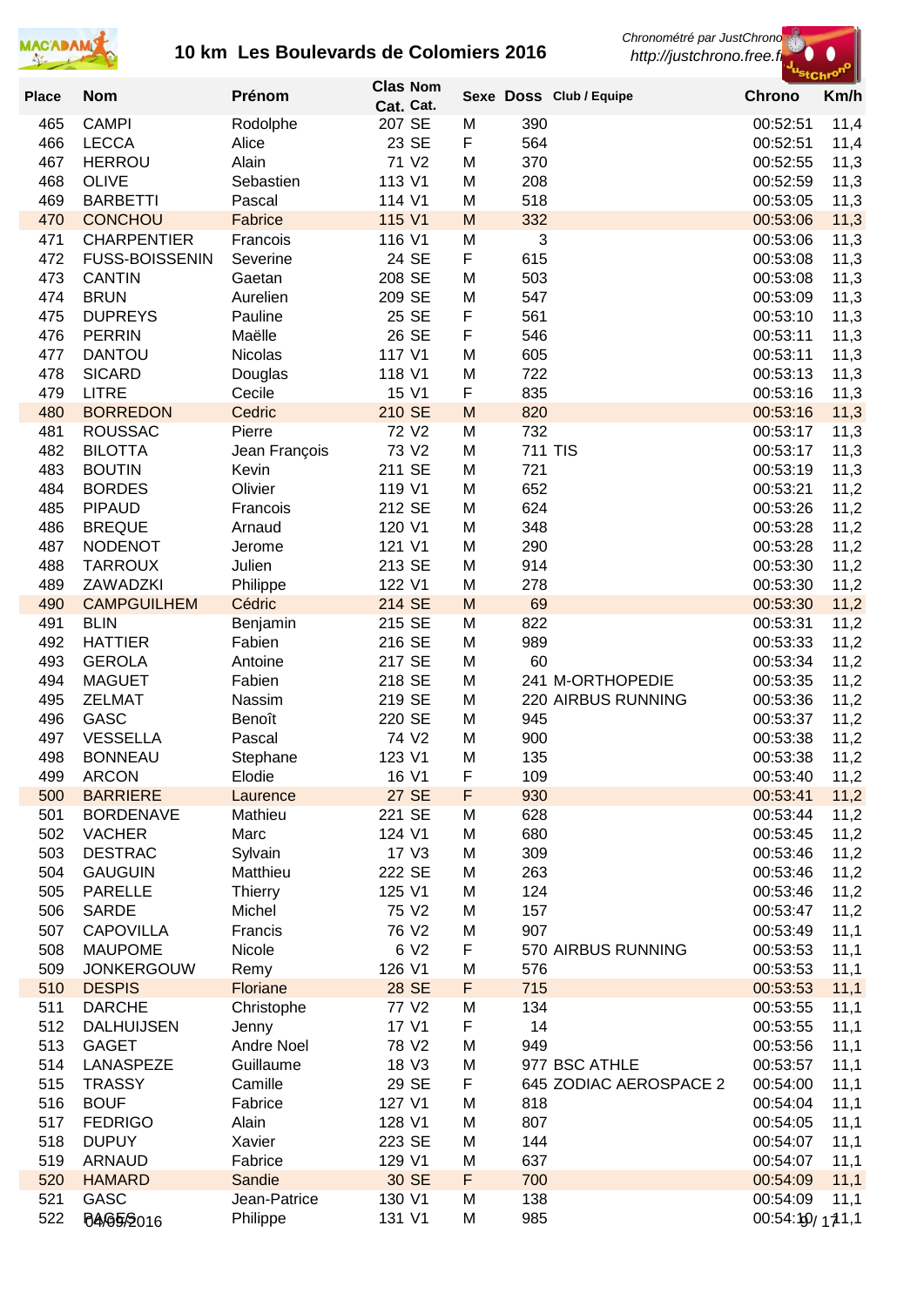

**Clas Nom** 

*Chronométré par JustChrono*

 *http://justchrono.free.fr*



| <b>Place</b> | <b>Nom</b>                            | Prénom                    |        | ∪ias nom<br>Cat. Cat. |        |            | Sexe Doss Club / Equipe   | <b>Chrono</b>        | Km/h         |
|--------------|---------------------------------------|---------------------------|--------|-----------------------|--------|------------|---------------------------|----------------------|--------------|
| 523          | <b>PIGEON</b>                         | Sandra                    |        | 31 SE                 | F      |            | 411 AIRBUS RUNNING        | 00:54:10             | 11,1         |
| 524          | <b>NARCISO</b>                        | Rui                       | 224 SE |                       | M      |            | 575 AIRBUS RUNNING        | 00:54:10             | 11,1         |
| 525          | <b>BALMETTE</b>                       | Nathalie                  |        | 32 SE                 | F      | 200        |                           | 00:54:11             | 11,1         |
| 526          | DO                                    | Cecile                    |        | 33 SE                 | F      | 486        |                           | 00:54:11             | 11,1         |
| 527          | MACÉ                                  | Sylvain                   |        | 79 V2                 | M      | 318        |                           | 00:54:14             | 11,1         |
| 528          | <b>MENTION</b>                        | Eric                      |        | 80 V2                 | M      | 550        |                           | 00:54:15             | 11,1         |
| 529          | <b>CAZALET</b>                        | "patrice                  | 132 V1 |                       | M      |            | 646 ZODIAC AEROSPACE 2    | 00:54:16             | 11,1         |
| 530          | <b>PRIEUR</b>                         | <b>Bruno</b>              | 225 SE |                       | M      | 28         |                           | 00:54:17             | 11,1         |
| 531          | <b>MAZAS</b>                          | Renaud                    | 226 SE |                       | M      | 877        |                           | 00:54:19             | 11,0         |
| 532          | <b>GUIF</b>                           | Alexandre                 | 227 SE |                       | M      | 373        |                           | 00:54:20             | 11,0         |
| 533          | <b>OUKINA</b>                         | Samir                     | 228 SE |                       | M      | 299        |                           | 00:54:23             | 11,0         |
| 534          | <b>RAJOT</b>                          | Sébastien                 | 133 V1 |                       | M      | 213        |                           | 00:54:24             | 11,0         |
| 535          | <b>DUPONT</b>                         | Yves                      |        | 81 V2                 | M      |            | 292 AIRBUS RUNNING        | 00:54:25             | 11,0         |
| 536          | <b>LABARRE</b>                        | Philippe                  | 229 SE | 82 V2                 | M<br>M | 974        |                           | 00:54:25             | 11,0         |
| 537          | <b>SOLOMONS</b><br><b>TRESGUERRES</b> | Laurent                   | 230 SE |                       | M      | 511        | 522 AIRBUS RUNNING        | 00:54:26<br>00:54:26 | 11,0         |
| 538<br>539   | <b>BONDARENKO</b>                     | David                     | 134 V1 |                       | M      | 193        |                           | 00:54:26             | 11,0         |
| 540          | <b>PELLETIER</b>                      | Luc<br><b>Thierry</b>     | 135 V1 |                       | M      | 975        |                           | 00:54:28             | 11,0<br>11,0 |
| 541          | <b>AMIC</b>                           | Alain                     |        | 19 V3                 | M      | 506        |                           | 00:54:29             | 11,0         |
| 542          | <b>FOUCART</b>                        | Christophe                | 136 V1 |                       | M      | 848        |                           | 00:54:31             | 11,0         |
| 543          | <b>SOLA</b>                           | Julien                    | 231 SE |                       | M      | 252        |                           | 00:54:32             | 11,0         |
| 544          | <b>FRANCOIS</b>                       | Franck                    | 137 V1 |                       | M      | 291        |                           | 00:54:32             | 11,0         |
| 545          | <b>MONTE</b>                          | Jerome                    | 138 V1 |                       | M      | 196        |                           | 00:54:33             | 11,0         |
| 546          | <b>DOUZIECH</b>                       | Matthieu                  |        | 5 CA                  | M      | 812        |                           | 00:54:34             | 11,0         |
| 547          | <b>VEGA</b>                           | José                      |        | 83 V2                 | M      | 315        |                           | 00:54:35             | 11,0         |
| 548          | <b>DARQUES</b>                        | Jean Paul                 |        | 84 V2                 | M      |            | 861 TOULOUSE TRIATHLON    | 00:54:36             | 11,0         |
| 549          | <b>BERGE</b>                          | Julien                    | 232 SE |                       | M      | 190        |                           | 00:54:38             | 11,0         |
| 550          | <b>BORDES</b>                         | <b>Mikael</b>             | 233 SE |                       | M      | 474        |                           | 00:54:39             | 11,0         |
| 551          | <b>NOMMAY</b>                         | Jean Philippe             | 139 V1 |                       | M      | 734        |                           | 00:54:42             | 11,0         |
| 552          | <b>RAYNAUD</b>                        | Stephane                  | 140 V1 |                       | M      | 667        |                           | 00:54:42             | 11,0         |
| 553          | <b>DIMANI</b>                         | Louis                     |        | 85 V2                 | M      | 981        |                           | 00:54:43             | 11,0         |
| 554          | DARTIGUEPEYROU Alexandre              |                           | 234 SE |                       | M      |            | 587 FAMILY SPHERE         | 00:54:44             | 11,0         |
| 555          | <b>HERAUD</b>                         | Luc                       | 141 V1 |                       | M      | 634        |                           | 00:54:46             | 11,0         |
| 556          | <b>DIDIER</b>                         | Emilie                    |        | 34 SE                 | F      | 282        |                           | 00:54:46             | 11,0         |
| 557          | <b>LAPORTE</b>                        | Jean Francois             | 142 V1 |                       | M      | 890        |                           | 00:54:46             | 11,0         |
| 558          | <b>RAY</b>                            | Anthony                   |        | 86 V2                 | M      |            | <b>182 AIRBUS RUNNING</b> | 00:54:48             | 10,9         |
| 559          | <b>VATA</b>                           | Arben                     | 143 V1 |                       | M      | 821        |                           | 00:54:49             | 10,9         |
| 560          | <b>MARTIN</b>                         | <b>Daniel</b>             |        | 87 V2                 | M      | 987        |                           | 00:54:53             | 10,9         |
| 561          | <b>RASPEAU</b>                        | Andre                     |        | 20 V3                 | M      | 995        |                           | 00:54:55             | 10,9         |
| 562          | <b>BROSSIER</b>                       | Nicolas                   | 144 V1 |                       | M      | 510        |                           | 00:54:56             | 10,9         |
| 563          | <b>CHUST</b>                          | Jean Christophe           | 235 SE |                       | M      | 660        |                           | 00:55:02             | 10,9         |
| 564          | <b>DELMAS</b>                         | Laurent                   | 236 SE |                       | M      | 129        |                           | 00:55:03             | 10,9         |
| 565          | <b>RAUSSOU</b>                        | Agathe                    |        | 35 SE                 | F      | 130        |                           | 00:55:03             | 10,9         |
| 566          | <b>TOLSAN</b>                         | François                  |        | 21 V3                 | M      | 369        |                           | 00:55:03             | 10,9         |
| 567          | <b>DESBOUGES</b>                      | Justin                    |        | 6 CA<br>36 SE         | M<br>F | 314<br>202 |                           | 00:55:08             | 10,9         |
| 568<br>569   | LANDRAING<br><b>CONSTANS</b>          | Alice                     |        | 3 V4                  | M      | 256        |                           | 00:55:13             | 10,9         |
| 570          | <b>FONTAN</b>                         | Jacques<br><b>Bernard</b> |        | 22 V3                 | M      | 849        |                           | 00:55:14<br>00:55:15 | 10,9<br>10,9 |
| 571          | <b>FERRI</b>                          | Jean-Marc                 | 145 V1 |                       | M      | 714        |                           | 00:55:20             | 10,8         |
| 572          | <b>AVAKIAN</b>                        | Ludwig                    | 146 V1 |                       | M      | 988        |                           | 00:55:26             | 10,8         |
| 573          | <b>DUFLOT</b>                         | Arthur                    | 237 SE |                       | M      | 13         |                           | 00:55:26             | 10,8         |
| 574          | <b>VIEU</b>                           | Christophe                | 147 V1 |                       | M      | 656        |                           | 00:55:26             | 10,8         |
| 575          | <b>PUECH</b>                          | Laurence                  |        | 18 V1                 | F      | 876        |                           | 00:55:28             | 10,8         |
| 576          | DE OLIVEIRA                           | Léa                       |        | 3 CA                  | F      |            | 382 ATHLÉ 632             | 00:55:29             | 10,8         |
| 577          | <b>IMBAULT</b>                        | <b>Thierry</b>            |        | 88 V2                 | M      | 684        |                           | 00:55:31             | 10,8         |
| 578          | <b>HABIB</b>                          | Jeremie                   | 238 SE |                       | M      | 288        |                           | 00:55:32             | 10,8         |
| 579          | <b>GELY</b>                           | Catherine                 |        | 7 V <sub>2</sub>      | F      |            | 19 ACCR                   | 00:55:36             | 10,8         |
| 580          | <b>TQ4JQ2016</b>                      | <b>Blandine</b>           |        | 8 V2                  | F      | 303        |                           | $00:55$ : $45/170.8$ |              |
|              |                                       |                           |        |                       |        |            |                           |                      |              |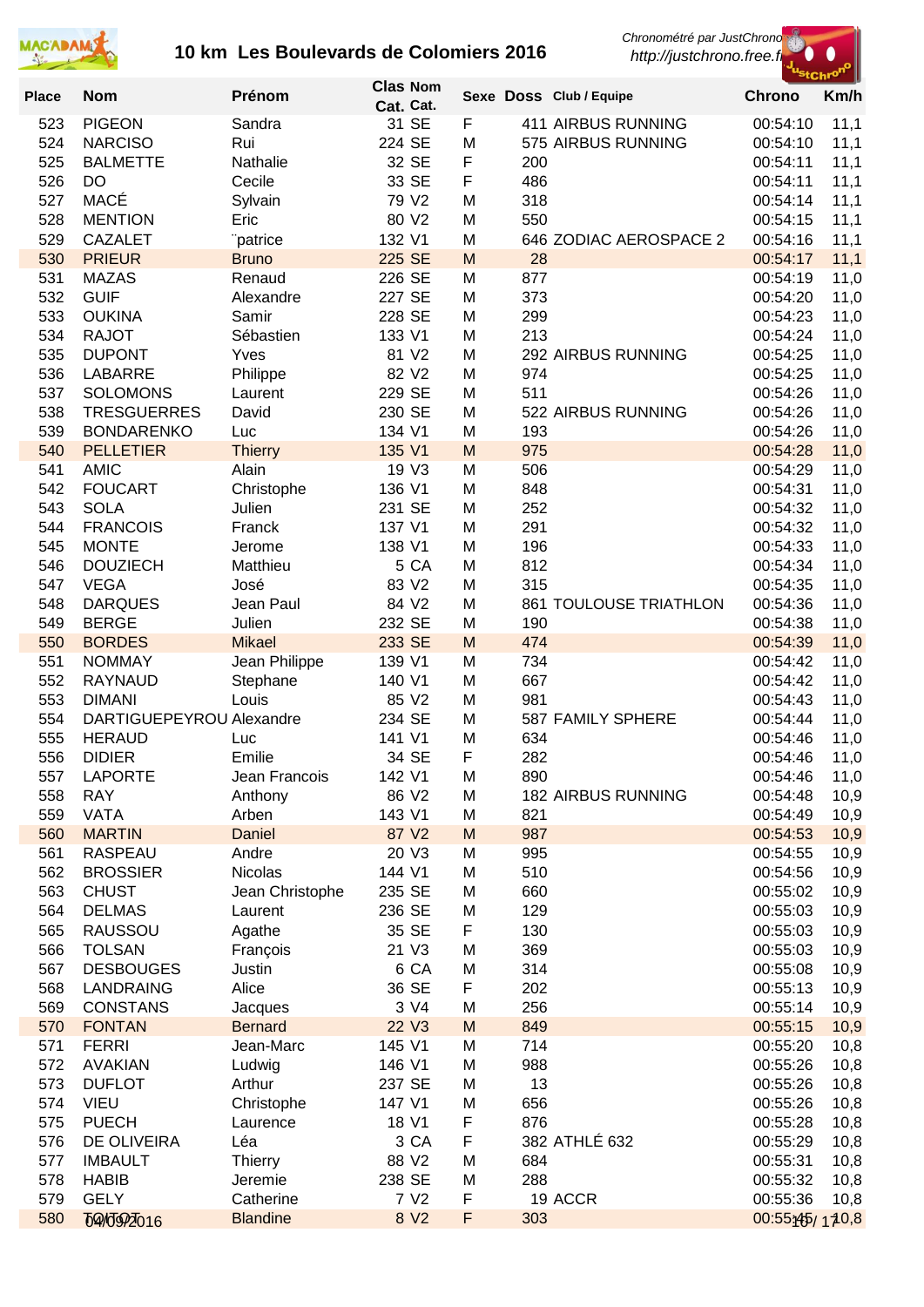



| <b>Place</b> | <b>Nom</b>                          | Prénom                         | <b>Clas Nom</b> |                   |        |            | Sexe Doss Club / Equipe       | <sup>s</sup> tChrº<br><b>Chrono</b> | Km/h         |
|--------------|-------------------------------------|--------------------------------|-----------------|-------------------|--------|------------|-------------------------------|-------------------------------------|--------------|
|              |                                     |                                | Cat. Cat.       |                   |        |            |                               |                                     |              |
| 581          | <b>PARIS</b>                        | <b>Bruno</b>                   |                 | 89 V2             | M      | 121        |                               | 00:55:46                            | 10,8         |
| 582          | <b>ANDRE</b>                        | Frederic                       | 239 SE          |                   | M      | 178        |                               | 00:55:48                            | 10,8         |
| 583          | <b>ANDRE</b>                        | Veronique                      |                 | 37 SE             | F      | 199        |                               | 00:55:53                            | 10,7         |
| 584<br>585   | LAGRAVE<br><b>GOURDIN</b>           | Pascal                         | 148 V1          | 90 V2             | M<br>M | 716<br>894 |                               | 00:55:59<br>00:56:00                | 10,7         |
| 586          | <b>CASTELLA</b>                     | Thierry<br>Alain               |                 | 91 V2             | M      | 921        |                               | 00:56:01                            | 10,7<br>10,7 |
| 587          | <b>CASTELLA</b>                     | Marie Dominique                |                 | 9 V <sub>2</sub>  | F      | 920        |                               | 00:56:01                            | 10,7         |
| 588          | <b>GRAVELINE</b>                    | Anne                           |                 | 38 SE             | F      | 558        |                               | 00:56:03                            | 10,7         |
| 589          | POUPONNEAU                          | Camille                        |                 | 39 SE             | F      | 8          |                               | 00:56:07                            | 10,7         |
| 590          | <b>SUSIO</b>                        | Albert                         |                 | 92 V <sub>2</sub> | M      | 176        |                               | 00:56:11                            | 10,7         |
| 591          | <b>MORIN</b>                        | Mathieu                        | 240 SE          |                   | M      | 583        |                               | 00:56:11                            | 10,7         |
| 592          | <b>SUSIO</b>                        | Eliane                         |                 | 2 <sub>V</sub> 3  | F      | 871        |                               | 00:56:13                            | 10,7         |
| 593          | <b>SERET</b>                        | Yan                            | 241 SE          |                   | M      | 665        |                               | 00:56:16                            | 10,7         |
| 594          | <b>BECK</b>                         | André                          |                 | 4 V4              | M      | 320        |                               | 00:56:24                            | 10,6         |
| 595          | <b>LOUIBA</b>                       | Said                           | 149 V1          |                   | M      | 691        |                               | 00:56:26                            | 10,6         |
| 596          | <b>LAVERDET</b>                     | François                       | 242 SE          |                   | M      |            | <b>246 TOULOUSE TRIATHLON</b> | 00:56:29                            | 10,6         |
| 597<br>598   | <b>JAFFRELOT</b><br><b>MARTIN</b>   | Marion<br>Anne-Sophie          |                 | 40 SE<br>41 SE    | F<br>F | 973        | 253 TOULOUSE TRIATHLON        | 00:56:29<br>00:56:32                | 10,6         |
| 599          | <b>MENGELLE</b>                     | Guillaume                      | 243 SE          |                   | M      | 286        |                               | 00:56:36                            | 10,6<br>10,6 |
| 600          | <b>VERDIER</b>                      | Corine                         |                 | 19 V1             | F      |            | <b>463 CARREFOUR MARKET</b>   | 00:56:36                            | 10,6         |
| 601          | <b>MENGELLE</b>                     | Jean Mathieu                   |                 | 7 CA              | M      | 289        |                               | 00:56:36                            | 10,6         |
| 602          | <b>DOUBLET</b>                      | Alain                          |                 | 93 V2             | M      | 339        |                               | 00:56:42                            | 10,6         |
| 603          | <b>DIDIER</b>                       | Marjorie                       |                 | 42 SE             | F      |            | <b>443 CARREFOUR MARKET</b>   | 00:56:42                            | 10,6         |
| 604          | <b>ANDANSON</b>                     | Christophe                     | 244 SE          |                   | M      | 726        |                               | 00:56:44                            | 10,6         |
| 605          | <b>ROULLIN</b>                      | Benoit                         | 150 V1          |                   | M      |            | 851 GANG BANG RUNNER          | 00:56:47                            | 10,6         |
| 606          | <b>BERTEIL</b>                      | Myriam                         |                 | 43 SE             | F      | 428        |                               | 00:56:50                            | 10,6         |
| 607          | <b>FOLTRAN</b>                      | Mireille                       | 20 V1           |                   | F      | 827        |                               | 00:56:54                            | 10,5         |
| 608          | <b>ARATA</b>                        | Christophe                     | 151 V1          |                   | M      | 409        |                               | 00:57:00                            | 10,5         |
| 609          | <b>DABRIN</b>                       | Jean Michel                    |                 | 94 V2             | M      | 824        |                               | 00:57:00                            | 10,5         |
| 610          | <b>EPIE</b>                         | <b>Steven</b><br>Jean-Francois | 245 SE          |                   | M      | 984        | <b>453 CARREFOUR MARKET</b>   | 00:57:00                            | 10,5         |
| 611<br>612   | <b>LAPEYRE</b><br><b>BONDARENKO</b> | Laurence                       | 152 V1<br>21 V1 |                   | M<br>F | 194        |                               | 00:57:01<br>00:57:06                | 10,5<br>10,5 |
| 613          | <b>THARREAU</b>                     | Ludovic                        | 153 V1          |                   | M      | 942        |                               | 00:57:07                            | 10,5         |
| 614          | <b>IZARD</b>                        | Marie Helene                   |                 | 10 V <sub>2</sub> | F      | 141        |                               | 00:57:08                            | 10,5         |
| 615          | <b>HERMITANT</b>                    | Lionel                         | 246 SE          |                   | M      | 329        |                               | 00:57:11                            | 10,5         |
| 616          | <b>MAUDOUIT</b>                     | Raphael                        | 247 SE          |                   | M      | 264        |                               | 00:57:15                            | 10,5         |
| 617          | <b>LEMETTER</b>                     | Matthieu                       | 248 SE          |                   | M      | 980        |                               | 00:57:15                            | 10,5         |
| 618          | <b>MARTIN</b>                       | Stephanie Angeliqu             |                 | 44 SE             | F      | 472        |                               | 00:57:21                            | 10,5         |
| 619          | <b>DAUGREILH</b>                    | Sabine                         |                 | 22 V1             | F      | 355        |                               | 00:57:21                            | 10,5         |
| 620          | <b>PUPPO</b>                        | Jean Jacques                   |                 | 95 V2             | M      | 829        |                               | 00:57:26                            | 10,4         |
| 621          | <b>SAINT SUPERY</b>                 | Laurent                        | 154 V1          |                   | M      | 736        |                               | 00:57:28                            | 10,4         |
| 622          | <b>FALIP</b>                        | Marcel                         |                 | 5 V4              | M      | 970        |                               | 00:57:28                            | 10,4         |
| 623<br>624   | <b>POUX</b><br><b>BERNARD</b>       | Jean-Paul<br>Pierre            | 155 V1          | 96 V2             | M<br>M | 207<br>696 |                               | 00:57:29<br>00:57:29                | 10,4         |
| 625          | <b>SAUNARD</b>                      | Didier                         |                 | 97 V2             | M      | 221        |                               | 00:57:30                            | 10,4<br>10,4 |
| 626          | <b>IBANEZ</b>                       | Christophe                     | 249 SE          |                   | M      | 651        |                               | 00:57:33                            | 10,4         |
| 627          | LANZA                               | Julie                          |                 | 45 SE             | F      | 363        |                               | 00:57:34                            | 10,4         |
| 628          | <b>CANTIN</b>                       | Laetitia                       |                 | 46 SE             | F      | 504        |                               | 00:57:35                            | 10,4         |
| 629          | <b>BRISSE</b>                       | Séverine                       |                 | 23 V1             | F      | 681        |                               | 00:57:36                            | 10,4         |
| 630          | <b>RUMEAU</b>                       | Florence                       | 24 V1           |                   | F      | 67         |                               | 00:57:37                            | 10,4         |
| 631          | <b>CAODURO</b>                      | Sylvie                         |                 | 25 V1             | F      | 105        |                               | 00:57:38                            | 10,4         |
| 632          | <b>MICHEL</b>                       | Frederic                       |                 | 98 V2             | M      | 153        |                               | 00:57:39                            | 10,4         |
| 633          | <b>FAURE</b>                        | Jérome                         | 156 V1          |                   | M      | 924        |                               | 00:57:40                            | 10,4         |
| 634          | <b>HETZEL</b>                       | Emilie                         |                 | 47 SE             | F      |            | 240 M-ORTHOPEDIE              | 00:57:41                            | 10,4         |
| 635<br>636   | <b>GATELET</b><br><b>SANCHEZ</b>    | Alexandre<br>Annie             | 250 SE          | 11 V <sub>2</sub> | M<br>F | 217        | 413 AIRBUS RUNNING            | 00:57:43<br>00:57:45                | 10,4         |
| 637          | <b>PAGES</b>                        | Frédéric                       | 157 V1          |                   | M      |            | <b>438 CARREFOUR MARKET</b>   | 00:57:50                            | 10,4<br>10,4 |
| 638          | MANGRE016                           | Mikael                         | 251 SE          |                   | M      | 285        |                               | 00:57:51/170,4                      |              |
|              |                                     |                                |                 |                   |        |            |                               |                                     |              |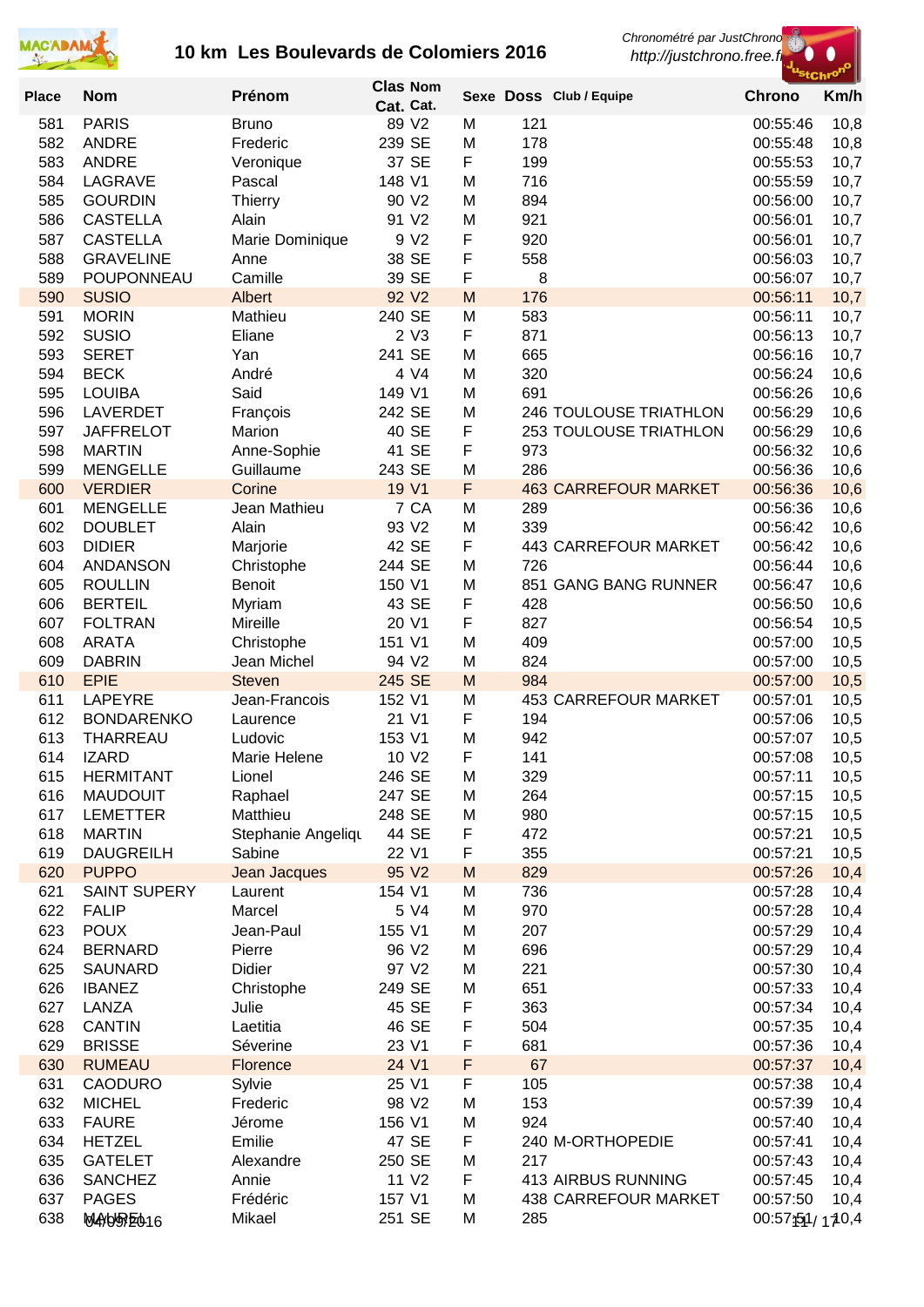



| <b>Place</b> | <b>Nom</b>                         | Prénom               | <b>Clas Nom</b><br>Cat. Cat. |        |            | Sexe Doss Club / Equipe          | <b>Chrono</b>        | Km/h         |
|--------------|------------------------------------|----------------------|------------------------------|--------|------------|----------------------------------|----------------------|--------------|
| 639          | <b>VIVIER</b>                      | Laurent              | 158 V1                       | M      | 206        |                                  | 00:57:52             | 10,4         |
| 640          | <b>FERRIE</b>                      | Claire               | 48 SE                        | F      | 635        |                                  | 00:57:52             | 10,4         |
| 641          | <b>PERES</b>                       | Jean Jacques         | 99 V2                        | M      | 261        |                                  | 00:57:54             | 10,4         |
| 642          | <b>NOORLANDER</b>                  | Valerie              | 26 V1                        | F      | 689        |                                  | 00:57:56             | 10,4         |
| 643          | <b>MONGINOUX</b>                   | Valérie              | 27 V1                        | F      | 608        |                                  | 00:57:57             | 10,4         |
| 644          | <b>BRET</b>                        | Perceval             | 159 V1                       | M      | 857        |                                  | 00:57:58             | 10,4         |
| 645          | <b>CENAC</b>                       | Alexia               | 28 V1                        | F      | 670        |                                  | 00:57:59             | 10,3         |
| 646          | <b>RODRIGUEZ</b>                   | Patricia             | 29 V1                        | F      |            | 248 BRESSOLS J'Y COURS           | 00:58:02             | 10,3         |
| 647          | <b>DANJOY</b>                      | Christine            | 30 V1<br>49 SE               | F      | 83<br>43   |                                  | 00:58:05             | 10,3         |
| 648<br>649   | <b>LE NORMAND</b><br><b>BEDOYA</b> | Clemence<br>Laura    | 50 SE                        | F<br>F | 215        |                                  | 00:58:07<br>00:58:08 | 10,3<br>10,3 |
| 650          | <b>VENTRE</b>                      | <b>Benoit</b>        | 252 SE                       | M      | 243        |                                  | 00:58:08             | 10,3         |
| 651          | <b>MENEN DEBART</b>                | <b>Nelly</b>         | 51 SE                        | F      | 838        |                                  | 00:58:10             | 10,3         |
| 652          | <b>BERGE</b>                       | Emilie               | 52 SE                        | F      | 189        |                                  | 00:58:12             | 10,3         |
| 653          | <b>AUDREN</b>                      | Philippe             | 100 V2                       | M      | 210        |                                  | 00:58:14             | 10,3         |
| 654          | <b>MANCINI</b>                     | Christian            | 160 V1                       | M      | 567        |                                  | 00:58:15             | 10,3         |
| 655          | <b>POLITOWIEZ</b>                  | Laure                | 53 SE                        | F      | 137        |                                  | 00:58:15             | 10,3         |
| 656          | <b>MARIN</b>                       | Emmanuelle           | 31 V1                        | F      | 388        |                                  | 00:58:15             | 10,3         |
| 657          | <b>DESBRÉE</b>                     | Solène               | 54 SE                        | F      | 674        |                                  | 00:58:15             | 10,3         |
| 658          | <b>SEGARD</b>                      | Jean Michel          | 161 V1                       | M      | 505        |                                  | 00:58:19             | 10,3         |
| 659          | <b>SEGUI</b>                       | Robert               | 23 V3                        | M      | 331        |                                  | 00:58:22             | 10,3         |
| 660          | <b>BARRERE</b>                     | <b>Marie</b>         | 55 SE                        | F      | 399        |                                  | 00:58:26             | 10,3         |
| 661          | <b>GILIBERT</b>                    | Christian            | 162 V1                       | M      | 823        |                                  | 00:58:28             | 10,3         |
| 662          | <b>CASTEL</b>                      | Séverine             | 32 V1                        | F      |            | 434 CARREFOUR MARKET             | 00:58:28             | 10,3         |
| 663          | <b>LETELLIER</b>                   | Delphine             | 33 V1<br>34 V1               | F      | 956        |                                  | 00:58:33             | 10,2         |
| 664<br>665   | <b>DEDIEU</b><br><b>LOUBIERES</b>  | Delphine<br>Sandrine | 56 SE                        | F<br>F | 888<br>149 |                                  | 00:58:37<br>00:58:37 | 10,2<br>10,2 |
| 666          | CRUZ                               | Cédric               | 253 SE                       | M      | 815        |                                  | 00:58:45             | 10,2         |
| 667          | <b>CLERC</b>                       | Didier               | 101 V2                       | M      | 844        |                                  | 00:58:45             | 10,2         |
| 668          | <b>VERGNET</b>                     | Evelyne              | 3 V3                         | F      | 958        |                                  | 00:58:46             | 10,2         |
| 669          | <b>CONCHE</b>                      | Chantal              | 57 SE                        | F      | 56         |                                  | 00:58:47             | 10,2         |
| 670          | <b>BOURDON</b>                     | Alexandre            | 254 SE                       | M      |            | <b>585 FAMILY SPHERE</b>         | 00:58:48             | 10,2         |
| 671          | <b>DJAIZ</b>                       | Alain                | 163 V1                       | M      | 321        |                                  | 00:58:49             | 10,2         |
| 672          | <b>DIEUDONNE</b>                   | Laurence             | 12 V <sub>2</sub>            | F      | 927        |                                  | 00:58:51             | 10,2         |
| 673          | ATTAL                              | <b>Brigitte</b>      | 4 V3                         | F      | 926        |                                  | 00:58:51             | 10,2         |
| 674          | <b>TALJIC</b>                      | Nejra                | 58 SE                        | F      | 493        |                                  | 00:58:52             | 10,2         |
| 675          | DE CUENDIAS                        | Sophie               | 59 SE                        | F      |            | 180 AIRBUS RUNNING               | 00:58:55             | 10,2         |
| 676          | <b>BOURDEU D'AGUEF Olivier</b>     |                      | 255 SE                       | M      | 952        |                                  | 00:59:00             | 10,2         |
| 677          | <b>SENAT</b>                       | Arnaud               | 256 SE                       | M      | 266        |                                  | 00:59:00             | 10,2         |
| 678          | <b>SENEGAS</b>                     | Fabienne             | 13 V2                        | F      | 86         |                                  | 00:59:00             | 10,2         |
| 679          | <b>DUPUY</b>                       | Laurent              | 164 V1                       | M      | 906        |                                  | 00:59:01             | 10,2         |
| 680<br>681   | <b>MAYIS</b><br><b>JUAN</b>        | Francois<br>Léa      | 165 V1<br>4 ES               | M<br>F | 673<br>418 |                                  | 00:59:03<br>00:59:03 | 10,2         |
| 682          | <b>JUAN</b>                        | Stephane             | 166 V1                       | M      | 416        |                                  | 00:59:04             | 10,2<br>10,2 |
| 683          | <b>SAVES</b>                       | <b>Thierry</b>       | 167 V1                       | M      | 394        |                                  | 00:59:06             | 10,2         |
| 684          | <b>LOMBARDO</b>                    | Patrick              | 102 V2                       | M      |            | <b>456 CARREFOUR MARKET</b>      | 00:59:06             | 10,2         |
| 685          | <b>POZZOBON</b>                    | Robert               | 24 V3                        | M      | 421        |                                  | 00:59:06             | 10,2         |
| 686          | DE LACROIX                         | Jean-Marc            | 168 V1                       | M      |            | 442 CARREFOUR MARKET             | 00:59:06             | 10,2         |
| 687          | <b>LANOS</b>                       | Eric                 | 103 V2                       | M      |            | 452 CARREFOUR MARKET             | 00:59:07             | 10,1         |
| 688          | <b>NAGAU</b>                       | Pierre               | 169 V1                       | M      | 99         |                                  | 00:59:13             | 10,1         |
| 689          | <b>LAGUERRE</b>                    | Geraldine            | 60 SE                        | F      | 963        |                                  | 00:59:19             | 10,1         |
| 690          | <b>POHO</b>                        | <b>Didier</b>        | 257 SE                       | M      |            | 649 ZODIAC AEROSPACE 2           | 00:59:20             | 10,1         |
| 691          | <b>DA FONSECA</b>                  | Carlos               | 170 V1                       | M      | 663        |                                  | 00:59:20             | 10,1         |
| 692          | <b>CAMILLERI</b>                   | Philippe             | 171 V1                       | M      | 969        |                                  | 00:59:22             | 10,1         |
| 693          | ZANDONA                            | Sylvain              | 172 V1                       | M      | 211        |                                  | 00:59:27             | 10,1         |
| 694          | <b>DELZESCAUX</b>                  | Jean-Paul            | 104 V2                       | M      |            | 17 ENFILE TES BASKETS GRENADE 31 | 00:59:28             | 10,1         |
| 695          | <b>VERGNET</b>                     | Roger                | 6 V4                         | M      | 622        |                                  | 00:59:33             | 10,1         |
| 696          | <b>ABMADD16</b>                    | Johann               | 258 SE                       | M      | 21         |                                  | 00:59:34/110,1       |              |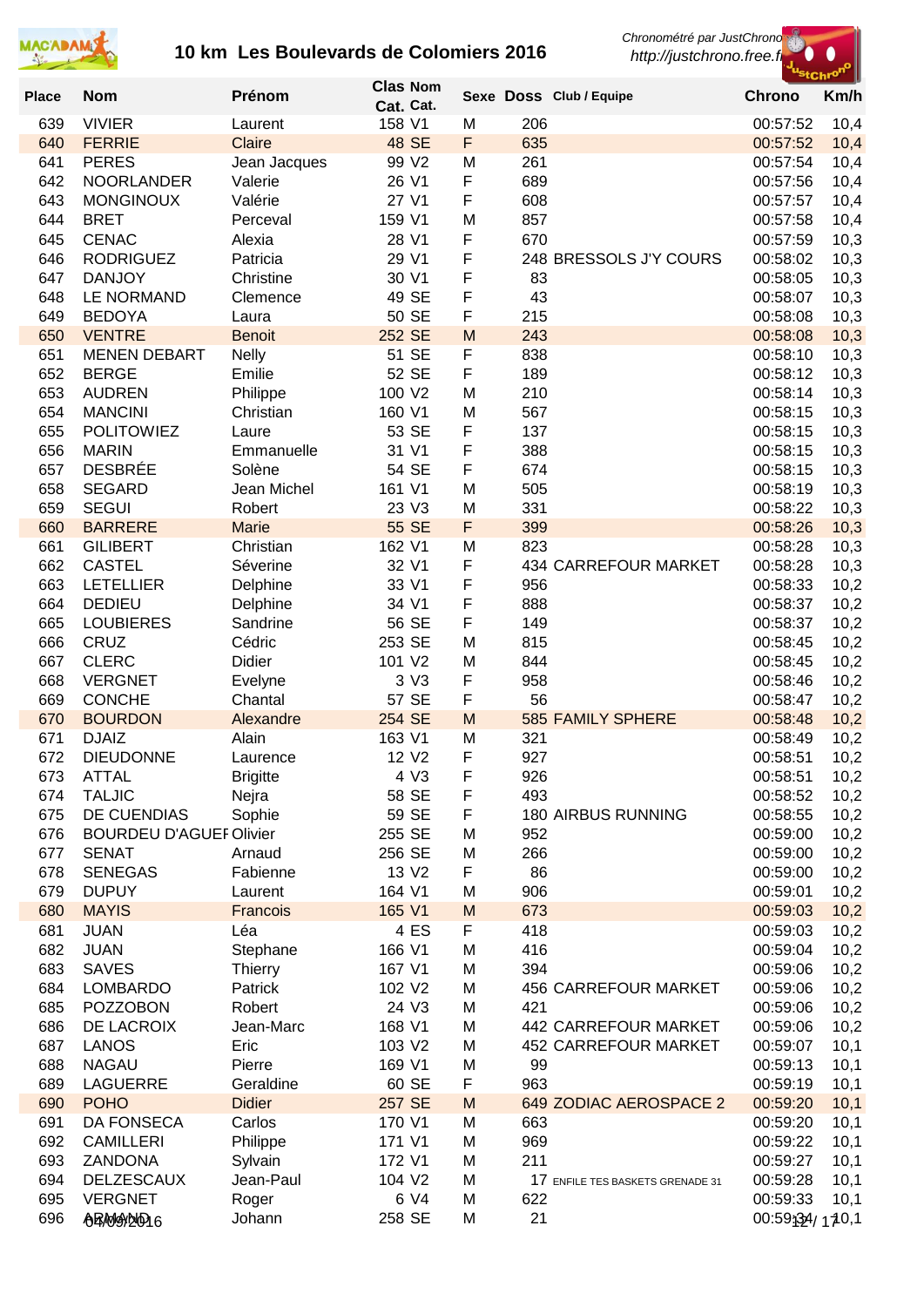



| <b>Place</b> | <b>Nom</b>        | Prénom             | Cat. Cat.        | <b>Clas Nom</b>   |        |                | Sexe Doss Club / Equipe      | <b>Chrono</b>        | Km/h       |
|--------------|-------------------|--------------------|------------------|-------------------|--------|----------------|------------------------------|----------------------|------------|
| 697          | <b>BARSACQ</b>    | Emmanuel           | 173 V1           |                   | M      | 50             |                              | 00:59:45             | 10,0       |
| 698          | <b>CANHI</b>      | Paul               |                  | 25 V3             | M      | 858            |                              | 00:59:46             | 10,0       |
| 699          | <b>SPEYER</b>     | Marie Helene       |                  | 14 V <sub>2</sub> | F      | 327            |                              | 00:59:47             | 10,0       |
| 700          | <b>PANERI</b>     | Hosanira           |                  | 35 V1             | F      | 127            |                              | 00:59:48             | 10,0       |
| 701          | <b>BREDA</b>      | Stephane           | 174 V1           |                   | M      |                | <b>616 COLOMIERS HABITAT</b> | 00:59:48             | 10,0       |
| 702          | <b>CASTANET</b>   | Serge              | 175 V1           |                   | M      |                | 311 ASAT TISSEO              | 00:59:49             | 10,0       |
| 703          | <b>DAGNICOURT</b> | Hubert             | 105 V2           |                   | M      | 497            |                              | 00:59:49             | 10,0       |
| 704          | <b>HERAN</b>      | Marie Annick       | 36 V1            |                   | F      | 967            |                              | 00:59:52             | 10,0       |
| 705          | <b>GODIN</b>      | Jean-Dominique     | 176 V1           |                   | M      | $\overline{2}$ |                              | 00:59:58             | 10,0       |
| 706          | <b>PELET</b>      | Claire             |                  | 37 V1             | F      |                | <b>433 CARREFOUR MARKET</b>  | 01:00:01             | 10,0       |
| 707          | <b>MANAVIT</b>    | Richard            | 177 V1           |                   | M      | 265            |                              | 01:00:09             | 10,0       |
| 708          | <b>ROUX</b>       | Bernard            |                  | 26 V3             | M      |                | 568 ASEAT CREDIT MUTUEL      | 01:00:11             | 10,0       |
| 709          | <b>PINTO</b>      | Manuel             | 178 V1           |                   | M      | 694            |                              | 01:00:15             | 10,0       |
| 710          | <b>RAUFFER</b>    | Marylin            | 38 V1            |                   | F      | 25             |                              | 01:00:16             | 10,0       |
| 711          | <b>GRASS</b>      | Francis            |                  | 27 V3             | M      | 712            |                              | 01:00:18             | 10,0       |
| 712          | <b>ZELMAT</b>     | Abel               | 106 V2           |                   | M      | 923            |                              | 01:00:24             | 9,9        |
| 713          | <b>COLOMBIE</b>   | Aurélie            |                  | 61 SE             | F      | 18             |                              | 01:00:25             | 9,9        |
| 714          | LEBEAU            | Flavien            | 179 V1           |                   | M      | 953            |                              | 01:00:25             | 9,9        |
| 715          | <b>MESTON</b>     | Yannick            | 107 V2           |                   | M      | 948            |                              | 01:00:26             | 9,9        |
| 716          | <b>MORTIE</b>     | Jean-Claude        |                  | 7 V4              | M      |                | 809 LA DEPECHE               | 01:00:27             | 9,9        |
| 717          | PICHOU            | Cedric             | 180 V1           |                   | M      |                | 400 PAC                      | 01:00:29             | 9,9        |
| 718          | <b>BILLAUDEAU</b> | Thomas             | 181 V1           |                   | M      | 147            |                              | 01:00:34             | 9,9        |
| 719          | <b>BILLAUDEAU</b> | Anne               |                  | 62 SE             | F      | 148            |                              | 01:00:34             | 9,9        |
| 720          | <b>MIRABE</b>     | <b>Bertrand</b>    | 259 SE           |                   | M      | 996            |                              | 01:00:35             | 9,9        |
| 721          | <b>DUPUIS</b>     | David              | 108 V2           |                   | M      | 160            |                              | 01:00:37             | 9,9        |
| 722          | ZDAN<br>PAYRAU    | Manuel<br>Olivier  | 182 V1<br>183 V1 |                   | M<br>M | 368<br>928     |                              | 01:00:37             | 9,9        |
| 723<br>724   | <b>MARCOS</b>     |                    | 260 SE           |                   | M      | 1              |                              | 01:00:41<br>01:00:41 | 9,9<br>9,9 |
| 725          | <b>LEONARD</b>    | Christophe<br>Marc | 184 V1           |                   | M      | 916            |                              | 01:00:42             | 9,9        |
| 726          | <b>TORTEREAU</b>  | Flavie             |                  | 63 SE             | F      | 5              |                              | 01:00:43             | 9,9        |
| 727          | <b>PUJOL</b>      | Olivier            | 185 V1           |                   | M      | 23             |                              | 01:00:44             | 9,9        |
| 728          | <b>SUIRE</b>      | François           | 261 SE           |                   | M      | 654            |                              | 01:00:44             | 9,9        |
| 729          | <b>HOURLIAC</b>   | Delphine           |                  | 39 V1             | F      | 377            |                              | 01:00:45             | 9,9        |
| 730          | <b>PAGOT</b>      | <b>Benoit</b>      | 262 SE           |                   | M      | 295            |                              | 01:00:45             | 9,9        |
| 731          | <b>BRUNO</b>      | Patrick            | 186 V1           |                   | M      | 389            |                              | 01:00:48             | 9,9        |
| 732          | <b>PENAUD</b>     | Patrice            | 187 V1           |                   | M      | 379            |                              | 01:00:51             | 9,9        |
| 733          | <b>LEFEBVRE</b>   | Christian          |                  | 28 V3             | M      | 307            |                              | 01:01:01             | 9,8        |
| 734          | <b>DUFOUR</b>     | Christophe         | 188 V1           |                   | M      | 108            |                              | 01:01:04             | 9,8        |
| 735          | <b>ROUSTIT</b>    | Sebastien          | 263 SE           |                   | M      | 294            |                              | 01:01:05             | 9,8        |
| 736          | <b>TOURRET</b>    | Emilie             |                  | 64 SE             | F      | 225            |                              | 01:01:07             | 9,8        |
| 737          | <b>HAINAUT</b>    | Cindy              |                  | 65 SE             | F      |                | <b>450 CARREFOUR MARKET</b>  | 01:01:09             | 9,8        |
| 738          | <b>HAINAUT</b>    | Patrick            | 189 V1           |                   | M      |                | <b>449 CARREFOUR MARKET</b>  | 01:01:10             | 9,8        |
| 739          | <b>VALLES</b>     | Valérie            | 40 V1            |                   | F      | 580            |                              | 01:01:11             | 9,8        |
| 740          | <b>BOUSCATEL</b>  | <b>Benoit</b>      | 264 SE           |                   | M      | 476            |                              | 01:01:12             | 9,8        |
| 741          | <b>CHAMPION</b>   | Agathe             | 41 V1            |                   | F      | 944            |                              | 01:01:17             | 9,8        |
| 742          | <b>FABIER</b>     | Philippe           | 190 V1           |                   | M      | 623            |                              | 01:01:18             | 9,8        |
| 743          | <b>PEYSSON</b>    | Stephane           | 191 V1           |                   | M      | 146            |                              | 01:01:21             | 9,8        |
| 744          | RAYNAUD           | Jacques            |                  | 8 V4              | M      | 668            |                              | 01:01:23             | 9,8        |
| 745          | <b>ETIENNE</b>    | Daniel             |                  | 29 V3             | M      | 902            |                              | 01:01:24             | 9,8        |
| 746          | <b>PAPAIX</b>     | Thibaut            | 265 SE           |                   | M      | 313            |                              | 01:01:24             | 9,8        |
| 747          | <b>DELFOSSE</b>   | Alexia             |                  | 5 ES              | F      | 259            |                              | 01:01:32             | 9,8        |
| 748          | LE ROY            | Sabrina            |                  | 66 SE             | F      | 606            |                              | 01:01:34             | 9,7        |
| 749          | <b>TRONCY</b>     | Thibaut            | 266 SE           |                   | M      | 395            |                              | 01:01:41             | 9,7        |
| 750          | <b>ROUCH</b>      | Claude             |                  | 9 V4              | M      |                | <b>882 TOT</b>               | 01:01:44             | 9,7        |
| 751          | <b>CABANES</b>    | Helene             |                  | 15 V2             | F      | 863            |                              | 01:01:45             | 9,7        |
| 752          | <b>LEMAIRE</b>    | Justine            |                  | 4 CA              | F      | 396            |                              | 01:01:45             | 9,7        |
| 753<br>754   | COUTANCEAU        | Elodie<br>Marianne |                  | 67 SE<br>68 SE    | F<br>F | 477            | 524 TUC TRIATHLON            | 01:01:50             | 9,7        |
|              | 04905209          |                    |                  |                   |        |                |                              | 01:01:59/179.7       |            |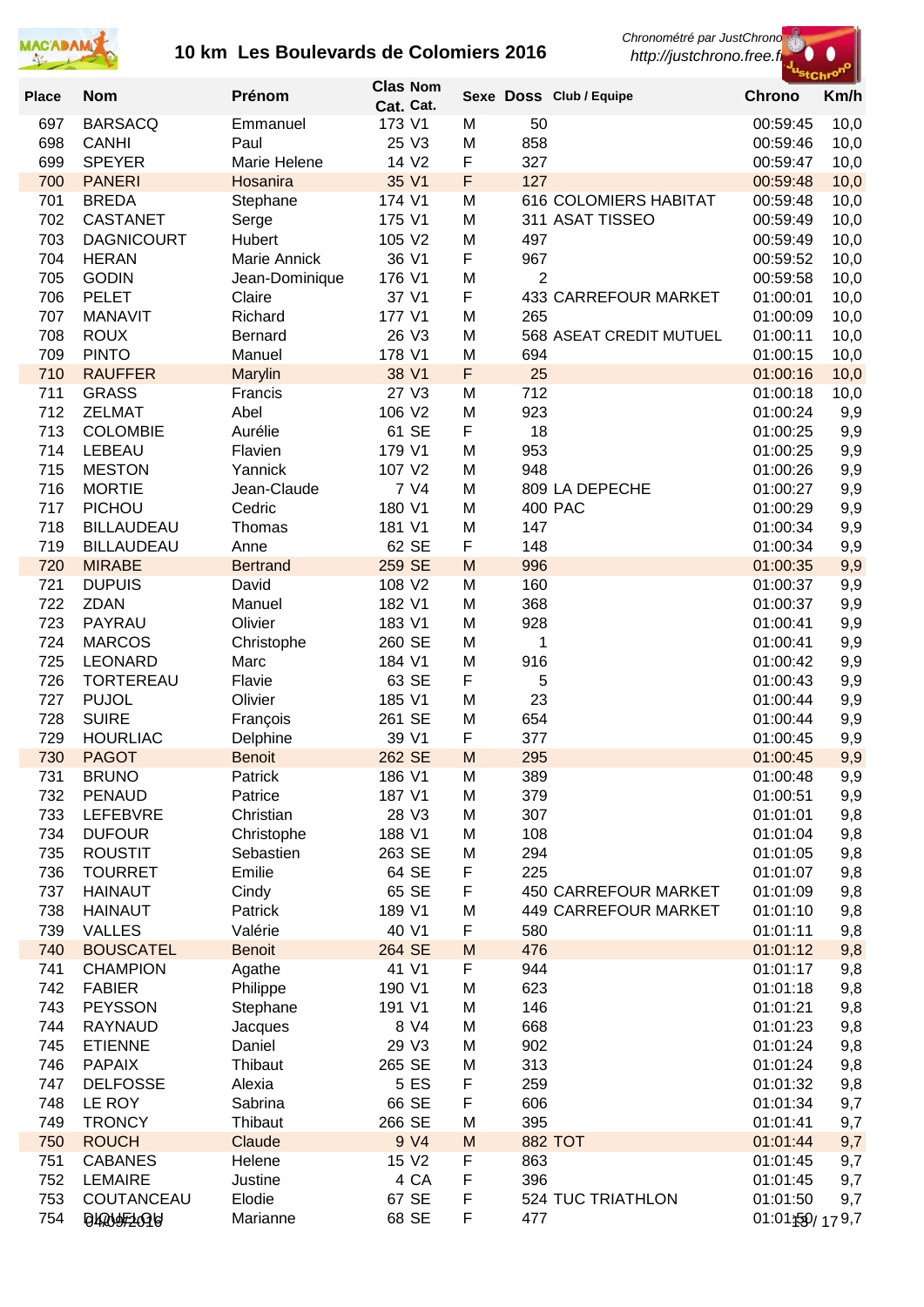

*Chronométré par JustChrono*

 *http://justchrono.free.fr*



| Sexe Doss Club / Equipe<br>Cat. Cat.<br><b>ROMAIN</b><br>30 V3<br>485<br>9,7<br>755<br>Michel<br>M<br>01:01:55<br>633<br>9,7<br>756<br><b>REVELLAT</b><br>Daniel<br>192 V1<br>M<br>01:02:01<br>F<br>69 SE<br>298<br>757<br><b>THUILLEZ</b><br>Céline<br>01:02:08<br>9,7<br>758<br><b>JOANIQUET</b><br>31 V3<br>M<br>216 RIEUMES<br>01:02:30<br>9,6<br>Jean-Jacques<br>70 SE<br>F<br>759<br><b>WORCZYNSKI</b><br>Aurelia<br>910<br>9,6<br>01:02:37<br>F<br><b>71 SE</b><br>760<br><b>POULAIN</b><br>Anne-Sophie<br><b>609 COLOMIERS HABITAT</b><br>01:02:38<br>9,6<br>267 SE<br>9,6<br>761<br><b>DENFERT</b><br>M<br>630<br>01:02:42<br>Thomas<br>42 V1<br>F<br>631<br>9,6<br>762<br><b>LIRANTE</b><br>Sandrine<br>01:02:46<br>32 V3<br>M<br>76<br>9,6<br>763<br><b>COLLEU</b><br>Rachel<br>01:02:47<br>940<br>9,5<br>764<br>AUGUSSEAU<br>Yves<br>33 V3<br>M<br>01:02:53<br>F<br>72 SE<br>9,5<br>765<br><b>LASMAK</b><br>Saadia<br>454 CARREFOUR MARKET<br>01:03:03<br><b>TEYSSEDOU</b><br>268 SE<br>9,5<br>766<br>M<br>114<br>01:03:05<br>Jonas<br><b>NOGUÈS</b><br>73 SE<br>F<br>113<br>9,5<br>767<br>01:03:05<br>Aurore<br>89<br>9,5<br>768<br><b>MAILHOL</b><br>109 V2<br>M<br>Jean-Jacques<br>01:03:11<br>F<br>132<br>769<br><b>LUGUET</b><br>Michelle<br>16 V <sub>2</sub><br>01:03:11<br>9,5<br>F<br><b>74 SE</b><br>509<br>9,5<br>770<br><b>LEDOUARIN</b><br>Angélique<br>01:03:12<br>43 V1<br>F<br>417<br>9,5<br>771<br><b>JUAN</b><br>Pascale<br>01:03:19<br>Julien<br>269 SE<br>54<br>9,5<br>772<br>ABEL-COINDRE<br>01:03:20<br>M<br>F<br>75 SE<br>277<br>9,5<br>773<br><b>MAURISSE</b><br>Jane<br>01:03:29<br>193 V1<br>49<br>9,4<br>774<br><b>AHONDOKPE</b><br>Daniel<br>M<br>01:03:39<br>76 SE<br>F<br>306<br>775<br><b>BOUYSSY</b><br>Ketty<br>01:03:43<br>9,4<br>F<br>44 V1<br>401<br>776<br><b>GARROS</b><br>Caroline<br>01:03:43<br>9,4<br>F<br>17 V2<br>777<br><b>RIANDET</b><br>Martine<br>833<br>01:03:44<br>9,4<br>F<br>77 SE<br>222<br>9,4<br>778<br><b>LAGARDE</b><br>01:03:44<br>Laurence<br>F<br>78 SE<br>626<br>779<br><b>COSTAGLIOLA</b><br>Marie<br>01:03:45<br>9,4<br>F<br>780<br><b>MARTINET</b><br>18 V <sub>2</sub><br>336<br>9,4<br>01:03:48<br>Magali<br><b>HONORÉ</b><br>110 V2<br>335<br>781<br>Jean-Dominique<br>M<br>01:03:48<br>9,4<br>F<br>831<br>782<br><b>MARTY</b><br>Yolande<br>19 V <sub>2</sub><br>01:03:52<br>9,4<br>783<br>79 SE<br>F<br><b>VIDOTTO</b><br>224<br>9,4<br>Audrey<br>01:04:02<br>526<br>784<br>Olivier<br>194 V1<br>M<br><b>BONNACIE</b><br>01:04:10<br>9,4<br>785<br>Aurélie<br>80 SE<br>F<br>584<br>9,3<br><b>CAVALIERE</b><br>01:04:12<br>786<br>PIN<br>Olivier<br>270 SE<br>814<br>9,3<br>M<br>01:04:21<br>F<br>9,3<br>787<br><b>SARRALDE</b><br>Christel<br>81 SE<br>347<br>01:04:28<br>9,3<br>788<br><b>TLEMSANI</b><br>1 V <sub>5</sub><br>535<br>Mohamed<br>M<br>01:04:34<br>271 SE<br>275<br>789<br><b>BOHL</b><br>Sébastien<br>01:04:36<br>9,3<br>M<br>111 V2<br>85<br>790<br><b>GORON</b><br>Pascal<br>M<br>01:04:41<br>9,3<br>35<br>791<br>Gabrielle<br>82 SE<br>F<br>9,3<br><b>MARQUES</b><br>01:04:49<br>83 SE<br>F<br>792<br>33 VERNEUIL OXYGEN<br>9,3<br><b>FAMY</b><br>Aurore<br>01:04:49<br>272 SE<br>793<br><b>BRUNO</b><br>36<br>9,3<br>Ghyslain<br>M<br>01:04:49<br>9,3<br>794<br><b>FERREIRA</b><br>112 V2<br>40<br>José<br>M<br>01:04:50<br>34<br>9,3<br>795<br>POIRAUDEAU<br>Thomas<br>273 SE<br>M<br>01:04:50<br>F<br>545 AIRBUS RUNNING<br>9,2<br>796<br>20 V2<br><b>CHRETIEN</b><br>01:04:58<br>Laurence<br>F<br>9,2<br>797<br>PELLEGRINO<br>84 SE<br><b>611 COLOMIERS HABITAT</b><br>Thu Huong<br>01:05:04<br>798<br>274 SE<br>946<br>9,2<br><b>MBODOU</b><br>M<br>01:05:11<br>Fleury<br>F<br>799<br><b>RODRIGUEZ</b><br>Celine<br>45 V1<br>209<br>9,2<br>01:05:13<br>F<br>800<br>Isabel<br>46 V1<br>267<br>9,2<br><b>LEON MEDINA</b><br>01:05:16<br>801<br>188<br>9,2<br><b>BANIEE</b><br>Laurent<br>195 V1<br>01:05:31<br>M<br>802<br>Afif<br>196 V1<br>619<br>9,2<br><b>TEHAR</b><br>M<br>01:05:31<br>803<br>ZANNINI<br>362<br>9,2<br>Frederic<br>197 V1<br>M<br>01:05:31<br>804<br><b>LAPIERRE</b><br>198 V1<br>854<br>9,1<br>Philippe<br>M<br>01:05:43<br>805<br><b>LACROIX</b><br>Eric<br>881<br>9,1<br>275 SE<br>M<br>01:06:02<br>F<br>806<br><b>GALISSAIRE</b><br>85 SE<br>122<br>9,1<br>Jessica<br>01:06:16<br>F<br>807<br><b>PERREIN</b><br>86 SE<br>284<br>Marie-Laure<br>01:06:25<br>9,0<br>808<br>34 V3<br>20<br><b>BRODIN</b><br>Michel<br>M<br>01:06:25<br>9,0<br>809<br><b>ULIAN</b><br>87 SE<br>F<br>156<br>Sonia<br>01:06:36<br>9,0<br>810<br>199 V1<br>M<br>448<br>9,0<br><b>MASSABIE</b><br><b>Jacques</b><br>01:06:40<br>811<br><b>REYTEROU</b><br>88 SE<br>F<br>911<br>01:06:40<br>Priya<br>9,0<br>M<br>912<br>01:06:440/179,0 |              |                  |        | <b>Clas Nom</b> |  |               | "StChr <sup>o"</sup> |
|------------------------------------------------------------------------------------------------------------------------------------------------------------------------------------------------------------------------------------------------------------------------------------------------------------------------------------------------------------------------------------------------------------------------------------------------------------------------------------------------------------------------------------------------------------------------------------------------------------------------------------------------------------------------------------------------------------------------------------------------------------------------------------------------------------------------------------------------------------------------------------------------------------------------------------------------------------------------------------------------------------------------------------------------------------------------------------------------------------------------------------------------------------------------------------------------------------------------------------------------------------------------------------------------------------------------------------------------------------------------------------------------------------------------------------------------------------------------------------------------------------------------------------------------------------------------------------------------------------------------------------------------------------------------------------------------------------------------------------------------------------------------------------------------------------------------------------------------------------------------------------------------------------------------------------------------------------------------------------------------------------------------------------------------------------------------------------------------------------------------------------------------------------------------------------------------------------------------------------------------------------------------------------------------------------------------------------------------------------------------------------------------------------------------------------------------------------------------------------------------------------------------------------------------------------------------------------------------------------------------------------------------------------------------------------------------------------------------------------------------------------------------------------------------------------------------------------------------------------------------------------------------------------------------------------------------------------------------------------------------------------------------------------------------------------------------------------------------------------------------------------------------------------------------------------------------------------------------------------------------------------------------------------------------------------------------------------------------------------------------------------------------------------------------------------------------------------------------------------------------------------------------------------------------------------------------------------------------------------------------------------------------------------------------------------------------------------------------------------------------------------------------------------------------------------------------------------------------------------------------------------------------------------------------------------------------------------------------------------------------------------------------------------------------------------------------------------------------------------------------------------------------------------------------------------------------------------------------------------------------------------------------------------------------------------------------------------------------------------------------------------------------------------------------------------------------------------------------------------------------------------------------------------------------------------------------------------------------------------------------------------------------------------------------------------------------------------------------------------------------|--------------|------------------|--------|-----------------|--|---------------|----------------------|
|                                                                                                                                                                                                                                                                                                                                                                                                                                                                                                                                                                                                                                                                                                                                                                                                                                                                                                                                                                                                                                                                                                                                                                                                                                                                                                                                                                                                                                                                                                                                                                                                                                                                                                                                                                                                                                                                                                                                                                                                                                                                                                                                                                                                                                                                                                                                                                                                                                                                                                                                                                                                                                                                                                                                                                                                                                                                                                                                                                                                                                                                                                                                                                                                                                                                                                                                                                                                                                                                                                                                                                                                                                                                                                                                                                                                                                                                                                                                                                                                                                                                                                                                                                                                                                                                                                                                                                                                                                                                                                                                                                                                                                                                                                                                                | <b>Place</b> | <b>Nom</b>       | Prénom |                 |  | <b>Chrono</b> | Km/h                 |
|                                                                                                                                                                                                                                                                                                                                                                                                                                                                                                                                                                                                                                                                                                                                                                                                                                                                                                                                                                                                                                                                                                                                                                                                                                                                                                                                                                                                                                                                                                                                                                                                                                                                                                                                                                                                                                                                                                                                                                                                                                                                                                                                                                                                                                                                                                                                                                                                                                                                                                                                                                                                                                                                                                                                                                                                                                                                                                                                                                                                                                                                                                                                                                                                                                                                                                                                                                                                                                                                                                                                                                                                                                                                                                                                                                                                                                                                                                                                                                                                                                                                                                                                                                                                                                                                                                                                                                                                                                                                                                                                                                                                                                                                                                                                                |              |                  |        |                 |  |               |                      |
|                                                                                                                                                                                                                                                                                                                                                                                                                                                                                                                                                                                                                                                                                                                                                                                                                                                                                                                                                                                                                                                                                                                                                                                                                                                                                                                                                                                                                                                                                                                                                                                                                                                                                                                                                                                                                                                                                                                                                                                                                                                                                                                                                                                                                                                                                                                                                                                                                                                                                                                                                                                                                                                                                                                                                                                                                                                                                                                                                                                                                                                                                                                                                                                                                                                                                                                                                                                                                                                                                                                                                                                                                                                                                                                                                                                                                                                                                                                                                                                                                                                                                                                                                                                                                                                                                                                                                                                                                                                                                                                                                                                                                                                                                                                                                |              |                  |        |                 |  |               |                      |
|                                                                                                                                                                                                                                                                                                                                                                                                                                                                                                                                                                                                                                                                                                                                                                                                                                                                                                                                                                                                                                                                                                                                                                                                                                                                                                                                                                                                                                                                                                                                                                                                                                                                                                                                                                                                                                                                                                                                                                                                                                                                                                                                                                                                                                                                                                                                                                                                                                                                                                                                                                                                                                                                                                                                                                                                                                                                                                                                                                                                                                                                                                                                                                                                                                                                                                                                                                                                                                                                                                                                                                                                                                                                                                                                                                                                                                                                                                                                                                                                                                                                                                                                                                                                                                                                                                                                                                                                                                                                                                                                                                                                                                                                                                                                                |              |                  |        |                 |  |               |                      |
|                                                                                                                                                                                                                                                                                                                                                                                                                                                                                                                                                                                                                                                                                                                                                                                                                                                                                                                                                                                                                                                                                                                                                                                                                                                                                                                                                                                                                                                                                                                                                                                                                                                                                                                                                                                                                                                                                                                                                                                                                                                                                                                                                                                                                                                                                                                                                                                                                                                                                                                                                                                                                                                                                                                                                                                                                                                                                                                                                                                                                                                                                                                                                                                                                                                                                                                                                                                                                                                                                                                                                                                                                                                                                                                                                                                                                                                                                                                                                                                                                                                                                                                                                                                                                                                                                                                                                                                                                                                                                                                                                                                                                                                                                                                                                |              |                  |        |                 |  |               |                      |
|                                                                                                                                                                                                                                                                                                                                                                                                                                                                                                                                                                                                                                                                                                                                                                                                                                                                                                                                                                                                                                                                                                                                                                                                                                                                                                                                                                                                                                                                                                                                                                                                                                                                                                                                                                                                                                                                                                                                                                                                                                                                                                                                                                                                                                                                                                                                                                                                                                                                                                                                                                                                                                                                                                                                                                                                                                                                                                                                                                                                                                                                                                                                                                                                                                                                                                                                                                                                                                                                                                                                                                                                                                                                                                                                                                                                                                                                                                                                                                                                                                                                                                                                                                                                                                                                                                                                                                                                                                                                                                                                                                                                                                                                                                                                                |              |                  |        |                 |  |               |                      |
|                                                                                                                                                                                                                                                                                                                                                                                                                                                                                                                                                                                                                                                                                                                                                                                                                                                                                                                                                                                                                                                                                                                                                                                                                                                                                                                                                                                                                                                                                                                                                                                                                                                                                                                                                                                                                                                                                                                                                                                                                                                                                                                                                                                                                                                                                                                                                                                                                                                                                                                                                                                                                                                                                                                                                                                                                                                                                                                                                                                                                                                                                                                                                                                                                                                                                                                                                                                                                                                                                                                                                                                                                                                                                                                                                                                                                                                                                                                                                                                                                                                                                                                                                                                                                                                                                                                                                                                                                                                                                                                                                                                                                                                                                                                                                |              |                  |        |                 |  |               |                      |
|                                                                                                                                                                                                                                                                                                                                                                                                                                                                                                                                                                                                                                                                                                                                                                                                                                                                                                                                                                                                                                                                                                                                                                                                                                                                                                                                                                                                                                                                                                                                                                                                                                                                                                                                                                                                                                                                                                                                                                                                                                                                                                                                                                                                                                                                                                                                                                                                                                                                                                                                                                                                                                                                                                                                                                                                                                                                                                                                                                                                                                                                                                                                                                                                                                                                                                                                                                                                                                                                                                                                                                                                                                                                                                                                                                                                                                                                                                                                                                                                                                                                                                                                                                                                                                                                                                                                                                                                                                                                                                                                                                                                                                                                                                                                                |              |                  |        |                 |  |               |                      |
|                                                                                                                                                                                                                                                                                                                                                                                                                                                                                                                                                                                                                                                                                                                                                                                                                                                                                                                                                                                                                                                                                                                                                                                                                                                                                                                                                                                                                                                                                                                                                                                                                                                                                                                                                                                                                                                                                                                                                                                                                                                                                                                                                                                                                                                                                                                                                                                                                                                                                                                                                                                                                                                                                                                                                                                                                                                                                                                                                                                                                                                                                                                                                                                                                                                                                                                                                                                                                                                                                                                                                                                                                                                                                                                                                                                                                                                                                                                                                                                                                                                                                                                                                                                                                                                                                                                                                                                                                                                                                                                                                                                                                                                                                                                                                |              |                  |        |                 |  |               |                      |
|                                                                                                                                                                                                                                                                                                                                                                                                                                                                                                                                                                                                                                                                                                                                                                                                                                                                                                                                                                                                                                                                                                                                                                                                                                                                                                                                                                                                                                                                                                                                                                                                                                                                                                                                                                                                                                                                                                                                                                                                                                                                                                                                                                                                                                                                                                                                                                                                                                                                                                                                                                                                                                                                                                                                                                                                                                                                                                                                                                                                                                                                                                                                                                                                                                                                                                                                                                                                                                                                                                                                                                                                                                                                                                                                                                                                                                                                                                                                                                                                                                                                                                                                                                                                                                                                                                                                                                                                                                                                                                                                                                                                                                                                                                                                                |              |                  |        |                 |  |               |                      |
|                                                                                                                                                                                                                                                                                                                                                                                                                                                                                                                                                                                                                                                                                                                                                                                                                                                                                                                                                                                                                                                                                                                                                                                                                                                                                                                                                                                                                                                                                                                                                                                                                                                                                                                                                                                                                                                                                                                                                                                                                                                                                                                                                                                                                                                                                                                                                                                                                                                                                                                                                                                                                                                                                                                                                                                                                                                                                                                                                                                                                                                                                                                                                                                                                                                                                                                                                                                                                                                                                                                                                                                                                                                                                                                                                                                                                                                                                                                                                                                                                                                                                                                                                                                                                                                                                                                                                                                                                                                                                                                                                                                                                                                                                                                                                |              |                  |        |                 |  |               |                      |
|                                                                                                                                                                                                                                                                                                                                                                                                                                                                                                                                                                                                                                                                                                                                                                                                                                                                                                                                                                                                                                                                                                                                                                                                                                                                                                                                                                                                                                                                                                                                                                                                                                                                                                                                                                                                                                                                                                                                                                                                                                                                                                                                                                                                                                                                                                                                                                                                                                                                                                                                                                                                                                                                                                                                                                                                                                                                                                                                                                                                                                                                                                                                                                                                                                                                                                                                                                                                                                                                                                                                                                                                                                                                                                                                                                                                                                                                                                                                                                                                                                                                                                                                                                                                                                                                                                                                                                                                                                                                                                                                                                                                                                                                                                                                                |              |                  |        |                 |  |               |                      |
|                                                                                                                                                                                                                                                                                                                                                                                                                                                                                                                                                                                                                                                                                                                                                                                                                                                                                                                                                                                                                                                                                                                                                                                                                                                                                                                                                                                                                                                                                                                                                                                                                                                                                                                                                                                                                                                                                                                                                                                                                                                                                                                                                                                                                                                                                                                                                                                                                                                                                                                                                                                                                                                                                                                                                                                                                                                                                                                                                                                                                                                                                                                                                                                                                                                                                                                                                                                                                                                                                                                                                                                                                                                                                                                                                                                                                                                                                                                                                                                                                                                                                                                                                                                                                                                                                                                                                                                                                                                                                                                                                                                                                                                                                                                                                |              |                  |        |                 |  |               |                      |
|                                                                                                                                                                                                                                                                                                                                                                                                                                                                                                                                                                                                                                                                                                                                                                                                                                                                                                                                                                                                                                                                                                                                                                                                                                                                                                                                                                                                                                                                                                                                                                                                                                                                                                                                                                                                                                                                                                                                                                                                                                                                                                                                                                                                                                                                                                                                                                                                                                                                                                                                                                                                                                                                                                                                                                                                                                                                                                                                                                                                                                                                                                                                                                                                                                                                                                                                                                                                                                                                                                                                                                                                                                                                                                                                                                                                                                                                                                                                                                                                                                                                                                                                                                                                                                                                                                                                                                                                                                                                                                                                                                                                                                                                                                                                                |              |                  |        |                 |  |               |                      |
|                                                                                                                                                                                                                                                                                                                                                                                                                                                                                                                                                                                                                                                                                                                                                                                                                                                                                                                                                                                                                                                                                                                                                                                                                                                                                                                                                                                                                                                                                                                                                                                                                                                                                                                                                                                                                                                                                                                                                                                                                                                                                                                                                                                                                                                                                                                                                                                                                                                                                                                                                                                                                                                                                                                                                                                                                                                                                                                                                                                                                                                                                                                                                                                                                                                                                                                                                                                                                                                                                                                                                                                                                                                                                                                                                                                                                                                                                                                                                                                                                                                                                                                                                                                                                                                                                                                                                                                                                                                                                                                                                                                                                                                                                                                                                |              |                  |        |                 |  |               |                      |
|                                                                                                                                                                                                                                                                                                                                                                                                                                                                                                                                                                                                                                                                                                                                                                                                                                                                                                                                                                                                                                                                                                                                                                                                                                                                                                                                                                                                                                                                                                                                                                                                                                                                                                                                                                                                                                                                                                                                                                                                                                                                                                                                                                                                                                                                                                                                                                                                                                                                                                                                                                                                                                                                                                                                                                                                                                                                                                                                                                                                                                                                                                                                                                                                                                                                                                                                                                                                                                                                                                                                                                                                                                                                                                                                                                                                                                                                                                                                                                                                                                                                                                                                                                                                                                                                                                                                                                                                                                                                                                                                                                                                                                                                                                                                                |              |                  |        |                 |  |               |                      |
|                                                                                                                                                                                                                                                                                                                                                                                                                                                                                                                                                                                                                                                                                                                                                                                                                                                                                                                                                                                                                                                                                                                                                                                                                                                                                                                                                                                                                                                                                                                                                                                                                                                                                                                                                                                                                                                                                                                                                                                                                                                                                                                                                                                                                                                                                                                                                                                                                                                                                                                                                                                                                                                                                                                                                                                                                                                                                                                                                                                                                                                                                                                                                                                                                                                                                                                                                                                                                                                                                                                                                                                                                                                                                                                                                                                                                                                                                                                                                                                                                                                                                                                                                                                                                                                                                                                                                                                                                                                                                                                                                                                                                                                                                                                                                |              |                  |        |                 |  |               |                      |
|                                                                                                                                                                                                                                                                                                                                                                                                                                                                                                                                                                                                                                                                                                                                                                                                                                                                                                                                                                                                                                                                                                                                                                                                                                                                                                                                                                                                                                                                                                                                                                                                                                                                                                                                                                                                                                                                                                                                                                                                                                                                                                                                                                                                                                                                                                                                                                                                                                                                                                                                                                                                                                                                                                                                                                                                                                                                                                                                                                                                                                                                                                                                                                                                                                                                                                                                                                                                                                                                                                                                                                                                                                                                                                                                                                                                                                                                                                                                                                                                                                                                                                                                                                                                                                                                                                                                                                                                                                                                                                                                                                                                                                                                                                                                                |              |                  |        |                 |  |               |                      |
|                                                                                                                                                                                                                                                                                                                                                                                                                                                                                                                                                                                                                                                                                                                                                                                                                                                                                                                                                                                                                                                                                                                                                                                                                                                                                                                                                                                                                                                                                                                                                                                                                                                                                                                                                                                                                                                                                                                                                                                                                                                                                                                                                                                                                                                                                                                                                                                                                                                                                                                                                                                                                                                                                                                                                                                                                                                                                                                                                                                                                                                                                                                                                                                                                                                                                                                                                                                                                                                                                                                                                                                                                                                                                                                                                                                                                                                                                                                                                                                                                                                                                                                                                                                                                                                                                                                                                                                                                                                                                                                                                                                                                                                                                                                                                |              |                  |        |                 |  |               |                      |
|                                                                                                                                                                                                                                                                                                                                                                                                                                                                                                                                                                                                                                                                                                                                                                                                                                                                                                                                                                                                                                                                                                                                                                                                                                                                                                                                                                                                                                                                                                                                                                                                                                                                                                                                                                                                                                                                                                                                                                                                                                                                                                                                                                                                                                                                                                                                                                                                                                                                                                                                                                                                                                                                                                                                                                                                                                                                                                                                                                                                                                                                                                                                                                                                                                                                                                                                                                                                                                                                                                                                                                                                                                                                                                                                                                                                                                                                                                                                                                                                                                                                                                                                                                                                                                                                                                                                                                                                                                                                                                                                                                                                                                                                                                                                                |              |                  |        |                 |  |               |                      |
|                                                                                                                                                                                                                                                                                                                                                                                                                                                                                                                                                                                                                                                                                                                                                                                                                                                                                                                                                                                                                                                                                                                                                                                                                                                                                                                                                                                                                                                                                                                                                                                                                                                                                                                                                                                                                                                                                                                                                                                                                                                                                                                                                                                                                                                                                                                                                                                                                                                                                                                                                                                                                                                                                                                                                                                                                                                                                                                                                                                                                                                                                                                                                                                                                                                                                                                                                                                                                                                                                                                                                                                                                                                                                                                                                                                                                                                                                                                                                                                                                                                                                                                                                                                                                                                                                                                                                                                                                                                                                                                                                                                                                                                                                                                                                |              |                  |        |                 |  |               |                      |
|                                                                                                                                                                                                                                                                                                                                                                                                                                                                                                                                                                                                                                                                                                                                                                                                                                                                                                                                                                                                                                                                                                                                                                                                                                                                                                                                                                                                                                                                                                                                                                                                                                                                                                                                                                                                                                                                                                                                                                                                                                                                                                                                                                                                                                                                                                                                                                                                                                                                                                                                                                                                                                                                                                                                                                                                                                                                                                                                                                                                                                                                                                                                                                                                                                                                                                                                                                                                                                                                                                                                                                                                                                                                                                                                                                                                                                                                                                                                                                                                                                                                                                                                                                                                                                                                                                                                                                                                                                                                                                                                                                                                                                                                                                                                                |              |                  |        |                 |  |               |                      |
|                                                                                                                                                                                                                                                                                                                                                                                                                                                                                                                                                                                                                                                                                                                                                                                                                                                                                                                                                                                                                                                                                                                                                                                                                                                                                                                                                                                                                                                                                                                                                                                                                                                                                                                                                                                                                                                                                                                                                                                                                                                                                                                                                                                                                                                                                                                                                                                                                                                                                                                                                                                                                                                                                                                                                                                                                                                                                                                                                                                                                                                                                                                                                                                                                                                                                                                                                                                                                                                                                                                                                                                                                                                                                                                                                                                                                                                                                                                                                                                                                                                                                                                                                                                                                                                                                                                                                                                                                                                                                                                                                                                                                                                                                                                                                |              |                  |        |                 |  |               |                      |
|                                                                                                                                                                                                                                                                                                                                                                                                                                                                                                                                                                                                                                                                                                                                                                                                                                                                                                                                                                                                                                                                                                                                                                                                                                                                                                                                                                                                                                                                                                                                                                                                                                                                                                                                                                                                                                                                                                                                                                                                                                                                                                                                                                                                                                                                                                                                                                                                                                                                                                                                                                                                                                                                                                                                                                                                                                                                                                                                                                                                                                                                                                                                                                                                                                                                                                                                                                                                                                                                                                                                                                                                                                                                                                                                                                                                                                                                                                                                                                                                                                                                                                                                                                                                                                                                                                                                                                                                                                                                                                                                                                                                                                                                                                                                                |              |                  |        |                 |  |               |                      |
|                                                                                                                                                                                                                                                                                                                                                                                                                                                                                                                                                                                                                                                                                                                                                                                                                                                                                                                                                                                                                                                                                                                                                                                                                                                                                                                                                                                                                                                                                                                                                                                                                                                                                                                                                                                                                                                                                                                                                                                                                                                                                                                                                                                                                                                                                                                                                                                                                                                                                                                                                                                                                                                                                                                                                                                                                                                                                                                                                                                                                                                                                                                                                                                                                                                                                                                                                                                                                                                                                                                                                                                                                                                                                                                                                                                                                                                                                                                                                                                                                                                                                                                                                                                                                                                                                                                                                                                                                                                                                                                                                                                                                                                                                                                                                |              |                  |        |                 |  |               |                      |
|                                                                                                                                                                                                                                                                                                                                                                                                                                                                                                                                                                                                                                                                                                                                                                                                                                                                                                                                                                                                                                                                                                                                                                                                                                                                                                                                                                                                                                                                                                                                                                                                                                                                                                                                                                                                                                                                                                                                                                                                                                                                                                                                                                                                                                                                                                                                                                                                                                                                                                                                                                                                                                                                                                                                                                                                                                                                                                                                                                                                                                                                                                                                                                                                                                                                                                                                                                                                                                                                                                                                                                                                                                                                                                                                                                                                                                                                                                                                                                                                                                                                                                                                                                                                                                                                                                                                                                                                                                                                                                                                                                                                                                                                                                                                                |              |                  |        |                 |  |               |                      |
|                                                                                                                                                                                                                                                                                                                                                                                                                                                                                                                                                                                                                                                                                                                                                                                                                                                                                                                                                                                                                                                                                                                                                                                                                                                                                                                                                                                                                                                                                                                                                                                                                                                                                                                                                                                                                                                                                                                                                                                                                                                                                                                                                                                                                                                                                                                                                                                                                                                                                                                                                                                                                                                                                                                                                                                                                                                                                                                                                                                                                                                                                                                                                                                                                                                                                                                                                                                                                                                                                                                                                                                                                                                                                                                                                                                                                                                                                                                                                                                                                                                                                                                                                                                                                                                                                                                                                                                                                                                                                                                                                                                                                                                                                                                                                |              |                  |        |                 |  |               |                      |
|                                                                                                                                                                                                                                                                                                                                                                                                                                                                                                                                                                                                                                                                                                                                                                                                                                                                                                                                                                                                                                                                                                                                                                                                                                                                                                                                                                                                                                                                                                                                                                                                                                                                                                                                                                                                                                                                                                                                                                                                                                                                                                                                                                                                                                                                                                                                                                                                                                                                                                                                                                                                                                                                                                                                                                                                                                                                                                                                                                                                                                                                                                                                                                                                                                                                                                                                                                                                                                                                                                                                                                                                                                                                                                                                                                                                                                                                                                                                                                                                                                                                                                                                                                                                                                                                                                                                                                                                                                                                                                                                                                                                                                                                                                                                                |              |                  |        |                 |  |               |                      |
|                                                                                                                                                                                                                                                                                                                                                                                                                                                                                                                                                                                                                                                                                                                                                                                                                                                                                                                                                                                                                                                                                                                                                                                                                                                                                                                                                                                                                                                                                                                                                                                                                                                                                                                                                                                                                                                                                                                                                                                                                                                                                                                                                                                                                                                                                                                                                                                                                                                                                                                                                                                                                                                                                                                                                                                                                                                                                                                                                                                                                                                                                                                                                                                                                                                                                                                                                                                                                                                                                                                                                                                                                                                                                                                                                                                                                                                                                                                                                                                                                                                                                                                                                                                                                                                                                                                                                                                                                                                                                                                                                                                                                                                                                                                                                |              |                  |        |                 |  |               |                      |
|                                                                                                                                                                                                                                                                                                                                                                                                                                                                                                                                                                                                                                                                                                                                                                                                                                                                                                                                                                                                                                                                                                                                                                                                                                                                                                                                                                                                                                                                                                                                                                                                                                                                                                                                                                                                                                                                                                                                                                                                                                                                                                                                                                                                                                                                                                                                                                                                                                                                                                                                                                                                                                                                                                                                                                                                                                                                                                                                                                                                                                                                                                                                                                                                                                                                                                                                                                                                                                                                                                                                                                                                                                                                                                                                                                                                                                                                                                                                                                                                                                                                                                                                                                                                                                                                                                                                                                                                                                                                                                                                                                                                                                                                                                                                                |              |                  |        |                 |  |               |                      |
|                                                                                                                                                                                                                                                                                                                                                                                                                                                                                                                                                                                                                                                                                                                                                                                                                                                                                                                                                                                                                                                                                                                                                                                                                                                                                                                                                                                                                                                                                                                                                                                                                                                                                                                                                                                                                                                                                                                                                                                                                                                                                                                                                                                                                                                                                                                                                                                                                                                                                                                                                                                                                                                                                                                                                                                                                                                                                                                                                                                                                                                                                                                                                                                                                                                                                                                                                                                                                                                                                                                                                                                                                                                                                                                                                                                                                                                                                                                                                                                                                                                                                                                                                                                                                                                                                                                                                                                                                                                                                                                                                                                                                                                                                                                                                |              |                  |        |                 |  |               |                      |
|                                                                                                                                                                                                                                                                                                                                                                                                                                                                                                                                                                                                                                                                                                                                                                                                                                                                                                                                                                                                                                                                                                                                                                                                                                                                                                                                                                                                                                                                                                                                                                                                                                                                                                                                                                                                                                                                                                                                                                                                                                                                                                                                                                                                                                                                                                                                                                                                                                                                                                                                                                                                                                                                                                                                                                                                                                                                                                                                                                                                                                                                                                                                                                                                                                                                                                                                                                                                                                                                                                                                                                                                                                                                                                                                                                                                                                                                                                                                                                                                                                                                                                                                                                                                                                                                                                                                                                                                                                                                                                                                                                                                                                                                                                                                                |              |                  |        |                 |  |               |                      |
|                                                                                                                                                                                                                                                                                                                                                                                                                                                                                                                                                                                                                                                                                                                                                                                                                                                                                                                                                                                                                                                                                                                                                                                                                                                                                                                                                                                                                                                                                                                                                                                                                                                                                                                                                                                                                                                                                                                                                                                                                                                                                                                                                                                                                                                                                                                                                                                                                                                                                                                                                                                                                                                                                                                                                                                                                                                                                                                                                                                                                                                                                                                                                                                                                                                                                                                                                                                                                                                                                                                                                                                                                                                                                                                                                                                                                                                                                                                                                                                                                                                                                                                                                                                                                                                                                                                                                                                                                                                                                                                                                                                                                                                                                                                                                |              |                  |        |                 |  |               |                      |
|                                                                                                                                                                                                                                                                                                                                                                                                                                                                                                                                                                                                                                                                                                                                                                                                                                                                                                                                                                                                                                                                                                                                                                                                                                                                                                                                                                                                                                                                                                                                                                                                                                                                                                                                                                                                                                                                                                                                                                                                                                                                                                                                                                                                                                                                                                                                                                                                                                                                                                                                                                                                                                                                                                                                                                                                                                                                                                                                                                                                                                                                                                                                                                                                                                                                                                                                                                                                                                                                                                                                                                                                                                                                                                                                                                                                                                                                                                                                                                                                                                                                                                                                                                                                                                                                                                                                                                                                                                                                                                                                                                                                                                                                                                                                                |              |                  |        |                 |  |               |                      |
|                                                                                                                                                                                                                                                                                                                                                                                                                                                                                                                                                                                                                                                                                                                                                                                                                                                                                                                                                                                                                                                                                                                                                                                                                                                                                                                                                                                                                                                                                                                                                                                                                                                                                                                                                                                                                                                                                                                                                                                                                                                                                                                                                                                                                                                                                                                                                                                                                                                                                                                                                                                                                                                                                                                                                                                                                                                                                                                                                                                                                                                                                                                                                                                                                                                                                                                                                                                                                                                                                                                                                                                                                                                                                                                                                                                                                                                                                                                                                                                                                                                                                                                                                                                                                                                                                                                                                                                                                                                                                                                                                                                                                                                                                                                                                |              |                  |        |                 |  |               |                      |
|                                                                                                                                                                                                                                                                                                                                                                                                                                                                                                                                                                                                                                                                                                                                                                                                                                                                                                                                                                                                                                                                                                                                                                                                                                                                                                                                                                                                                                                                                                                                                                                                                                                                                                                                                                                                                                                                                                                                                                                                                                                                                                                                                                                                                                                                                                                                                                                                                                                                                                                                                                                                                                                                                                                                                                                                                                                                                                                                                                                                                                                                                                                                                                                                                                                                                                                                                                                                                                                                                                                                                                                                                                                                                                                                                                                                                                                                                                                                                                                                                                                                                                                                                                                                                                                                                                                                                                                                                                                                                                                                                                                                                                                                                                                                                |              |                  |        |                 |  |               |                      |
|                                                                                                                                                                                                                                                                                                                                                                                                                                                                                                                                                                                                                                                                                                                                                                                                                                                                                                                                                                                                                                                                                                                                                                                                                                                                                                                                                                                                                                                                                                                                                                                                                                                                                                                                                                                                                                                                                                                                                                                                                                                                                                                                                                                                                                                                                                                                                                                                                                                                                                                                                                                                                                                                                                                                                                                                                                                                                                                                                                                                                                                                                                                                                                                                                                                                                                                                                                                                                                                                                                                                                                                                                                                                                                                                                                                                                                                                                                                                                                                                                                                                                                                                                                                                                                                                                                                                                                                                                                                                                                                                                                                                                                                                                                                                                |              |                  |        |                 |  |               |                      |
|                                                                                                                                                                                                                                                                                                                                                                                                                                                                                                                                                                                                                                                                                                                                                                                                                                                                                                                                                                                                                                                                                                                                                                                                                                                                                                                                                                                                                                                                                                                                                                                                                                                                                                                                                                                                                                                                                                                                                                                                                                                                                                                                                                                                                                                                                                                                                                                                                                                                                                                                                                                                                                                                                                                                                                                                                                                                                                                                                                                                                                                                                                                                                                                                                                                                                                                                                                                                                                                                                                                                                                                                                                                                                                                                                                                                                                                                                                                                                                                                                                                                                                                                                                                                                                                                                                                                                                                                                                                                                                                                                                                                                                                                                                                                                |              |                  |        |                 |  |               |                      |
|                                                                                                                                                                                                                                                                                                                                                                                                                                                                                                                                                                                                                                                                                                                                                                                                                                                                                                                                                                                                                                                                                                                                                                                                                                                                                                                                                                                                                                                                                                                                                                                                                                                                                                                                                                                                                                                                                                                                                                                                                                                                                                                                                                                                                                                                                                                                                                                                                                                                                                                                                                                                                                                                                                                                                                                                                                                                                                                                                                                                                                                                                                                                                                                                                                                                                                                                                                                                                                                                                                                                                                                                                                                                                                                                                                                                                                                                                                                                                                                                                                                                                                                                                                                                                                                                                                                                                                                                                                                                                                                                                                                                                                                                                                                                                |              |                  |        |                 |  |               |                      |
|                                                                                                                                                                                                                                                                                                                                                                                                                                                                                                                                                                                                                                                                                                                                                                                                                                                                                                                                                                                                                                                                                                                                                                                                                                                                                                                                                                                                                                                                                                                                                                                                                                                                                                                                                                                                                                                                                                                                                                                                                                                                                                                                                                                                                                                                                                                                                                                                                                                                                                                                                                                                                                                                                                                                                                                                                                                                                                                                                                                                                                                                                                                                                                                                                                                                                                                                                                                                                                                                                                                                                                                                                                                                                                                                                                                                                                                                                                                                                                                                                                                                                                                                                                                                                                                                                                                                                                                                                                                                                                                                                                                                                                                                                                                                                |              |                  |        |                 |  |               |                      |
|                                                                                                                                                                                                                                                                                                                                                                                                                                                                                                                                                                                                                                                                                                                                                                                                                                                                                                                                                                                                                                                                                                                                                                                                                                                                                                                                                                                                                                                                                                                                                                                                                                                                                                                                                                                                                                                                                                                                                                                                                                                                                                                                                                                                                                                                                                                                                                                                                                                                                                                                                                                                                                                                                                                                                                                                                                                                                                                                                                                                                                                                                                                                                                                                                                                                                                                                                                                                                                                                                                                                                                                                                                                                                                                                                                                                                                                                                                                                                                                                                                                                                                                                                                                                                                                                                                                                                                                                                                                                                                                                                                                                                                                                                                                                                |              |                  |        |                 |  |               |                      |
|                                                                                                                                                                                                                                                                                                                                                                                                                                                                                                                                                                                                                                                                                                                                                                                                                                                                                                                                                                                                                                                                                                                                                                                                                                                                                                                                                                                                                                                                                                                                                                                                                                                                                                                                                                                                                                                                                                                                                                                                                                                                                                                                                                                                                                                                                                                                                                                                                                                                                                                                                                                                                                                                                                                                                                                                                                                                                                                                                                                                                                                                                                                                                                                                                                                                                                                                                                                                                                                                                                                                                                                                                                                                                                                                                                                                                                                                                                                                                                                                                                                                                                                                                                                                                                                                                                                                                                                                                                                                                                                                                                                                                                                                                                                                                |              |                  |        |                 |  |               |                      |
|                                                                                                                                                                                                                                                                                                                                                                                                                                                                                                                                                                                                                                                                                                                                                                                                                                                                                                                                                                                                                                                                                                                                                                                                                                                                                                                                                                                                                                                                                                                                                                                                                                                                                                                                                                                                                                                                                                                                                                                                                                                                                                                                                                                                                                                                                                                                                                                                                                                                                                                                                                                                                                                                                                                                                                                                                                                                                                                                                                                                                                                                                                                                                                                                                                                                                                                                                                                                                                                                                                                                                                                                                                                                                                                                                                                                                                                                                                                                                                                                                                                                                                                                                                                                                                                                                                                                                                                                                                                                                                                                                                                                                                                                                                                                                |              |                  |        |                 |  |               |                      |
|                                                                                                                                                                                                                                                                                                                                                                                                                                                                                                                                                                                                                                                                                                                                                                                                                                                                                                                                                                                                                                                                                                                                                                                                                                                                                                                                                                                                                                                                                                                                                                                                                                                                                                                                                                                                                                                                                                                                                                                                                                                                                                                                                                                                                                                                                                                                                                                                                                                                                                                                                                                                                                                                                                                                                                                                                                                                                                                                                                                                                                                                                                                                                                                                                                                                                                                                                                                                                                                                                                                                                                                                                                                                                                                                                                                                                                                                                                                                                                                                                                                                                                                                                                                                                                                                                                                                                                                                                                                                                                                                                                                                                                                                                                                                                |              |                  |        |                 |  |               |                      |
|                                                                                                                                                                                                                                                                                                                                                                                                                                                                                                                                                                                                                                                                                                                                                                                                                                                                                                                                                                                                                                                                                                                                                                                                                                                                                                                                                                                                                                                                                                                                                                                                                                                                                                                                                                                                                                                                                                                                                                                                                                                                                                                                                                                                                                                                                                                                                                                                                                                                                                                                                                                                                                                                                                                                                                                                                                                                                                                                                                                                                                                                                                                                                                                                                                                                                                                                                                                                                                                                                                                                                                                                                                                                                                                                                                                                                                                                                                                                                                                                                                                                                                                                                                                                                                                                                                                                                                                                                                                                                                                                                                                                                                                                                                                                                |              |                  |        |                 |  |               |                      |
|                                                                                                                                                                                                                                                                                                                                                                                                                                                                                                                                                                                                                                                                                                                                                                                                                                                                                                                                                                                                                                                                                                                                                                                                                                                                                                                                                                                                                                                                                                                                                                                                                                                                                                                                                                                                                                                                                                                                                                                                                                                                                                                                                                                                                                                                                                                                                                                                                                                                                                                                                                                                                                                                                                                                                                                                                                                                                                                                                                                                                                                                                                                                                                                                                                                                                                                                                                                                                                                                                                                                                                                                                                                                                                                                                                                                                                                                                                                                                                                                                                                                                                                                                                                                                                                                                                                                                                                                                                                                                                                                                                                                                                                                                                                                                |              |                  |        |                 |  |               |                      |
|                                                                                                                                                                                                                                                                                                                                                                                                                                                                                                                                                                                                                                                                                                                                                                                                                                                                                                                                                                                                                                                                                                                                                                                                                                                                                                                                                                                                                                                                                                                                                                                                                                                                                                                                                                                                                                                                                                                                                                                                                                                                                                                                                                                                                                                                                                                                                                                                                                                                                                                                                                                                                                                                                                                                                                                                                                                                                                                                                                                                                                                                                                                                                                                                                                                                                                                                                                                                                                                                                                                                                                                                                                                                                                                                                                                                                                                                                                                                                                                                                                                                                                                                                                                                                                                                                                                                                                                                                                                                                                                                                                                                                                                                                                                                                |              |                  |        |                 |  |               |                      |
|                                                                                                                                                                                                                                                                                                                                                                                                                                                                                                                                                                                                                                                                                                                                                                                                                                                                                                                                                                                                                                                                                                                                                                                                                                                                                                                                                                                                                                                                                                                                                                                                                                                                                                                                                                                                                                                                                                                                                                                                                                                                                                                                                                                                                                                                                                                                                                                                                                                                                                                                                                                                                                                                                                                                                                                                                                                                                                                                                                                                                                                                                                                                                                                                                                                                                                                                                                                                                                                                                                                                                                                                                                                                                                                                                                                                                                                                                                                                                                                                                                                                                                                                                                                                                                                                                                                                                                                                                                                                                                                                                                                                                                                                                                                                                |              |                  |        |                 |  |               |                      |
|                                                                                                                                                                                                                                                                                                                                                                                                                                                                                                                                                                                                                                                                                                                                                                                                                                                                                                                                                                                                                                                                                                                                                                                                                                                                                                                                                                                                                                                                                                                                                                                                                                                                                                                                                                                                                                                                                                                                                                                                                                                                                                                                                                                                                                                                                                                                                                                                                                                                                                                                                                                                                                                                                                                                                                                                                                                                                                                                                                                                                                                                                                                                                                                                                                                                                                                                                                                                                                                                                                                                                                                                                                                                                                                                                                                                                                                                                                                                                                                                                                                                                                                                                                                                                                                                                                                                                                                                                                                                                                                                                                                                                                                                                                                                                |              |                  |        |                 |  |               |                      |
|                                                                                                                                                                                                                                                                                                                                                                                                                                                                                                                                                                                                                                                                                                                                                                                                                                                                                                                                                                                                                                                                                                                                                                                                                                                                                                                                                                                                                                                                                                                                                                                                                                                                                                                                                                                                                                                                                                                                                                                                                                                                                                                                                                                                                                                                                                                                                                                                                                                                                                                                                                                                                                                                                                                                                                                                                                                                                                                                                                                                                                                                                                                                                                                                                                                                                                                                                                                                                                                                                                                                                                                                                                                                                                                                                                                                                                                                                                                                                                                                                                                                                                                                                                                                                                                                                                                                                                                                                                                                                                                                                                                                                                                                                                                                                |              |                  |        |                 |  |               |                      |
|                                                                                                                                                                                                                                                                                                                                                                                                                                                                                                                                                                                                                                                                                                                                                                                                                                                                                                                                                                                                                                                                                                                                                                                                                                                                                                                                                                                                                                                                                                                                                                                                                                                                                                                                                                                                                                                                                                                                                                                                                                                                                                                                                                                                                                                                                                                                                                                                                                                                                                                                                                                                                                                                                                                                                                                                                                                                                                                                                                                                                                                                                                                                                                                                                                                                                                                                                                                                                                                                                                                                                                                                                                                                                                                                                                                                                                                                                                                                                                                                                                                                                                                                                                                                                                                                                                                                                                                                                                                                                                                                                                                                                                                                                                                                                |              |                  |        |                 |  |               |                      |
|                                                                                                                                                                                                                                                                                                                                                                                                                                                                                                                                                                                                                                                                                                                                                                                                                                                                                                                                                                                                                                                                                                                                                                                                                                                                                                                                                                                                                                                                                                                                                                                                                                                                                                                                                                                                                                                                                                                                                                                                                                                                                                                                                                                                                                                                                                                                                                                                                                                                                                                                                                                                                                                                                                                                                                                                                                                                                                                                                                                                                                                                                                                                                                                                                                                                                                                                                                                                                                                                                                                                                                                                                                                                                                                                                                                                                                                                                                                                                                                                                                                                                                                                                                                                                                                                                                                                                                                                                                                                                                                                                                                                                                                                                                                                                |              |                  |        |                 |  |               |                      |
|                                                                                                                                                                                                                                                                                                                                                                                                                                                                                                                                                                                                                                                                                                                                                                                                                                                                                                                                                                                                                                                                                                                                                                                                                                                                                                                                                                                                                                                                                                                                                                                                                                                                                                                                                                                                                                                                                                                                                                                                                                                                                                                                                                                                                                                                                                                                                                                                                                                                                                                                                                                                                                                                                                                                                                                                                                                                                                                                                                                                                                                                                                                                                                                                                                                                                                                                                                                                                                                                                                                                                                                                                                                                                                                                                                                                                                                                                                                                                                                                                                                                                                                                                                                                                                                                                                                                                                                                                                                                                                                                                                                                                                                                                                                                                |              |                  |        |                 |  |               |                      |
|                                                                                                                                                                                                                                                                                                                                                                                                                                                                                                                                                                                                                                                                                                                                                                                                                                                                                                                                                                                                                                                                                                                                                                                                                                                                                                                                                                                                                                                                                                                                                                                                                                                                                                                                                                                                                                                                                                                                                                                                                                                                                                                                                                                                                                                                                                                                                                                                                                                                                                                                                                                                                                                                                                                                                                                                                                                                                                                                                                                                                                                                                                                                                                                                                                                                                                                                                                                                                                                                                                                                                                                                                                                                                                                                                                                                                                                                                                                                                                                                                                                                                                                                                                                                                                                                                                                                                                                                                                                                                                                                                                                                                                                                                                                                                |              |                  |        |                 |  |               |                      |
|                                                                                                                                                                                                                                                                                                                                                                                                                                                                                                                                                                                                                                                                                                                                                                                                                                                                                                                                                                                                                                                                                                                                                                                                                                                                                                                                                                                                                                                                                                                                                                                                                                                                                                                                                                                                                                                                                                                                                                                                                                                                                                                                                                                                                                                                                                                                                                                                                                                                                                                                                                                                                                                                                                                                                                                                                                                                                                                                                                                                                                                                                                                                                                                                                                                                                                                                                                                                                                                                                                                                                                                                                                                                                                                                                                                                                                                                                                                                                                                                                                                                                                                                                                                                                                                                                                                                                                                                                                                                                                                                                                                                                                                                                                                                                | 812          | <b>BEYOJEBPY</b> | Claude | 200 V1          |  |               |                      |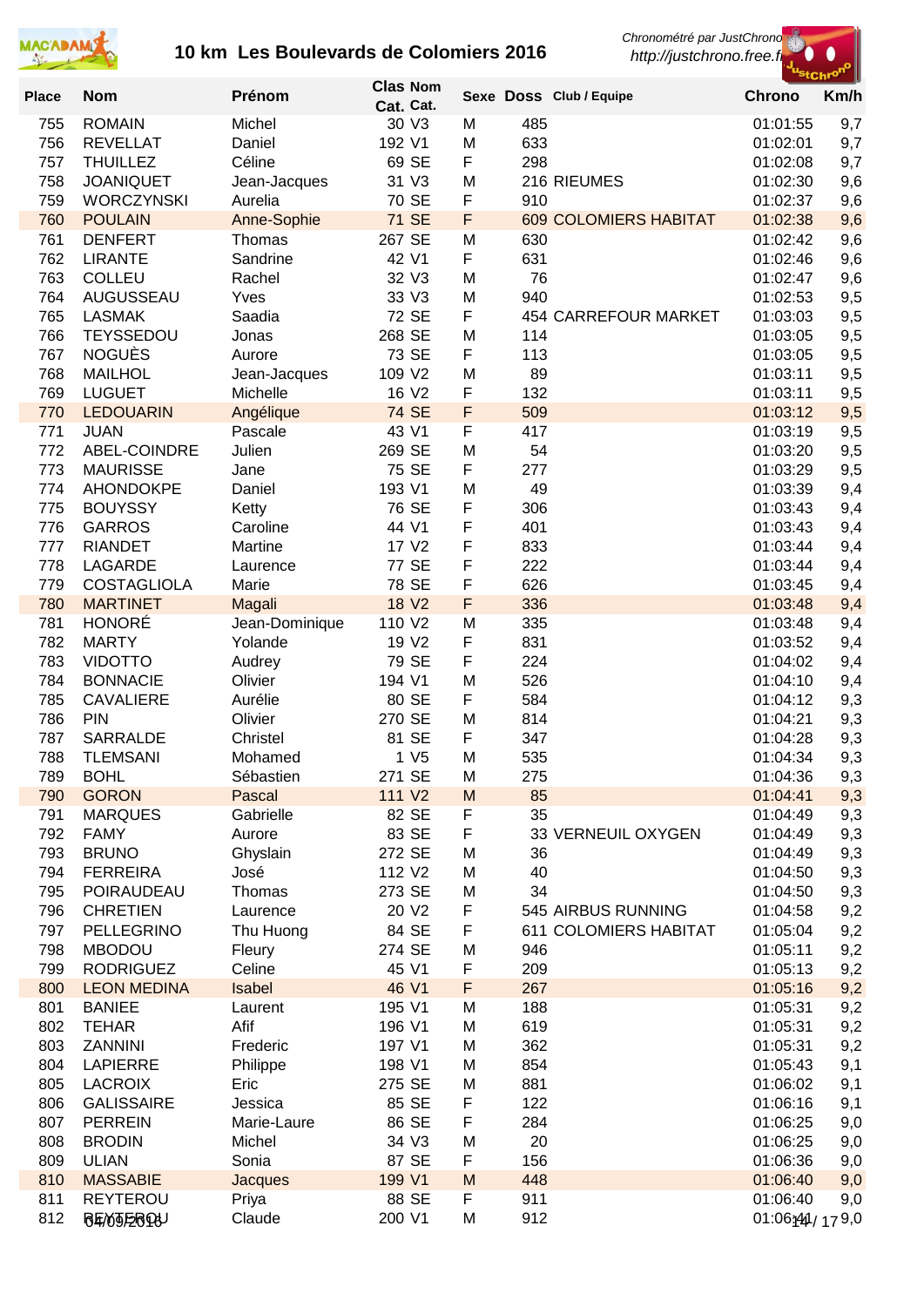

*Chronométré par JustChrono*



| <b>Place</b> | <b>Nom</b>                          | Prénom              | <b>Clas Nom</b>             |        | Sexe Doss Club / Equipe                                    | ' <sup>St</sup> Chr <sup>o</sup><br><b>Chrono</b> | Km/h       |
|--------------|-------------------------------------|---------------------|-----------------------------|--------|------------------------------------------------------------|---------------------------------------------------|------------|
|              |                                     |                     | Cat. Cat.                   |        |                                                            |                                                   |            |
| 813<br>814   | <b>VIGNES</b><br><b>GUERMONPREZ</b> | Loic<br>Frederic    | 276 SE<br>113 V2            | M<br>M | 950<br>354 ASAT KANGOUROU                                  | 01:06:46<br>01:06:57                              | 9,0        |
| 815          | <b>DITTMER</b>                      | Nicolas             | 277 SE                      | M      | 632                                                        | 01:07:00                                          | 9,0<br>9,0 |
| 816          | <b>BERGER</b>                       | Amelie              | 89 SE                       | F      | 219                                                        | 01:07:11                                          | 8,9        |
| 817          | <b>SYRY</b>                         | Nathalie            | 90 SE                       | F      | 951                                                        | 01:07:11                                          | 8,9        |
| 818          | <b>RIEU</b>                         | Chloé               | 91 SE                       | F      | 386                                                        | 01:07:14                                          | 8,9        |
| 819          | <b>HARDY</b>                        | Lindsay             | 47 V1                       | F      | 12                                                         | 01:07:30                                          | 8,9        |
| 820          | <b>MICHEL</b>                       | <b>Marie Claude</b> | 21 V <sub>2</sub>           | F      | 173                                                        | 01:07:37                                          | 8,9        |
| 821          | <b>FILARTIGUE</b>                   | Nadege              | 48 V1                       | F      | 846                                                        | 01:07:40                                          | 8,9        |
| 822          | <b>BOURDET</b>                      | Astrid              | 201 V1                      | M      | 532                                                        | 01:07:41                                          | 8,9        |
| 823          | <b>ROSSI</b>                        | Jeremy              | 278 SE                      | M      | 978                                                        | 01:07:41                                          | 8,9        |
| 824          | <b>HETREUH</b>                      | Francois            | 202 V1                      | M      | 531                                                        | 01:07:41                                          | 8,9        |
| 825<br>826   | <b>LASSERRE</b><br><b>MERINO</b>    | Serge               | 114 V2<br>92 SE             | M<br>F | 904<br>979                                                 | 01:07:41<br>01:07:41                              | 8,9        |
| 827          | <b>HENRION</b>                      | Laetitia<br>Hélène  | 93 SE                       | F      | 887                                                        | 01:07:42                                          | 8,9<br>8,9 |
| 828          | <b>LEFÈVRE</b>                      | Gilles              | 115 V2                      | M      | 88                                                         | 01:07:48                                          | 8,8        |
| 829          | <b>TARROUX</b>                      | Julie               | 94 SE                       | F      | 913                                                        | 01:07:53                                          | 8,8        |
| 830          | <b>PAITEL</b>                       | Gil                 | 35 V3                       | M      | 357                                                        | 01:07:58                                          | 8,8        |
| 831          | <b>MOLINA</b>                       | Julien              | 279 SE                      | M      | 804                                                        | 01:08:06                                          | 8,8        |
| 832          | <b>BARBARA</b>                      | Philippe            | 116 V2                      | M      | 187                                                        | 01:08:10                                          | 8,8        |
| 833          | <b>PANERI</b>                       | Stephane            | 203 V1                      | M      | 128                                                        | 01:08:10                                          | 8,8        |
| 834          | <b>TRETTENERO</b>                   | Stephanie           | 95 SE                       | F      | 381                                                        | 01:08:12                                          | 8,8        |
| 835          | <b>FAILLEFER</b>                    | Anne                | 96 SE                       | F      | 116                                                        | 01:08:16                                          | 8,8        |
| 836          | <b>LATERRE</b>                      | Marie               | 49 V1                       | F      | 899                                                        | 01:08:17                                          | 8,8        |
| 837          | <b>LAVEISSIERE</b>                  | Sandra              | 97 SE                       | F      | 107                                                        | 01:08:20                                          | 8,8        |
| 838<br>839   | <b>LAVEISSIERE</b><br><b>STROUK</b> | Nicolas<br>Claude   | 280 SE<br>50 V1             | M<br>F | 106<br>935                                                 | 01:08:20<br>01:08:25                              | 8,8<br>8,8 |
| 840          | <b>CHAUMONT</b>                     | <b>Pascal</b>       | 117 V2                      | M      | 802                                                        | 01:08:30                                          | 8,8        |
| 841          | <b>AHONDOKPE</b>                    | Valérie             | 51 V1                       | F      | 48                                                         | 01:08:31                                          | 8,8        |
| 842          | <b>RIVES</b>                        | Isabelle            | 52 V1                       | F      | 495                                                        | 01:08:32                                          | 8,8        |
| 843          | <b>MARTI</b>                        | Marielaure          | 22 V <sub>2</sub>           | F      | 350                                                        | 01:08:32                                          | 8,8        |
| 844          | <b>WEBER</b>                        | Lauriane            | 98 SE                       | F      | 602                                                        | 01:09:09                                          | 8,7        |
| 845          | <b>RABACHE</b>                      | Jeremy              | 281 SE                      | M      | 501 SATUC                                                  | 01:09:19                                          | 8,7        |
| 846          | <b>RESONGLES</b>                    | Charlotte           | 99 SE                       | F      | 502 SATUC                                                  | 01:09:19                                          | 8,7        |
| 847          | <b>MONTEGUT</b>                     | Audrey              | 6 ES                        | F      | 891                                                        | 01:09:19                                          | 8,7        |
| 848          | <b>FERREIRA</b>                     | Olivier             | 282 SE                      | M      | 41                                                         | 01:09:26                                          | 8,6        |
| 849<br>850   | <b>CAVALLE</b><br><b>MAUREL</b>     | Christian<br>Sylvie | 283 SE<br>23 V <sub>2</sub> | M<br>F | 805<br>708                                                 | 01:09:30<br>01:09:59                              | 8,6        |
| 851          | <b>FABIUS</b>                       | Margaux             | 100 SE                      | F      | 723                                                        | 01:09:59                                          | 8,6<br>8,6 |
| 852          | <b>SOUYRI</b>                       | Manon               | 7 ES                        | F      | 319                                                        | 01:10:31                                          | 8,5        |
| 853          | <b>BERTAUD</b>                      | Laurence            | 53 V1                       | F      | 698 MERVILLE TRAIL 31                                      | 01:10:32                                          | 8,5        |
| 854          | <b>GOUDIN</b>                       | Caroline            | 101 SE                      | F      | 905                                                        | 01:10:44                                          | 8,5        |
| 855          | <b>PALAO</b>                        | Dominique           | 54 V1                       | F      | 296                                                        | 01:10:47                                          | 8,5        |
| 856          | <b>FERRE</b>                        | <b>Nelly</b>        | 102 SE                      | F      | 304                                                        | 01:10:50                                          | 8,5        |
| 857          | <b>BAUREILLES</b>                   | Sophie              | 103 SE                      | F      | 655                                                        | 01:10:50                                          | 8,5        |
| 858          | <b>FROMANTIN</b>                    | Nadine              | 24 V <sub>2</sub>           | F      | 62                                                         | 01:10:59                                          | 8,5        |
| 859          | <b>PEREZ</b>                        | Pierre              | 36 V3                       | M      | 159                                                        | 01:11:02                                          | 8,4        |
| 860          | <b>PEREZ</b>                        | Emile               | 118 V2                      | M      | 162                                                        | 01:11:02                                          | 8,4        |
| 861<br>862   | <b>NIQUET</b><br><b>NIQUET</b>      | Pierre<br>Yoan      | 119 V2<br>284 SE            | M<br>M | <b>461 CARREFOUR MARKET</b><br><b>460 CARREFOUR MARKET</b> | 01:11:26<br>01:11:27                              | 8,4<br>8,4 |
| 863          | <b>VICENTE</b>                      | Corinne             | 55 V1                       | F      | 870                                                        | 01:11:27                                          | 8,4        |
| 864          | <b>GOSSELIN</b>                     | Marion              | $1$ JU                      | F      | 481                                                        | 01:12:33                                          | 8,3        |
| 865          | <b>MILLET</b>                       | Pauline             | 104 SE                      | F      | 678                                                        | 01:12:58                                          | 8,2        |
| 866          | <b>BRIOLS</b>                       | Jean-Michel         | 204 V1                      | M      | 185                                                        | 01:13:01                                          | 8,2        |
| 867          | <b>BOUYGUE</b>                      | Alexandra           | 56 V1                       | F      | 111                                                        | 01:13:02                                          | 8,2        |
| 868          | <b>BRIOLS</b>                       | Nathalie            | 57 V1                       | F      | 186                                                        | 01:13:02                                          | 8,2        |
| 869          | <b>HEYBERGER</b>                    | Chloé               | 105 SE                      | F      | 650                                                        | 01:13:10                                          | 8,2        |
| 870          | <b>49/09/2016</b>                   | Dominique           | 58 V1                       | F      | 737                                                        | 01:13:154/178.2                                   |            |
|              |                                     |                     |                             |        |                                                            |                                                   |            |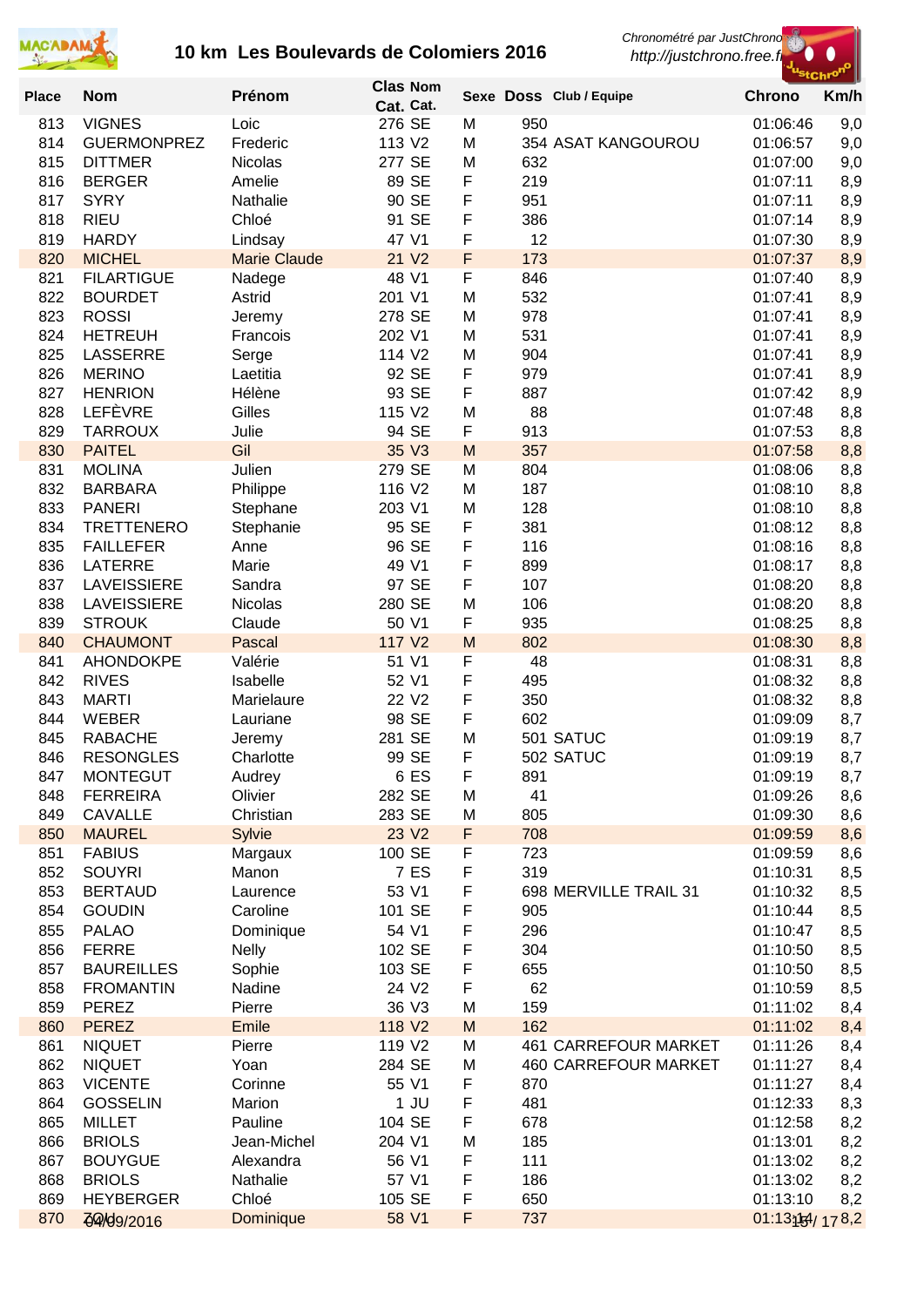



| <b>Place</b>           | <b>Nom</b>                      | Prénom              | <b>Clas Nom</b>  |        |          | Sexe Doss Club / Equipe               | <b>Chrono</b>        | Km/h       |
|------------------------|---------------------------------|---------------------|------------------|--------|----------|---------------------------------------|----------------------|------------|
|                        |                                 |                     | Cat. Cat.        |        |          |                                       |                      |            |
| 871                    | <b>CLAIN</b>                    | Laurence            | 106 SE           | F      | 960      |                                       | 01:13:41             | 8,1        |
| 872                    | <b>MATHIEU</b>                  | Josette             | 5 V3             | F      | 308      |                                       | 01:14:20             | 8,1        |
| 873                    | <b>RES</b><br><b>FABRE</b>      | Laurence            | 59 V1            | F      | 869      |                                       | 01:14:25             | 8,1        |
| 874                    |                                 | Aurélie             | 107 SE<br>108 SE | F<br>F | 38<br>39 |                                       | 01:14:29             | 8,1        |
| 875                    | <b>LECOU</b><br><b>BARRIERE</b> | Laetitia            | 109 SE           | F      |          | 431 CARREFOUR MARKET                  | 01:14:29             | 8,1        |
| 876<br>877             | <b>RIANDET</b>                  | Jennifer<br>Aurélie | 8 ES             | F      | 168      |                                       | 01:15:32<br>01:15:49 | 7,9        |
| 878                    | <b>RENAUD</b>                   | Laetitia            | 9 ES             | F      | 167      |                                       | 01:15:49             | 7,9<br>7,9 |
| 879                    | <b>LANGLOIS</b>                 | Zélie               | 110 SE           | F      | 74       |                                       | 01:17:48             | 7,7        |
| 880                    | <b>PATRIER</b>                  | Sabine              | <b>111 SE</b>    | F      |          | <b>731 CLUB ATHLÉTIQUE CAUSSADAIS</b> | 01:17:48             | 7,7        |
| 881                    | <b>MARTINEZ</b>                 | Céline              | 112 SE           | F      | 679      |                                       | 01:20:46             | 7,4        |
| 882                    | <b>CORNIL NAVARRO</b>           | Elisabeth           | 25 V2            | F      |          | 586 FAMILY SPHERE                     | 01:30:07             | 6,7        |
| <b>NC</b>              | <b>AMANRICH</b>                 | Jerome              | 0 <sub>2</sub>   | M      | 629      |                                       | 00:00:00             |            |
| <b>NC</b>              | <b>ATIQ</b>                     | Mejid               | 0 V1             | M      |          | 915 SPLACH ATHLE                      | 00:00:00             |            |
| <b>NC</b>              | <b>AUDEBERT</b>                 | Dominique           | 0 V <sub>2</sub> | M      | 845      |                                       | 00:00:00             |            |
| <b>NC</b>              | <b>BADDOU</b>                   | Soufiane            | 0 SE             | M      | 693      |                                       | 00:00:00             |            |
| <b>NC</b>              | <b>BANNER</b>                   | Kevin               | 0 SE             | M      |          | 430 CARREFOUR MARKET                  | 00:00:00             |            |
| <b>NC</b>              | <b>BERTR</b>                    | Sandrine            | 0 SE             | F      | 7        |                                       | 00:00:00             |            |
| <b>NC</b>              | <b>BOUQUEY</b>                  | Christophe          | 0 <sub>V1</sub>  | M      | 600      |                                       | 00:00:00             |            |
| <b>NC</b>              | <b>BRAGARD</b>                  | <b>Muriel</b>       | 0 V1             | F      | 16       |                                       | 00:00:00             |            |
| <b>NC</b>              | <b>BUC</b>                      | Géraldine           | 0 SE             | F      | 365      |                                       | 00:00:00             |            |
| <b>NC</b>              | <b>BUXERES</b>                  | Gerard              | 0 SE             | M      | 878      |                                       | 00:00:00             |            |
| <b>NC</b>              | <b>CORAZZA</b>                  | Robert              | 0 <sub>V</sub> 3 | M      | 163      |                                       | 00:00:00             |            |
| <b>NC</b>              | <b>COUSTET-LARROQ Claire</b>    |                     | $0$ JU           | F      |          | 519 US COLOMIERS ATHETSIME            | 00:00:00             |            |
| <b>NC</b>              | <b>CROS</b>                     | Olivia              | 0 SE             | F      | 685      |                                       | 00:00:00             |            |
| <b>NC</b>              | <b>DARCOURT</b>                 | Jean-Claude         | 0 <sub>V</sub> 3 | M      | 161      |                                       | 00:00:00             |            |
| <b>NC</b>              | DE RAMMENAERE                   | Werner              | 0 V <sub>2</sub> | M      | 941      |                                       | 00:00:00             |            |
| <b>NC</b>              | <b>DELAGNES</b>                 | Didier              | 0 <sub>V1</sub>  | M      |          | 739 SPLACH ATHLE LISLE JOURDAIN 32    | 00:00:00             |            |
| <b>NC</b>              | <b>DESTARAC</b>                 | Jérôme              | 0 V1             | M      | 375      |                                       | 00:00:00             |            |
| <b>NC</b>              | DI DOMENICO                     | Jordi               | 0 SE             | M      | 490      |                                       | 00:00:00             |            |
| <b>NC</b>              | <b>DUFFAUT</b>                  | Sylvie              | 0 V <sub>2</sub> | F      |          | 444 CARREFOUR MARKET                  | 00:00:00             |            |
| <b>NC</b>              | <b>DUPIN</b>                    | Guillaume           | 0 SE             | M      | 419      |                                       | 00:00:00             |            |
| <b>NC</b>              | <b>ETIENNE</b>                  | Sophie              | $0$ SE           | F      | 27       |                                       | 00:00:00             |            |
| <b>NC</b>              | <b>FAGOT</b>                    | Gregory             | 0 SE             | M      | 516      |                                       | 00:00:00             |            |
| <b>NC</b>              | <b>FAGOT</b>                    | Jessica             | $0$ SE           | F      | 517      |                                       | 00:00:00             |            |
| <b>NC</b><br><b>NC</b> | <b>FUSER</b><br><b>GIGANON</b>  | Marc<br>Lucie       | 0 V3<br>$0$ SE   | M<br>F | 464      | 742 DECATHLON COLOMIERS               | 00:00:00<br>00:00:00 |            |
| <b>NC</b>              | <b>JOLIBERT</b>                 | Emilie              | 0 SE             | F      |          | 591 FAMILY SPHERE                     | 00:00:00             |            |
| NC                     | <b>KERKLAAN</b>                 | Jan                 | 0 <sub>V</sub> 4 | F      | 95       |                                       | 00:00:00             |            |
| <b>NC</b>              | <b>KERN</b>                     | Lucie               | $0$ SE           | F      | 73       |                                       | 00:00:00             |            |
| <b>NC</b>              | LE TOLLEC                       | Eric                | 0 <sub>2</sub>   | M      | 262      |                                       | 00:00:00             |            |
| <b>NC</b>              | LENORMAND                       | Marlene             | $0$ SE           | F      | 675      |                                       | 00:00:00             |            |
| <b>NC</b>              | <b>LESTANGUET</b>               | Isabelle            | $0$ SE           | F      | 10       |                                       | 00:00:00             |            |
| <b>NC</b>              | <b>MARMORAT</b>                 | Didier              | 0 V <sub>2</sub> | M      |          | 697 TRIATHLON TOULOUSE MéTROPOLE      | 00:00:00             |            |
| <b>NC</b>              | <b>MAZIN</b>                    | Cyril               | 0 V <sub>2</sub> | M      | 139      |                                       | 00:00:00             |            |
| <b>NC</b>              | <b>MELKI SCHMIDT</b>            | Anette              | 0 V1             | F      |          | 349 ATHLÉ 632                         | 00:00:00             |            |
| <b>NC</b>              | <b>MENDEGRIS</b>                | Jane                | 0 SE             | F      | 142      |                                       | 00:00:00             |            |
| <b>NC</b>              | <b>MERCADAL</b>                 | Bernard             | 0 V <sub>2</sub> | M      |          | 669 COVC                              | 00:00:00             |            |
| <b>NC</b>              | <b>MEYER</b>                    | Vincent             | 0 SE             | M      |          | 717 XINGAR                            | 00:00:00             |            |
| <b>NC</b>              | <b>MOULUCOU</b>                 | Stephane            | 0 V1             | M      | 470      |                                       | 00:00:00             |            |
| <b>NC</b>              | <b>OFFER</b>                    | <b>Didier</b>       | 0 V1             | M      | 862      |                                       | 00:00:00             |            |
| <b>NC</b>              | <b>OUSSENI</b>                  | Rachid              | $0$ SE           | M      |          | <b>462 CARREFOUR MARKET</b>           | 00:00:00             |            |
| <b>NC</b>              | <b>PAESA</b>                    | Véronique           | 0 V <sub>2</sub> | F      | 125      |                                       | 00:00:00             |            |
| <b>NC</b>              | <b>PENCHENAT</b>                | Audrey              | 0 SE             | F      | 45       |                                       | 00:00:00             |            |
| <b>NC</b>              | PERALEZ                         | Laurent             | 0 V1             | M      | 993      |                                       | 00:00:00             |            |
| NC                     | <b>PEREIRA</b>                  | Emmanuelle          | 0 V1             | F      | 47       |                                       | 00:00:00             |            |
| <b>NC</b>              | <b>PEREIRA</b>                  | Olivier             | 0 <sub>V1</sub>  | M      | 46       |                                       | 00:00:00             |            |
| <b>NC</b>              | <b>BERELRA6</b>                 | Vasco               | 0 <sub>E</sub>   | M      |          | <b>466 CARREFOUR MARKET</b>           | 00:00:09/17          |            |